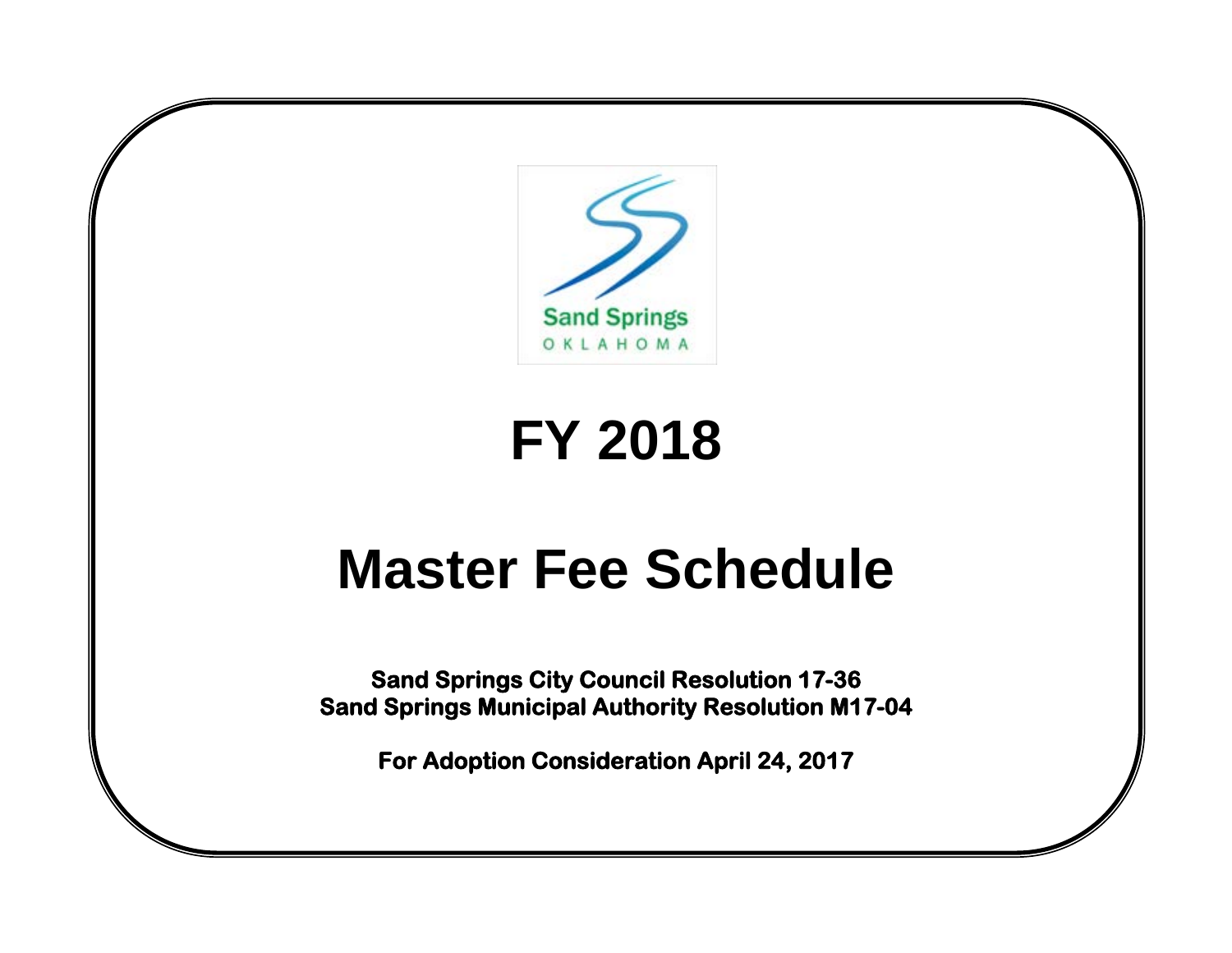| <b>Court Fines and Fees</b>                  |                                         | <b>Current Fine</b> |                   | <b>New Fine</b>  |                   | <b>State Statute</b>   |
|----------------------------------------------|-----------------------------------------|---------------------|-------------------|------------------|-------------------|------------------------|
|                                              | <b>RESOLUTION/</b>                      | <b>EFFECTIVE</b>    | <b>Fine/Costs</b> | <b>EFFECTIVE</b> | <b>Fine/Costs</b> | <b>Local Ordinance</b> |
| <b>COURT FINE BOND SCHEDULE:</b>             | <b>ORDINANCE</b>                        | <b>DATE</b>         | <b>AMOUNT</b>     | <b>DATE</b>      | <b>AMOUNT</b>     | <b>Reference</b>       |
| Abandoned vehicle                            | R10-16/M10-04                           | 5/14/2001           | \$<br>64.00       |                  |                   | 47 71-901              |
| Accumulation of trash or weeds               | R10-16/M10-04                           | 5/14/2001           | \$<br>154.00      |                  |                   | 8.48.010               |
| Actual physical control                      | R10-16/M10-04                           | 7/1/2009            | \$<br>354.00      |                  |                   | 47 11-902              |
| Actual physical control (aggravated)         | R <sub>10</sub> -16/M <sub>10</sub> -04 | 7/1/2009            | \$<br>354.00      |                  |                   | 47 11-902              |
| Actual physical control (drugs)              | R10-16/M10-04                           | 7/1/2009            | \$<br>354.00      |                  |                   | 47 11-902              |
| Aiding in offense                            | R10-16/M10-04                           | 7/1/2009            | Offense amt.      |                  |                   | 9.04.020               |
| Alcohol consumption by minor (social host)   | R10-16/M10-04                           | 4/27/2009           | \$<br>204.00      |                  |                   | 9.44.020               |
| Alcohol furnished to minor (social host)     | R10-16/M10-04                           | 4/27/2009           | \$<br>354.00      |                  |                   | 9.44.030               |
| Alter tag, title, reg or decal               | R10-16/M10-04                           | 5/14/2001           | \$<br>154.00      |                  |                   | 47 1151                |
| Animal running at large                      | R10-16/M10-04                           | 5/14/2001           | \$<br>104.00      |                  |                   | 6.04.170               |
| Assault                                      | R10-16/M10-04                           | 7/1/2009            | \$<br>344.00      |                  |                   | 9.12.160               |
| Assault & battery                            | R10-16/M10-04                           | 7/1/2009            | \$<br>344.00      |                  |                   | 9.12.160               |
| Assault & battery on a police officer        | R10-16/M10-04                           | 7/1/2009            | \$<br>354.00      |                  |                   | 9.08.010               |
| Battery                                      | R10-16/M10-04                           | 7/1/2009            | \$<br>344.00      |                  |                   | 9.12.160               |
| Begging prohibited                           | R10-16/M10-04                           | 7/1/2009            | \$<br>104.00      |                  |                   | 9.12.130               |
| Blocking alley or driveway                   | R13-04                                  | 8/27/2012           | \$<br>60.00       |                  |                   | 10.16.180              |
| Bogus or false check                         | R10-16/M10-04                           | 5/14/2001           | \$<br>154.00      |                  |                   | 9.20.030               |
| <b>Building Code Violation</b>               | R10-16/M10-04                           | 7/1/2009            | \$<br>254.00      |                  |                   | 15.08.010              |
| Burning trash in city limits                 | R10-16/M10-04                           | 5/14/2001           | \$<br>154.00      |                  |                   | 8.12.070               |
| Business sign without permit                 | R10-16/M10-04                           | 7/1/2009            | \$<br>204.00      |                  |                   | Zoning 13.21           |
| Careless driving                             | R10-16/M10-04                           | 7/1/2009            | \$<br>204.00      |                  |                   | 47 11-801              |
| Carrying a concealed weapon                  | R10-16/M10-04                           | 7/1/2009            | \$<br>204.00      |                  |                   | 9.32.050               |
| Carrying a loaded firearm                    | R10-16/M10-04                           | 3/13/2006           | \$<br>154.00      |                  |                   | 9.32.040               |
| Certain vehicles injurous to street          | R10-16/M10-04                           | 7/1/2009            | \$<br>154.00      |                  |                   | 10.24.010              |
| Certificate of occupancy required            | R10-16/M10-04                           | 5/14/2001           | \$<br>154.00      |                  |                   | 15.04.060              |
| Clinging to moving vehicle prohibited        | R10-16/M10-04                           | 7/1/2009            | \$<br>154.00      |                  |                   | 47 12-1204             |
| Contaminated property remediation violation  | R10-16/M10-04                           | 2/8/2010            | \$<br>254.00      |                  |                   | 8.52.030               |
| Contempt of court                            | R10-16/M10-04                           | 7/1/2009            | \$<br>544.00      |                  |                   | 2.32.140               |
| Damaging or injuring property                | R10-16/M10-04                           | 7/1/2009            | \$<br>254.00      |                  |                   | 9.16.020               |
| Declared public nuisances                    | R10-16/M10-04                           | 7/1/2009            | \$<br>204.00      |                  |                   | 8.36.110               |
| Defacing public property                     | R10-16/M10-04                           | 7/1/2009            | \$<br>254.00      |                  |                   | 9.16.160               |
| Defective Exhaust                            | R10-16/M10-04                           | 7/1/2009            | \$<br>84.00       |                  |                   | 47 12-402              |
| Defective Vehicle                            | R10-16/M10-04                           | 7/1/2009            | \$<br>104.00      |                  |                   | 10.24.020              |
| Defrauding hotel or restaurant               | R10-16/M10-04                           | 7/1/2009            | \$<br>204.00      |                  |                   | 9.20.040               |
| Dilapidated or unsecured building            | R10-16/M10-04                           | 7/1/2009            | \$<br>254.00      |                  |                   | 15.36.010              |
| Discharge/possession of air rifle prohibited | R10-16/M10-04                           | 7/1/2009            | \$<br>154.00      |                  |                   | 9.32.020               |
| Direction of traffic by hand or voice        | R10-16/M10-04                           | 7/1/2009            | \$<br>154.00      |                  |                   | 10.32.020              |
| Discharging a firearm in city limits         | R10-16/M10-04                           | 7/1/2009            | \$<br>254.00      |                  |                   | 9.32.030               |
| Discharging fireworks in the city limits     | R10-16/M10-04                           | 7/1/2009            | \$<br>154.00      |                  |                   | 9.12.030               |
| Disobey traffic control device               | R10-16/M10-04                           | 7/1/2009            | \$<br>134.00      |                  |                   | 10.12.030              |
| Disobeying a lawful order                    | R10-16/M10-04                           | 5/14/2001           | \$<br>154.00      |                  |                   | 10.32.040              |
| Disorderly house                             | R10-16/M10-04                           | 7/1/2009            | \$<br>254.00      |                  |                   | 9.12.090               |
| Distribution of fireworks in city limits     | R10-16/M10-04                           | 7/1/2009            | \$<br>154.00      |                  |                   | 9.12.030               |
| Disturbing the peace                         | R10-16/M10-04                           | 7/1/2009            | \$<br>154.00      |                  |                   | 9.12.010               |
| Dog running at large                         | R10-16/M10-04                           | 7/1/2009            | \$<br>104.00      |                  |                   | 6.08.070               |
| Dog running at large (Pit Bull)              | R10-16/M10-04                           | 7/1/2009            | \$<br>344.00      |                  |                   | 6.08.070               |
| Double parking                               | R10-16/M10-04                           | 5/14/2001           | \$<br>10.00       |                  |                   | 47 11-1003             |
| Drive in manner not reasonable & proper      | R10-16/M10-04                           | 7/1/2009            | \$<br>154.00      |                  |                   | 47 11-801              |
| Drive unsafe vehicle                         | R10-16/M10-04                           | 7/1/2009            | \$<br>134.00      |                  |                   | 47 12-101              |
| Driving on the shoulder                      | R10-16/M10-04                           | 7/1/2009            | \$<br>134.00      |                  |                   | 10.12.140              |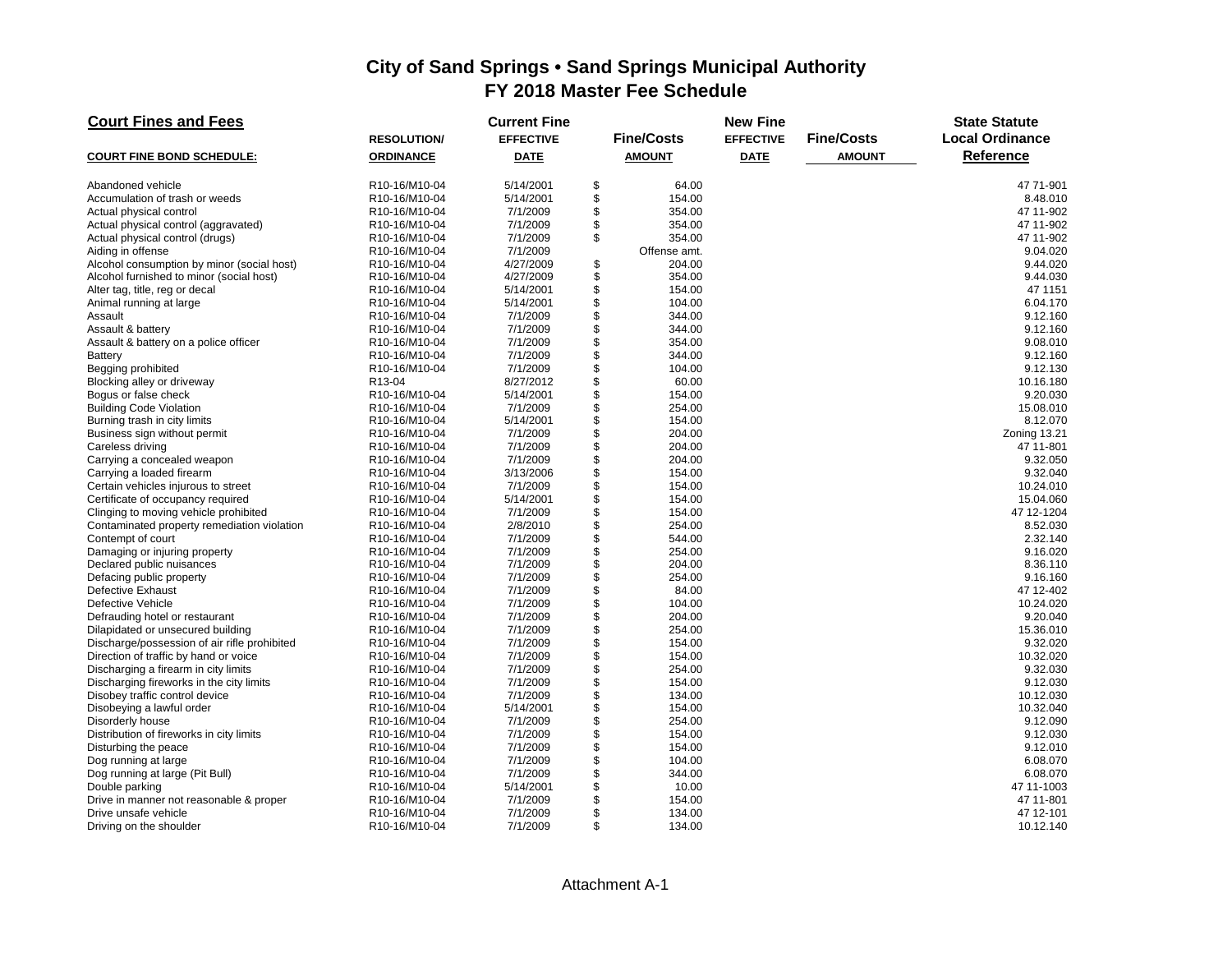| <b>Court Fines and Fees</b>                    |                                         | <b>Current Fine</b> |                   | <b>New Fine</b>  |                   | <b>State Statute</b>   |
|------------------------------------------------|-----------------------------------------|---------------------|-------------------|------------------|-------------------|------------------------|
|                                                | <b>RESOLUTION/</b>                      | <b>EFFECTIVE</b>    | <b>Fine/Costs</b> | <b>EFFECTIVE</b> | <b>Fine/Costs</b> | <b>Local Ordinance</b> |
| <b>COURT FINE BOND SCHEDULE:</b>               | <b>ORDINANCE</b>                        | <b>DATE</b>         | <b>AMOUNT</b>     | <b>DATE</b>      | <b>AMOUNT</b>     | <b>Reference</b>       |
| Driving under the influence                    | R10-16/M10-04                           | 7/1/2009            | \$<br>354.00      |                  |                   | 47 11-902              |
| DUI (aggravated .15 or more)                   | R10-16/M10-04                           | 7/1/2009            | \$<br>354.00      |                  |                   | 47 11-902              |
| Driving under the influence (drugs)            | R10-16/M10-04                           | 7/1/2009            | \$<br>354.00      |                  |                   | 47 11-902              |
| DUI (under 21)                                 | R <sub>10</sub> -16/M <sub>10</sub> -04 | 7/1/2009            | \$<br>354.00      |                  |                   | 47 6-106               |
| Driving under susp, rev, cancel                | R10-16/M10-04                           | 7/1/2009            | \$<br>254.00      |                  |                   | 47 6-303               |
| Driving While Denied or Canceled               | R10-16/M10-04                           | 7/1/2009            | \$<br>254.00      |                  |                   | 47 6-303               |
| Driving while impaired                         | R10-16/M10-04                           | 7/1/2009            | \$<br>354.00      |                  |                   | 47761                  |
| Driving while license disqualified             | R10-16/M10-04                           | 7/1/2009            | \$<br>254.00      |                  |                   | 47 6-303               |
| Driving while revoked                          | R10-16/M10-04                           | 7/1/2009            | \$<br>254.00      |                  |                   | 47 6-303               |
| Driving w/fog lamps on                         | R10-16/M10-04                           | 7/1/2009            | \$<br>104.00      |                  |                   | 47 12-217              |
| <b>Electrical Code Violation</b>               | R10-16/M10-04                           | 7/1/2009            | \$<br>254.00      |                  |                   | 15.16.140              |
| Eluding a police officer                       | R10-16/M10-04                           | 7/1/2009            | \$<br>354.00      |                  |                   | 9.08.130               |
| Employee without food handlers permit          | R10-16/M10-04                           | 11/8/2004           | \$<br>154.00      |                  |                   | 8.18.010               |
| Enter or leaving controlled access hwy         | R10-16/M10-04                           | 7/1/2009            | \$<br>134.00      |                  |                   | 47 11-1302             |
| Equipment violation                            | R10-16/M10-04                           | 7/1/2009            | \$<br>104.00      |                  |                   | 10.24.030              |
| Evidence of rodent/insect contamination        | R10-16/M10-04                           | 11/8/2004           | \$<br>154.00      |                  |                   | 8.18.010               |
| Excessive acceleration                         | R10-16/M10-04                           | 7/1/2009            | \$<br>134.00      |                  |                   | 47 11-801              |
| Expired tag 0-1 month out of date              | R10-16/M10-04                           | 5/14/2001           | \$                |                  |                   | 10.32.230              |
| Expired tag 1-4 months out of date             | R10-16/M10-04                           | 5/142001            | \$<br>44.00       |                  |                   | 10.32.230              |
| Expired tag 4-8 months out of date             | R10-16/M10-04                           | 5/14/2001           | \$<br>64.00       |                  |                   | 10.21.230              |
| Expired tag 8-12 months out of date            | R10-16/M10-04                           | 5/14/2001           | \$<br>84.00       |                  |                   | 10.32.230              |
| Expired tag 12+ months out of date             | R10-16/M10-04                           | 5/14/2001           | \$<br>104.00      |                  |                   | 10.32.230              |
| Expunged                                       | R10-16/M10-04                           | 5/14/2001           | \$                |                  |                   |                        |
| Fail to change address/name on DL              | R10-16/M10-04                           | 7/1/2009            | \$<br>94.00       |                  |                   | 47 6-116               |
| Fail to comply w/rabies procedure              | R10-16/M10-04                           | 7/1/2009            | \$<br>254.00      |                  |                   | 6.08.040               |
| Fail to comply w/amusement reg                 | R10-16/M10-04                           | 5/14/2001           | \$<br>154.00      |                  |                   | 5.16.070               |
| Fail to comply w/comm veh reg                  | R10-16/M10-04                           | 5/14/2001           | \$<br>84.00       |                  |                   | 47 1133                |
| Fail to display lighted head lamps             | R10-16/M10-04                           | 7/1/2009            | \$<br>134.00      |                  |                   | 47 12-201              |
| Fail to equip trailer with reflectors          | R10-16/M10-04                           | 7/1/2009            | \$<br>104.00      |                  |                   | 47 12-205              |
| Fail to maintain turning lane                  | R10-16/M10-04                           | 7/1/2009            | \$<br>134.00      |                  |                   | 47 11-309              |
| Fail to obey railroad crossing signal          | R10-16/M10-04                           | 7/1/2009            | \$<br>134.00      |                  |                   | 47 11-701              |
| Fail to obtain oversize load permit            | R10-16/M10-04                           | 5/14/2001           | \$<br>254.00      |                  |                   | 15.40.010              |
| Fail to obtain itinerant peddler license       | R <sub>10</sub> -16/M <sub>10</sub> -04 | 9/12/2005           | \$<br>154.00      |                  |                   | 5.16.050               |
| Fail to obtain swimming pool permit            | R10-16/M10-04                           | 7/1/2009            | \$<br>254.00      |                  |                   | 15.08.010              |
| Fail to obtain valid Oklahoma driver's license | R10-16/M10-04                           | 7/1/2009            | \$<br>134.00      |                  |                   | 47 213                 |
| Fail to provide required info                  | R10-16/M10-04                           | 7/1/2009            | \$<br>254.00      |                  |                   | 47 10-104              |
| Fail to register new vehicle                   | R10-16/M10-04                           | 5/14/2001           | \$<br>114.00      |                  |                   | 47 1151                |
| Fail to register out of state vehicle          | R10-16/M10-04                           | 5/14/2001           | \$<br>114.00      |                  |                   | 47 1125                |
| Fail to register used vehicle                  | R10-16/M10-04                           | 5/14/2001           | \$<br>114.00      |                  |                   | 47 1137                |
| Fail to signal intent to turn                  | R10-16/M10-04                           | 5/14/2001           | \$<br>114.00      |                  |                   | 47 11-604              |
| Fail to store solid waste container properly   | R10-16/M10-04                           | 6/12/2006           | \$<br>154.00      |                  |                   | 8.16.055               |
| Fail to use child safety restraint             | R10-16/M10-04                           | 7/1/2009            | \$<br>94.00       |                  |                   | 47 11-1112             |
| Fail to use due caution/emergency vehicle      | R10-16/M10-04                           | 7/1/2009            | \$<br>204.00      |                  |                   | 47 11-314              |
| Fail to use safety restraint                   | R10-16/M10-04                           | 5/14/2001           | \$<br>20.00       |                  |                   | 47 12-417              |
| Fail to yield to emergency vehicle             | R10-16/M10-04                           | 7/1/2009            | \$<br>204.00      |                  |                   | 47 11-405              |
| Fail to yield to pedestrian                    | R10-16/M10-04                           | 7/1/2009            | \$<br>134.00      |                  |                   | 47 11-502              |
| Fail to yield to pedestrian in crosswalk       | R10-16/M10-04                           | 7/1/2009            | \$<br>134.00      |                  |                   | 47 11-502              |
| Failure to dim lights                          | R10-16/M10-04                           | 5/14/2001           | \$<br>114.00      |                  |                   | 47 12-222              |
| Failure to ensure clearance                    | R10-16/M10-04                           | 7/1/2009            | \$<br>134.00      |                  |                   | 47 14-118              |
| Failure to insure                              | R10-16/M10-04                           | 5/14/2001           | \$<br>154.00      |                  |                   | 10.32-250              |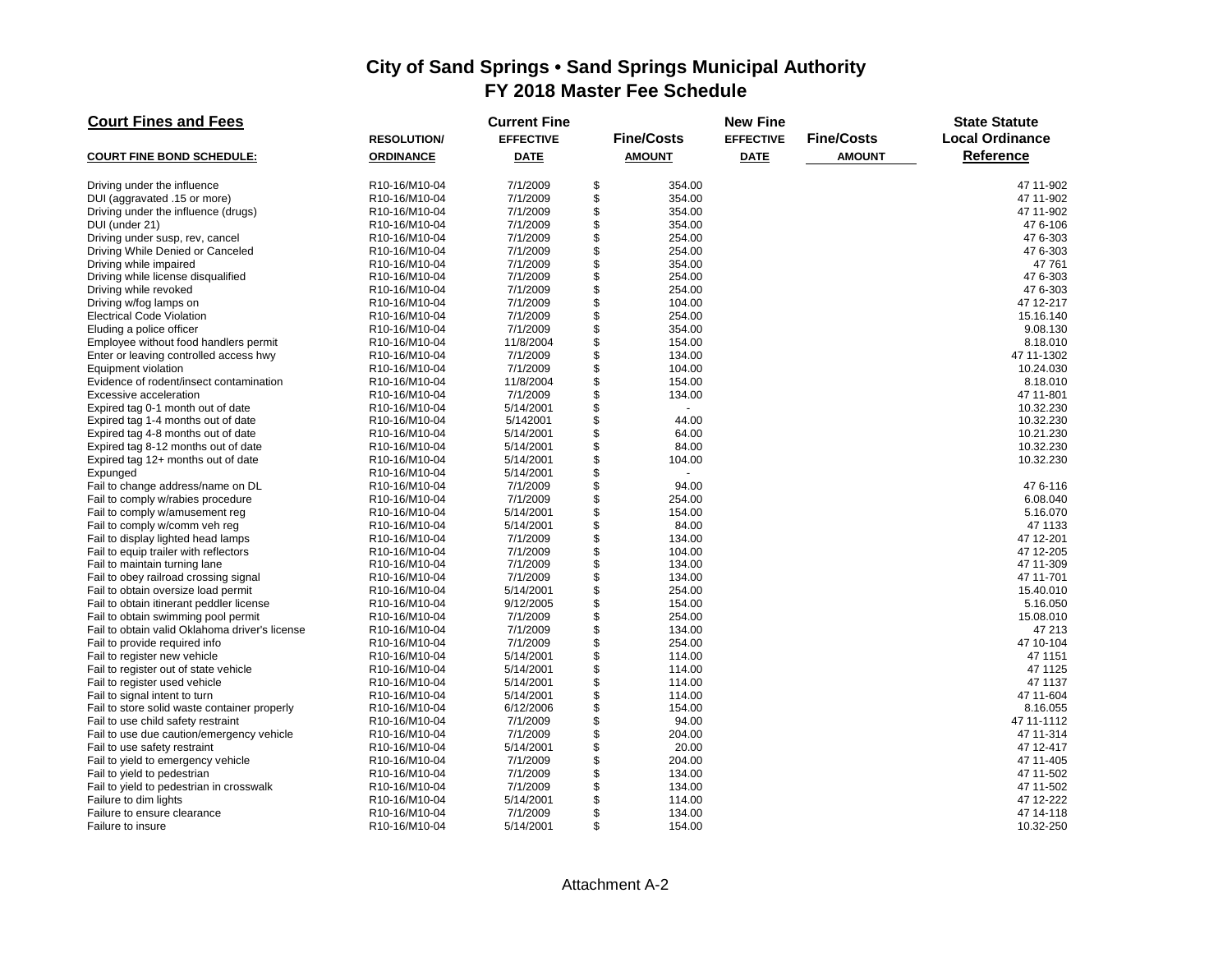| <b>Court Fines and Fees</b>                      |                    | <b>Current Fine</b> |                   | <b>New Fine</b>  |                   | <b>State Statute</b>   |
|--------------------------------------------------|--------------------|---------------------|-------------------|------------------|-------------------|------------------------|
|                                                  | <b>RESOLUTION/</b> | <b>EFFECTIVE</b>    | <b>Fine/Costs</b> | <b>EFFECTIVE</b> | <b>Fine/Costs</b> | <b>Local Ordinance</b> |
| <b>COURT FINE BOND SCHEDULE:</b>                 | <b>ORDINANCE</b>   | <b>DATE</b>         | <b>AMOUNT</b>     | <b>DATE</b>      | <b>AMOUNT</b>     | <b>Reference</b>       |
| Failure to obtain building permit                | R10-16/M10-04      | 7/1/2009            | \$<br>254.00      |                  |                   | 15.04.010              |
| Failure to obtain sign permit                    | R10-16/M10-04      | 7/1/2009            | \$<br>254.00      |                  |                   | Zoning 13.21           |
| Failure to secure load                           | R10-16/M10-04      | 7/1/2009            | \$<br>134.00      |                  |                   | 47 14-105              |
| Failure to yield from a private drive            | R10-16/M10-04      | 7/1/2009            | \$<br>134.00      |                  |                   | 47 11-404              |
| Failure to yield from stop sign                  | R10-16/M10-04      | 7/1/2009            | \$<br>134.00      |                  |                   | 47 11-403              |
| Failure to yield right of way                    | R10-16/M10-04      | 7/1/2009            | \$<br>134.00      |                  |                   | 47 11-103              |
| Failure to yield right on red                    | R10-16/M10-04      | 7/1/2009            | \$<br>134.00      |                  |                   | 47 11-202              |
| Failure to yield w/turning left                  | R10-16/M10-04      | 7/1/2009            | \$<br>134.00      |                  |                   | 47 11-402              |
| Fair housing ordinance violation                 | R10-16/M10-04      | 8/2/2002            | \$<br>254.00      |                  |                   | 9.24.020               |
| False alarm                                      | R10-16/M10-04      | 5/14/2001           | \$<br>154.00      |                  |                   | 9.08.090               |
| False cert of security verification              | R10-16/M10-04      | 7/1/2009            | \$<br>204.00      |                  |                   | 47 7-602               |
| False info on an accident report                 | R10-16/M10-04      | 5/14/2001           | \$<br>254.00      |                  |                   | 47 10-112              |
| False report to a police officer                 | R10-16/M10-04      | 7/1/2009            | \$<br>254.00      |                  |                   | 9.08.100               |
| Following too closely                            | R10-16/M10-04      | 7/1/2009            | \$<br>134.00      |                  |                   | 47 11-310              |
| Gas pump thievery (1st offense)                  | R10-16/M10-04      | 5/14/2001           | \$<br>154.00      |                  |                   | 9.20.050               |
| Gas pump thievery (2nd offense)                  | R10-16/M10-04      | 5/14/201            | \$<br>254.00      |                  |                   | 9.20.050               |
| Gas pump thievery (3rd offense)                  | R10-16/M10-04      | 5/14/2001           | \$<br>344.00      |                  |                   | 9.20.050               |
| Handicapped parking                              | R10-16/M10-04      | 7/1/2009            | \$<br>100.00      |                  |                   | 10.16.040              |
| Harmful deception                                | R10-16/M10-04      | 7/1/2009            | \$<br>254.00      |                  |                   | 9.20.020               |
| Illegal entrance                                 | R10-16/M10-04      | 5/14/2001           | \$<br>154.00      |                  |                   | 9.16.070               |
| Illegal entry on private property                | R10-16/M10-04      | 7/1/2009            | \$<br>154.00      |                  |                   | 10.16.190              |
| Illegal use of service drive                     | R10-16/M10-04      | 5/14/2001           | \$<br>64.00       |                  |                   |                        |
| Illegal window tinting                           | R10-16/M10-04      | 5/14/2001           | \$<br>84.00       |                  |                   | 47 12-422              |
| Impeding movement of traffic                     | R10-16/M10-04      | 7/1/2009            | \$<br>134.00      |                  |                   | 47 11-804              |
| Improper backing                                 | R10-16/M10-04      | 7/1/2009            | \$<br>134.00      |                  |                   | 47 11-1102             |
| Improper color illumination of tag               | R10-16/M10-04      | 7/1/2009            | \$<br>104.00      |                  |                   | 47 12-209              |
| Improper crossing of center median               | R10-16/M10-04      | 7/1/2009            | \$<br>134.00      |                  |                   | 47 11-311              |
| Improper driveway access w/o permit              | R10-16/M10-04      | 7/1/2009            | \$<br>254.00      |                  |                   | 12.08.020              |
| Improper entrance or exit of highway             | R10-16/M10-04      | 7/1/2009            | \$<br>134.00      |                  |                   | 47 11-1302             |
| Improper food protection                         | R10-16/M10-04      | 11/6/2004           | \$<br>154.00      |                  |                   | 8.18.010               |
| Improper home occupation signage                 | R10-16/M10-04      | 7/1/2009            | \$<br>254.00      |                  |                   | Zoning 5.03            |
| Improper lane use                                | R10-16/M10-04      | 7/1/2009            | \$<br>134.00      |                  |                   | 47 11-309              |
| Improper muffler/exhaust                         | R10-16/M10-04      | 7/1/2009            | \$<br>84.00       |                  |                   | 47 12-402              |
| Improper parking                                 | R10-16/M10-04      | 5/14/2001           | \$<br>10.00       |                  |                   | 47 11-1003             |
| Improper parking/storage of recreational vehicle | R10-16/M10-04      | 7/1/2009            | \$<br>154.00      |                  |                   | Zoning 5.06            |
| Improper passing                                 | R10-16/M10-04      | 7/1/2009            | \$<br>134.00      |                  |                   | 47 11-306              |
| Improper stop                                    | R10-16/M10-04      | 7/1/2009            | \$<br>134.00      |                  |                   | 47 11-1003             |
| Improper tag display                             | R10-16/M10-04      | 7/1/2009            | \$<br>134.00      |                  |                   | 474--107               |
| Improper temperature of food                     | R10-16/M10-04      | 7/1/2009            | \$<br>154.00      |                  |                   | 8.18.010               |
| Improper tow hookup                              | R10-16/M10-04      | 7/1/2009            | \$<br>134.00      |                  |                   | 47 14-106              |
| Improper turn                                    | R10-16/M10-04      | 7/1/2009            | \$<br>134.00      |                  |                   | 47 11-604              |
| Improper/unsafe lane change                      | R10-16/M10-04      | 7/1/2009            | \$<br>134.00      |                  |                   | 47 11-309              |
| Inattentive driving                              | R10-16/M10-04      | 7/1/2009            | \$<br>134.00      |                  |                   | 47 11-901B             |
| Indecent exposure                                | R10-16/M10-04      | 7/1/2009            | \$<br>254.00      |                  |                   | 9.12.010               |
| Industrial pretreatment violation (maximum)      | R10-16/M10-04      | 7/1/2009            | \$<br>1,000.00    |                  |                   | 11 OS 14-111           |
| Injurious acts to an animal                      | R10-16/M10-04      | 7/1/2009            | \$<br>254.00      |                  |                   | 6.04.190               |
| Inop/dismant vehicle in yard                     | R10-16/M10-04      | 7/1/2009            | \$<br>254.00      |                  |                   | Zoning 2.12            |
| Inop vehicle in yard over 168 hours              | R10-16/M10-04      | 7/1/2009            | \$<br>254.00      |                  |                   | 8.20.020               |
| Installation of smoke detectors required         | R10-16/M10-04      | 7/1/2009            | \$<br>254.00      |                  |                   | 74 11-324, 11A         |
| Insulting signs, language, literature            | R10-16/M10-04      | 5/14/2001           | \$<br>154.00      |                  |                   | 9.12.020               |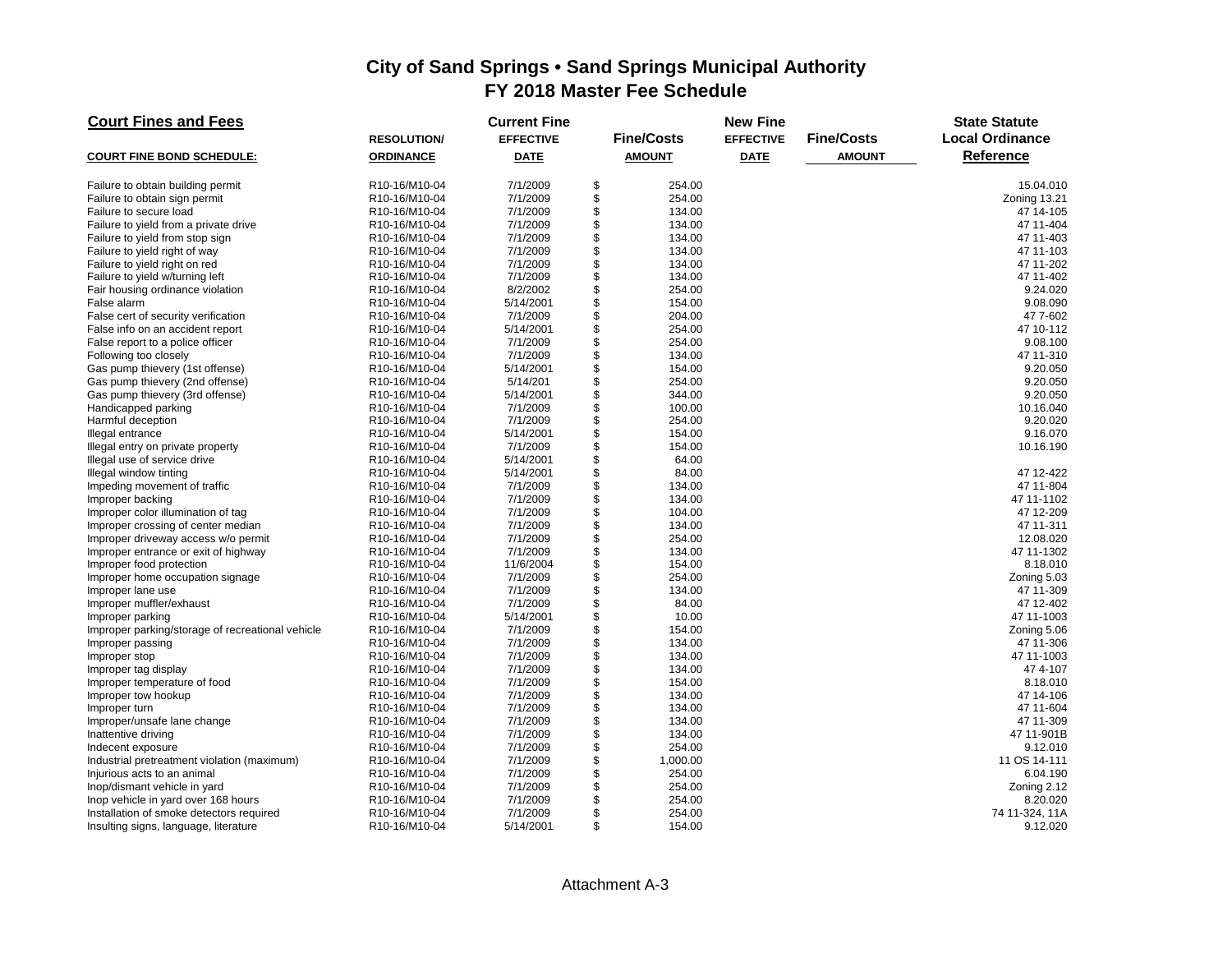| <b>Court Fines and Fees</b>                            |                                         | <b>Current Fine</b>   |               |                   | <b>New Fine</b>  |                   | <b>State Statute</b>   |
|--------------------------------------------------------|-----------------------------------------|-----------------------|---------------|-------------------|------------------|-------------------|------------------------|
|                                                        | <b>RESOLUTION/</b>                      | <b>EFFECTIVE</b>      |               | <b>Fine/Costs</b> | <b>EFFECTIVE</b> | <b>Fine/Costs</b> | <b>Local Ordinance</b> |
| <b>COURT FINE BOND SCHEDULE:</b>                       | <b>ORDINANCE</b>                        | <b>DATE</b>           |               | <b>AMOUNT</b>     | <b>DATE</b>      | <b>AMOUNT</b>     | <b>Reference</b>       |
| Itinerant peddling of animals prohibited               | R10-16/M10-04                           | 4/13/2009             | \$            | 154.00            |                  |                   | 6.04.240               |
| Knowingly issue false sec ver                          | R10-16/M10-04                           | 7/1/2009              | \$            | 254.00            |                  |                   | 47 7-602               |
| Lamps & equipment on bicycle                           | R10-16/M10-04                           | 5/14/2001             | \$            | 84.00             |                  |                   | 47 11-1207             |
| Land use violation                                     | R10-16/M10-04                           | 7/1/2009              | \$            | 254.00            |                  |                   | Zoning.2.05            |
| Leaving the scene                                      | R10-16/M10-04                           | 7/1/2009              | \$            | 254.00            |                  |                   | 47 10-103              |
| Left of center                                         | R10-16/M10-04                           | 7/1/2009              | \$            | 134.00            |                  |                   | 47 11-306              |
| License & vaccination required                         | R <sub>10</sub> -16/M <sub>10</sub> -04 | 5/14/2001             | \$            | 64.00             |                  |                   | 6.08.010               |
| Littering                                              | R10-16/M10-04                           | 5/14/2001             | \$            | 154.00            |                  |                   | 8.28.020               |
| Littering from a moving vehicle                        | R10-16/M10-04                           | 7/1/2009              | \$            | 154.00            |                  |                   | 8.28.020               |
| Loud muffler                                           | R10-16/M10-04                           | 7/1/2009              | \$            | 84.00             |                  |                   | 10.24.040              |
| Loud noise or music prohibited                         | R10-16/M10-04                           | 5/14/2001             | \$            | 154.00            |                  |                   | 9.12.040               |
| Loud sound amp system prohibited                       | R10-16/M10-04                           | 5/14/2001             | \$            | 104.00            |                  |                   | 10.24.070              |
| Malicious mischief                                     | R10-16/M10-04                           | 5/14/2001             | \$            | 154.00            |                  |                   | 9.16.190               |
| Method of parking (wrong way)                          | R10-16/M10-04                           | 5/14/2001             | \$            | 10.00             |                  |                   | 47 11-1004             |
| Maint and construction zones                           | R10-16/M10-04                           | 5/14/2001             | \$            | 154.00            |                  |                   | 10.32.100              |
| Misrepresentation of age by minor (alcohol)            | R10-16/M10-04                           | 7/1/2009              | \$            | 154.00            |                  |                   | 5.06.050               |
| <b>Mechanical Code Violation</b>                       | R10-16/M10-04                           | 7/1/2009              | \$            | 254.00            |                  |                   | 15.20.010              |
| Negligent parking prohibited                           | R13-04                                  | 8/27/2012             | \$            | 60.00             |                  |                   | 10.16.240              |
| No eye protection                                      | R10-16/M10-04                           | 5/14/2001             | \$            | 84.00             |                  |                   | 47 40-105              |
| Nuisance (animal)                                      | R10-16/M10-04                           | 7/1/2009              | \$            | 254.00            |                  |                   | 6.08.080               |
| Nuisance (public)                                      | R <sub>10</sub> -16/M <sub>10</sub> -04 | 7/1/2009              | \$            | 254.00            |                  |                   | 9.04.090               |
| Nuisance (public health)                               | R10-16/M10-04                           | 7/1/2009              | \$            | 254.00            |                  |                   | 8.36.120.E             |
| Numerical limitation animal                            | R10-16/M10-04                           | 5/14/2001             | \$            | 84.00             |                  |                   | 6.08.120               |
| Obstructing a police officer                           | R10-16/M10-04                           | 5/14/2001             | \$            | 254.00            |                  |                   | 9.08.010               |
| Obstruction to driver's view                           | R10-16/M10-04                           | 7/1/2009              | \$            | 134.00            |                  |                   | 47 11-1104             |
| Obstructive or dangerous vehicles                      | R17-36/M17-04                           | 7/1/2009              | $\mathsf{\$}$ | 134.00            | $7/1/2017$ \$    | 60.00             |                        |
| Occupied dwelling unfit for human habitation           | R10-16/M10-04                           | 7/1/2009              | \$            | 254.00            |                  |                   | 15.24.0609             |
| Opening door to oncoming traffic                       | R10-16/M10-04                           | 7/1/2009              | \$            | 134.00            |                  |                   | 47 11-115              |
| Operable vehicle parked in yard                        | R <sub>10</sub> -16/M <sub>10</sub> -04 | 7/1/2009              | \$            | 254.00            |                  |                   | Zoning 2.11            |
| Operate motorcycle without helmet (under 18)           | R10-16/M10-04                           | 5/14/2001             | \$            | 84.00             |                  |                   | 47 40-105              |
| Operate motorcycle without proper equipment            | R10-16/M10-04                           | 5/14/2001             | \$            | 84.00             |                  |                   | 47 40-105              |
| Operate under a foreign license                        | R <sub>10</sub> -16/M <sub>10</sub> -04 | 5/14/2001             | \$            | 154.00            |                  |                   | 47 6-210               |
| Operate under foreign driver's license while suspended | R10-16/M10-04                           | 7/1/2009              | \$            | 254.00            |                  |                   | 47 6-303               |
| Operate vehicle with non-use tag displayed             | R10-16/M10-04                           | 5/14/2001             | \$            | 114.00            |                  |                   | 477-686                |
| Operate vehicle without proper license endorsement     | R10-16/M10-04                           | 7/1/2009              | \$            | 134.00            |                  |                   | 47 6-101               |
| Parked blocking driveway                               | R <sub>13</sub> -04                     | 8/27/2012             | \$            | 60.00             |                  |                   | 10.16.120              |
| Parked blocking mail box                               | R13-04                                  | 8/27/2012             | \$            | 60.00             |                  |                   | 10.16.240              |
| Parked in a loading zone                               | R13-04                                  | 8/27/2012             | \$            | 60.00             |                  |                   | 10.20.040              |
| Parked in a no parking zone                            | R10-16/M10-04                           | 5/14/2001             | \$            | 10.00             |                  |                   | 47 11-1003             |
| Parked in excess of 2 hours                            | R10-16/M10-04                           | 5/14/2001             | \$            | 10.00             |                  |                   | 10.16.030              |
| Parked in excess of 24 hours                           | R10-16/M10-04                           | 5/14/2001             | \$            | 10.00             |                  |                   | 10.16.050              |
| Parked in excess of 24 hours & towed                   | R10-16/M10-04                           | 5/14/2001             | \$<br>\$      | 20.00             |                  |                   | 10.16.050              |
| Parked in fire zone                                    | R13-04                                  | 8/27/2012             |               | 100.00            |                  |                   | 10.16.240/15.32.060    |
| Parked over 18" from curb                              | R10-16/M10-04                           | 5/14/2001             | \$            | 10.00             |                  |                   | 10.16.230              |
| Parked vehicle in area not hard surfaced               | R10-16/M10-04                           | 7/1/2009              | \$            | 254.00            |                  |                   | Zoning 2.11            |
| Parked within 30 feet of stop sign                     | R10-16/M10-04                           | 5/14/2001             | \$<br>\$      | 10.00             |                  |                   | 10.16.120              |
| Parking for certain purpose prohibited                 | R10-16/M10-04                           | 5/14/2001             | \$            | 10.00             |                  |                   | 10.16.120<br>10.16.120 |
| Parking on sidewalk                                    | R13-04                                  | 8/27/2012             | \$            | 60.00<br>60.00    |                  |                   |                        |
| Parking prohibited specific places                     | R13-04<br>R10-16/M10-04                 | 8/27/2012<br>7/1/2009 | \$            | 134.00            |                  |                   | 10.16.120<br>47 11-307 |
| Passing in a no passing zone                           |                                         |                       |               |                   |                  |                   |                        |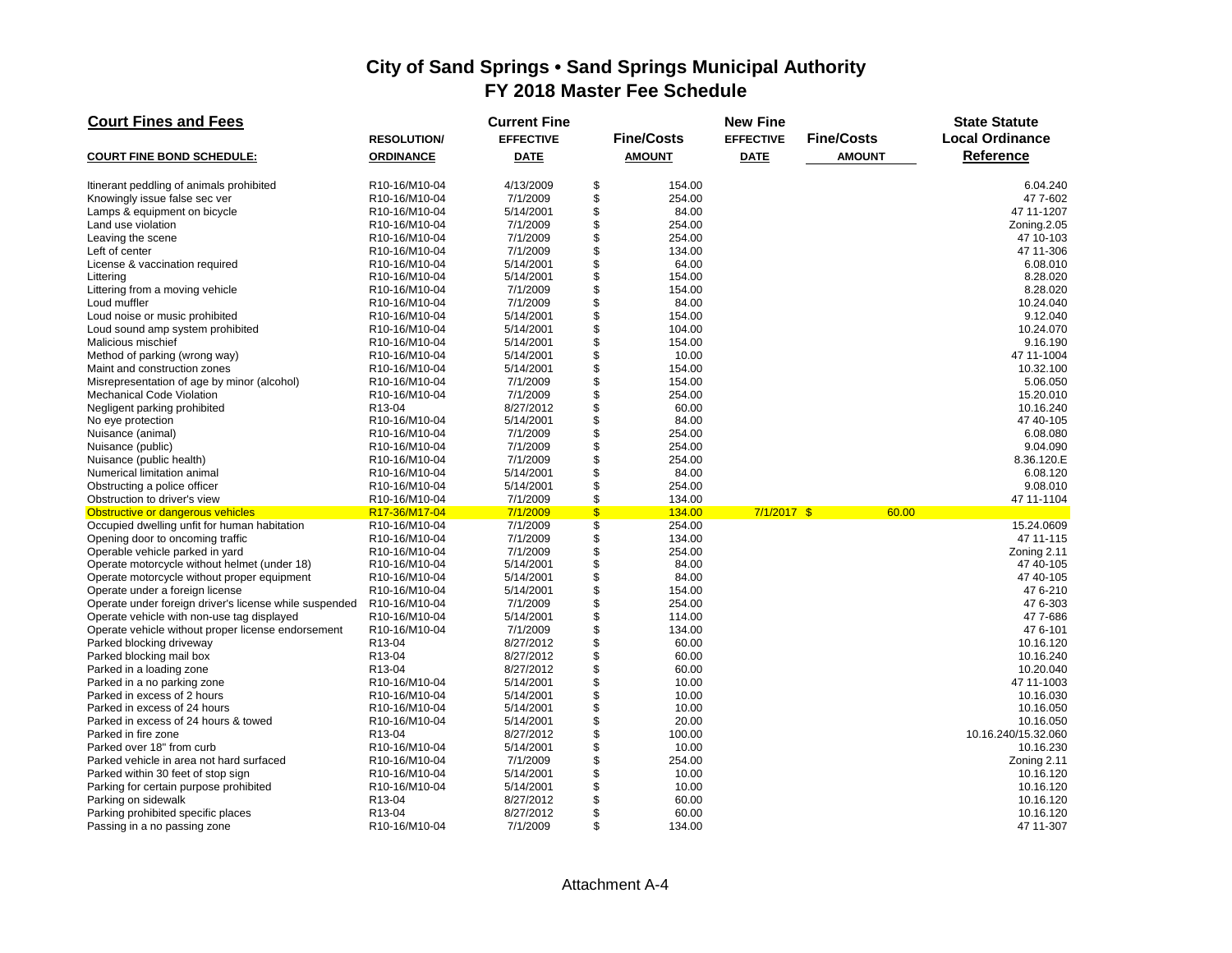| <b>Court Fines and Fees</b>                             |                                         | <b>Current Fine</b> |                    |                   | <b>New Fine</b>  |                   | <b>State Statute</b>   |
|---------------------------------------------------------|-----------------------------------------|---------------------|--------------------|-------------------|------------------|-------------------|------------------------|
|                                                         | <b>RESOLUTION/</b>                      | <b>EFFECTIVE</b>    |                    | <b>Fine/Costs</b> | <b>EFFECTIVE</b> | <b>Fine/Costs</b> | <b>Local Ordinance</b> |
| <b>COURT FINE BOND SCHEDULE:</b>                        | <b>ORDINANCE</b>                        | <b>DATE</b>         |                    | <b>AMOUNT</b>     | <b>DATE</b>      | <b>AMOUNT</b>     | Reference              |
| Passing on the right prohibited                         | R10-16/M10-04                           | 7/1/2009            | \$                 | 134.00            |                  |                   | 47 11-304              |
| Passing school bus load/unload                          | R10-16/M10-04                           | 7/1/2009            | \$                 | 254.00            |                  |                   | 47 11-705              |
| Permitting unauthorized minor to operate vehicle        | R10-16/M10-04                           | 7/1/2009            | \$                 | 134.00            |                  |                   | 47 6-304               |
| Permitting unauthorized person to operate vehicle       | R10-16/M10-04                           | 7/1/2009            | \$                 | 134.00            |                  |                   | 47 6-305               |
| Petit larceny                                           | R10-16/M10-04                           | 7/1/2009            | \$                 | 254.00            |                  |                   | 9.20.010               |
| Plumbing Code Violation                                 | R10-16/M10-04                           | 7/1/2009            | \$                 | 254.00            |                  |                   | 15.12.260              |
| Plumbing fixture not connected to city sewer            | R10-16/M10-04                           | 7/1/2009            | \$                 | 254.00            |                  |                   | 15.12.260              |
| Political sign ordinance violation                      | R10-16/M10-04                           | 12/19/2005          | \$                 | 254.00            |                  |                   | 9.16.220               |
| Possession of alcohol by minor                          | R10-16/M10-04                           | 7/1/2009            | \$                 | 204.00            |                  |                   | 5.04.150               |
| Possession of beer by minor                             | R10-16/M10-04                           | 7/1/2009            | \$                 | 204.00            |                  |                   | 5.04.150               |
| Possession of CDS                                       | R10-16/M10-04                           | 7/1/2009            | \$                 | 304.00            |                  |                   | 9.12.060               |
| Possession of marijuana                                 | R10-16/M10-04                           | 7/1/2009            | \$                 | 309.00            |                  |                   | 9.12.060               |
| Possession of paraphernalia                             | R10-16/M10-04                           | 7/1/2009            | \$                 | 304.00            |                  |                   | 9.12.070               |
| Possession of tobacco by minor (1st offense)            | R10-16/M10-04                           | 8/24/2009           | \$                 | 144.00            |                  |                   | 9.40.040               |
| Possession of tobacco by minor (sub. off. w/l 1 yr.)    | R10-16/M10-04                           | 8/24/2009           | \$                 | 244.00            |                  |                   | 9.40.040               |
| Possession of valid DL required                         | R10-16/M10-04                           | 7/1/2009            | \$                 | 134.00            |                  |                   | 10.32.210              |
| Present forged proof of insurance                       | R10-16/M10-04                           | 7/1/2009            | \$                 | 254.00            |                  |                   | 47 7-403               |
| Prohibited acts (animals)                               | R10-16/M10-04                           | 5/14/2001           | \$                 | 154.00            |                  |                   | 6.04.220               |
| Prohibited obscene conduct                              | R10-16/M10-04                           | 7/1/2009            | \$                 | 254.00            |                  |                   | 9.12.010               |
| Public intoxication                                     | R10-16/M10-04                           | 7/1/2009            | \$                 | 154.00            |                  |                   | 9.12.050               |
| Public intoxication - 2nd violation                     | R10-16/M10-04                           | 7/1/2009            | \$                 | 194.00            |                  |                   | 9.12.010               |
| Public intoxication - 3rd violation                     | R10-16/M10-04                           | 7/1/2009            | \$                 | 244.00            |                  |                   | 9.12.050               |
| Reckless driving                                        | R10-16/M10-04                           | 7/1/2009            | \$                 | 254.00            |                  |                   | 47 11-901              |
| Recreational vehicle improperly parked                  | R10-16/M10-04                           | 7/1/2009            | \$                 | 154.00            |                  |                   | 10.16.200              |
| Recreational vehicle parked in yard                     | R10-16/M10-04                           | 7/1/2009            | \$                 | 254.00            |                  |                   | Zoning 5.03            |
| Registration, state license required                    | R17-36/M17-04                           | 5/14/2001           | \$                 | 154.00            | $7/1/2017$ \$    | 60.00             |                        |
| Remove affix tag to conceal vehicle                     | R10-16/M10-04                           | 7/1/2009            | \$                 | 134.00            |                  |                   | 474--107               |
| Resisting a public official                             | R10-16/M10-04                           | 7/1/2009            | \$                 | 254.00            |                  |                   | 9.08.120               |
| <b>Resisting arrest</b>                                 | R <sub>10</sub> -16/M <sub>10</sub> -04 | 5/14/2001           | \$                 | 254.00            |                  |                   | 9.08.010               |
| Sale of tobacco to person under 18 (1st offense)        | R10-16/M10-04                           | 8/24/2009           | \$                 | 144.00            |                  |                   | 9.40.020               |
| Sale of tobacco to person under 18 (2nd offense)        | R10-16/M10-04                           | 8/24/2009           | \$                 | 244.00            |                  |                   | 9.40.020               |
| Sale of tobacco to person under 18 (3rd offense)        | R10-16/M10-04                           | 8/24/2009           | \$                 | 344.00            |                  |                   | 9.40.020               |
| Selling beer without permit                             | R10-16/M10-04                           | 5/14/2001           | \$                 | 304.00            |                  |                   |                        |
| Siltation of streets and drainage ways                  | R10-16/M10-04                           | 8/9/2004            | \$                 | 254.00            |                  |                   | 8.52.010               |
| Skateboarding prohibited on city property               | R10-16/M10-04                           | 5/14/2001           | \$                 | 54.00             |                  |                   | 12.24.070.B.6          |
| Skateboarding prohibited on city property (2nd offense) | R10-16/M10-04                           | 5/14/2001           | \$                 | 154.00            |                  |                   | 12.24.070.B.6          |
| Smoking prohibited in certain public places             | R10-16/M10-04                           | 8/24/2009           | \$                 | 154.00            |                  |                   | 9.36.010               |
| Speed contest prohibited                                | R10-16/M10-04                           | 7/1/2009            | \$                 | 134.00            |                  |                   |                        |
| Speed exceeding road condition or stop                  | R10-16/M10-04                           | 7/1/2009            | \$                 | 134.00            |                  |                   | 47 11-801              |
| Speed in excess of posted maximum                       | R10-16/M10-04                           | 7/1/2009            | \$                 | 124.00            |                  |                   | 47 11-801              |
| Speed school zone 1-5 mph                               | R10-16/M10-04                           | 7/1/2009            | \$                 | 154.00            |                  |                   | 47 11-801              |
| Speed school zone 6-10 mph                              | R10-16/M10-04                           | 7/1/2009            | \$                 | 204.00            |                  |                   | 47 11-801              |
| Speed school zone 11-19 mph                             | R10-16/M10-04                           | 7/1/2009            | \$                 | 254.00            |                  |                   | 47 11-801              |
| Speed school zone 20 or more                            | R10-16/M10-04                           | 7/1/2009            | \$                 | 304.00            |                  |                   | 47 11-801              |
| Speeding 1 to 10 mph over limit                         | R10-16/M10-04                           | 7/1/2009            | \$                 | 114.00            |                  |                   | 47 11-801              |
| Speeding 11-15 mph over limit                           | R10-16/M10-04                           | 7/1/2009            | \$                 | 144.00            |                  |                   | 47 11-801              |
| Speeding 16-20 mph over limit                           | R10-16/M10-04                           | 7/1/2009            | \$                 | 164.00            |                  |                   | 47 11-801              |
| Speeding 21-25 mph over limit                           | R10-16/M10-04                           | 7/1/2009            | \$                 | 184.00            |                  |                   | 47 11-801              |
| Speeding 26-30 mph over limit                           | R17-36/M17-04                           | 5/14/2001           | $\mathbf{\hat{s}}$ | 204.00            | $7/1/2017$ \$    | 200.00            | 47 11-801              |
| Speeding 31-40 mph over limit                           | R17-36/M17-04                           | 7/1/2009            | $\mathbf{s}$       | 254.00            | $7/1/2017$ \$    | 200.00            | 47 11-801              |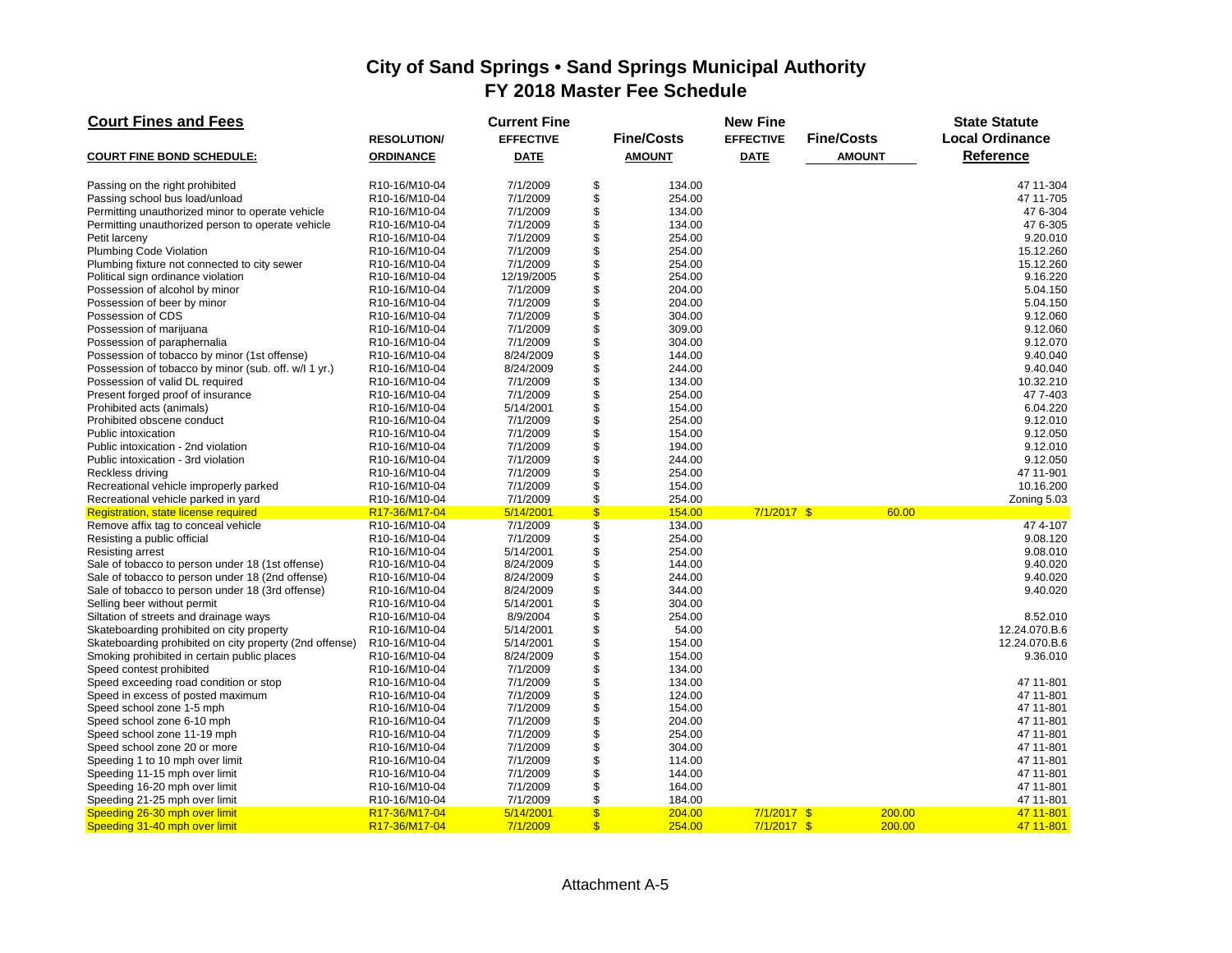| <b>Court Fines and Fees</b>                        |                    | <b>Current Fine</b> |                                     | <b>New Fine</b>  |                   | <b>State Statute</b>   |
|----------------------------------------------------|--------------------|---------------------|-------------------------------------|------------------|-------------------|------------------------|
|                                                    | <b>RESOLUTION/</b> | <b>EFFECTIVE</b>    | <b>Fine/Costs</b>                   | <b>EFFECTIVE</b> | <b>Fine/Costs</b> | <b>Local Ordinance</b> |
| <b>COURT FINE BOND SCHEDULE:</b>                   | <b>ORDINANCE</b>   | <b>DATE</b>         | <b>AMOUNT</b>                       | <b>DATE</b>      | <b>AMOUNT</b>     | <b>Reference</b>       |
| Speeding 41 or more mph over limit                 | R17-36/M17-04      | 7/1/2009            | $\mathbf{\overline{s}}$<br>254.00   | $7/1/2017$ \$    | 200.00            | 47 11-801              |
| Speeding in construction zone 1-10 over limit      | R10-16/M10-04      | 7/1/2009            | $\overline{\mathcal{S}}$<br>184.00  |                  |                   | 47 11-806              |
| Speeding in construction zone 11-15 mph over limit | R10-16/M10-04      | 7/1/2009            | \$<br>244.00                        |                  |                   | 47 11-806              |
| Speeding in construction zone 16-20 mph over limit | R10-16/M10-04      | 7/1/2009            | \$<br>284.00                        |                  |                   | 47 11-806              |
| Speeding in construction zone 21-25 mph over limit | R10-16/M10-04      | 7/1/2009            | \$<br>324.00                        |                  |                   | 47 11-806              |
| Speeding in construction zone 26-30 mph over limit | R10-16/M10-04      | 7/1/2009            | \$<br>364.00                        |                  |                   | 47 11-806              |
| Speeding in construction zone 31-35 mph over limit | R10-16/M10-04      | 7/1/2009            | \$<br>464.00                        |                  |                   | 47 11-806              |
| Speeding in construction zone 36-40 mph over limit | R10-16/M10-04      | 7/1/2009            | \$<br>464.00                        |                  |                   | 47 11-806              |
| Speeding in construction zone 41 mph or more       | R10-16/M10-04      | 7/1/2009            | \$<br>464.00                        |                  |                   | 47 11-806              |
| Stormwater ordinance violation                     | R10-16/M10-04      | 11/17/2008          | $\ddot{\$}$<br>254.00               |                  |                   | 13.20.020              |
| Tampering with an automobile                       | R10-16/M10-04      | 7/1/2009            | \$<br>254.00                        |                  |                   | 9.16.010               |
| Tampering with public utility                      | R10-16/M10-04      | 7/1/2009            | \$<br>254.00                        |                  |                   | 9.16.050               |
| Tow trailer without stay chains or safety device   | R10-16/M10-04      | 7/1/2009            | \$<br>104.00                        |                  |                   | 47 12-405.1            |
| <b>Traffic hazard</b>                              | R10-16/M10-04      | 5/14/2001           | \$<br>65.00                         |                  |                   | 47 11-101              |
| Transporting a loaded firearm                      | R10-16/M10-04      | 3/13/2006           | \$<br>154.00                        |                  |                   | 9.32.040               |
| Transporting an open container                     | R10-16/M10-04      | 7/1/2009            | \$<br>204.00                        |                  |                   | 5.04.160               |
| Traveling wrong way on one way                     | R10-16/M10-04      | 7/1/2009            | \$<br>134.00                        |                  |                   | 47 11-308              |
| Trespassing                                        | R10-16/M10-04      | 7/1/2009            | \$<br>254.00                        |                  |                   | 9.16.130               |
| Truancy (adult)                                    | R10-16/M10-04      | 5/14/2001           | \$<br>204.00                        |                  |                   | 9.28.030               |
| Truancy (juvenile)                                 | R10-16/M10-04      | 5/14/2001           | \$<br>104.00                        |                  |                   | 9.28.030               |
| Turn on curve or crest (u-turn)                    | R10-16/M10-04      | 7/1/2009            | \$<br>134.00                        |                  |                   | 47 11-602              |
| Unlawful carry pass/oper under 16                  | R17-36/M17-04      | 7/1/2009            | $\boldsymbol{\mathsf{S}}$<br>114.00 | $7/1/2017$ \$    | 60.00             | 47 40-103              |
| Unlawful connection of electrical service          | R10-16/M10-04      | 7/1/2009            | $\sqrt[6]{3}$<br>254.00             |                  |                   | 15.16.080              |
| Unlawful display of red/blue light                 | R10-16/M10-04      | 7/1/2009            | \$<br>134.00                        |                  |                   | 47 12-227              |
| Unlawful intrusion upon land                       | R10-16/M10-04      | 7/1/2009            | \$<br>154.00                        |                  |                   | 9.16.060               |
| Unlawful keeping of animals                        | R10-16/M10-04      | 5/14/2001           | \$<br>154.00                        |                  |                   | 6.04.160               |
| Unlawful sale of alcohol to minor                  | R10-16/M10-04      | 7/1/2009            | \$<br>254.00                        |                  |                   | 5.04.150               |
| Unlawful sale of low point beer/minor              | R10-16/M10-04      | 7/1/2009            | \$<br>254.00                        |                  |                   | 5.06.040               |
| Unlawful sale/purchase of beer/minor               | R10-16/M10-04      | 7/1/2009            | \$<br>254.00                        |                  |                   | 5.04.150               |
| Unlawful riding                                    | R10-16/M10-04      | 7/1/2009            | \$<br>134.00                        |                  |                   | 47 11-1114             |
| Unlawful use of emergency equipment                | R10-16/M10-04      | 7/1/2009            | $\ddot{\$}$<br>134.00               |                  |                   | 47 12-218              |
| Unlawful use of or altered drivers license         | R10-16/M10-04      | 7/1/2009            | \$<br>204.00                        |                  |                   | 47 6-301               |
| Unlawful vehicle on roadway                        | R10-16/M10-04      | 7/1/2009            | \$<br>134.00                        |                  |                   | 10.32.070              |
| Unlawful carrying passengers                       | R10-16/M10-04      | 7/1/2009            | \$<br>134.00                        |                  |                   |                        |
| Vacated dwelling to be secured                     | R10-16/M10-04      | 7/1/2009            | \$<br>254.00                        |                  |                   | 15.24.050              |
| Vehicle running while unattended                   | R10-16/M10-04      | 5/14/2001           | $\ddot{\$}$<br>114.00               |                  |                   | 47 11-1101             |
| Violation of city/county health codes              | R10-16/M10-04      | 11/8/2004           | \$<br>154.00                        |                  |                   | 8.16.010               |
| Violation of curfew                                | R10-16/M10-04      | 7/1/2009            | $\ddot{\$}$<br>104.00               |                  |                   | 9.28.010               |
| Violation of DL restrictions                       | R10-16/M10-04      | 7/1/2009            | \$<br>134.00                        |                  |                   | 47 6-113               |
| Violation of load limits                           | R10-16/M10-04      | 7/1/2009            | \$<br>154.00                        |                  |                   | 47 14-103              |
| Violation of park curfew                           | R10-16/M10-04      | 7/1/2009            | $\ddot{\$}$<br>144.00               |                  |                   | 12.24.020              |
| Violation of Shell Lake Regulations                | R10-16/M10-04      | 7/1/2009            | \$<br>94.00                         |                  |                   | 9.16.240               |
| Windshield obstructed                              | R10-16/M10-04      | 5/14/2001           | $\ddot{\$}$<br>84.00                |                  |                   | 47 12-404              |
| Working without building permit                    | R10-16/M10-04      | 7/1/2009            | \$<br>254.00                        |                  |                   | 15.04.010              |
| Working without electrical license or registration | R10-16/M10-04      | 7/1/2009            | $\ddot{\$}$<br>254.00               |                  |                   | 15.16.170              |
| Working without electrical permit                  | R10-16/M10-04      | 7/1/2009            | \$<br>254.00                        |                  |                   | 15.16.080              |
| Working without mechanical license or registration | R10-16/M10-04      | 7/1/2009            | \$<br>254.00                        |                  |                   | 15.20.030              |
| Working without mechanical permit                  | R10-16/M10-04      | 7/1/2009            | \$<br>254.00                        |                  |                   | 15.20.010              |
| Working without plumbing license or registration   | R10-16/M10-04      | 7/1/2009            | \$<br>254.00                        |                  |                   | 15.12.210              |
| Working without plumbing permit                    | R10-16/M10-04      | 7/1/2009            | \$<br>254.00                        |                  |                   | 15.12.260              |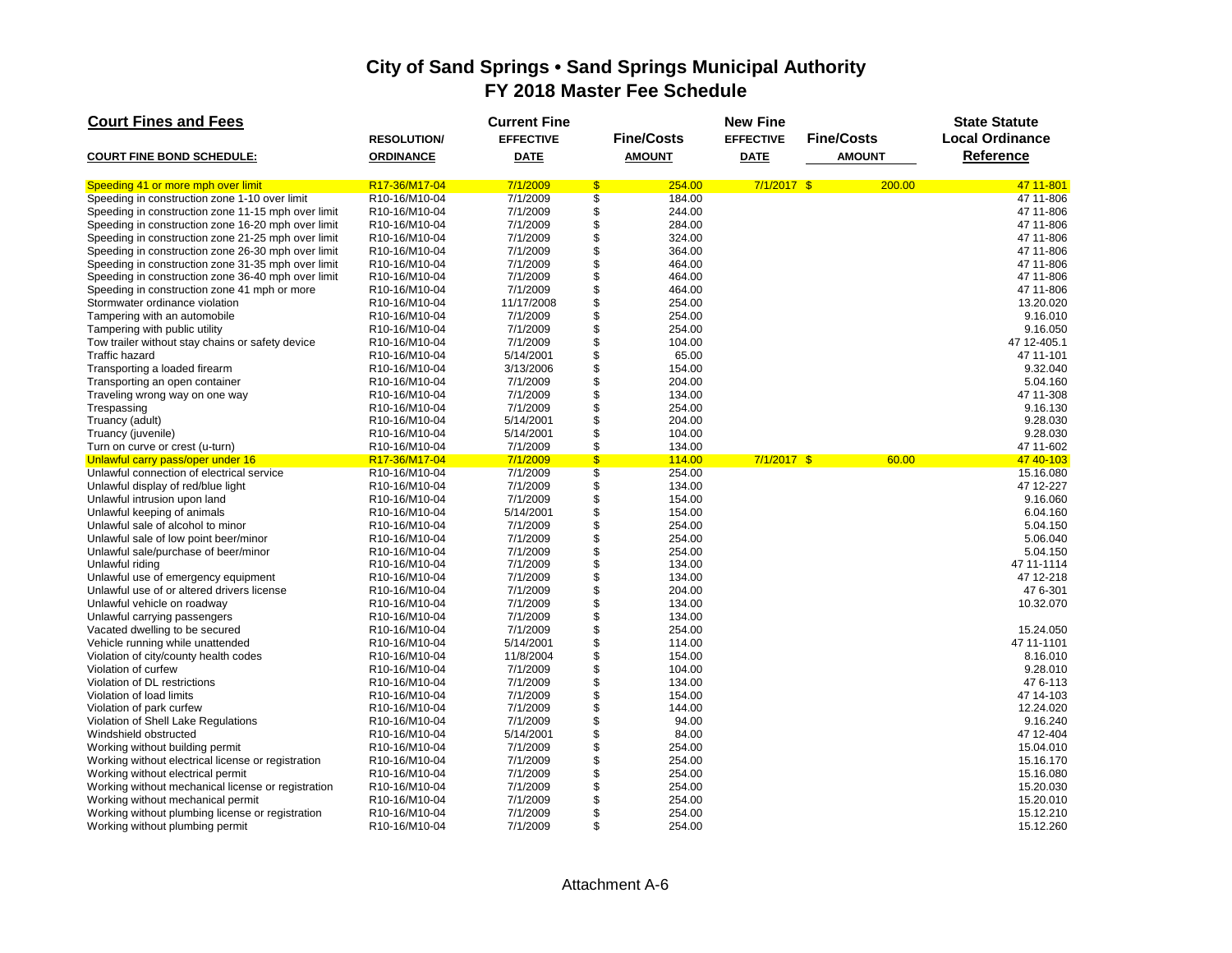| <b>Court Fines and Fees</b>                        | <b>RESOLUTION/</b>                     | <b>Current Fine</b><br><b>EFFECTIVE</b> | <b>Fine/Costs</b>                  | <b>New Fine</b><br><b>EFFECTIVE</b> | <b>Fine/Costs</b> | <b>State Statute</b><br><b>Local Ordinance</b> |            |
|----------------------------------------------------|----------------------------------------|-----------------------------------------|------------------------------------|-------------------------------------|-------------------|------------------------------------------------|------------|
| <b>COURT FINE BOND SCHEDULE:</b>                   | <b>ORDINANCE</b>                       | <b>DATE</b>                             | <b>AMOUNT</b>                      | <b>DATE</b>                         | <b>AMOUNT</b>     | Reference                                      |            |
| <b>Court Fines and Fees</b>                        | <b>RESOLUTION/</b><br><b>ORDINANCE</b> |                                         | <b>Fine/Costs</b><br><b>AMOUNT</b> |                                     |                   | <b>Local Ordinance</b><br>Reference            |            |
| <b>Court Costs - Assessed with Fine</b>            | R10-16/M10-04                          |                                         | 25.00<br>\$                        |                                     |                   | 11.OS 27-126                                   |            |
| <b>Court Costs - Dismissal</b>                     | R10-16/M10-04                          |                                         | \$<br>30.00                        |                                     |                   | 11.OS 27-126                                   |            |
| <b>CLEET Fees - state</b>                          | R10-16/M10-04                          |                                         | \$<br>9.00                         |                                     |                   | 20 OS 18.1313.2                                |            |
| Fingerprinting system fee - state                  | R14-35/M14-05                          |                                         | \$<br>5.00                         |                                     |                   | 20 OS 18.1313.3                                |            |
| Forensic science improvement fee - state           | R10-16/M10-04                          |                                         | \$<br>5.00                         |                                     |                   | 20 OS 18 1313.4                                |            |
| <b>Technology Fee</b>                              | R16-33/M16-06                          | 7/1/2016                                | \$<br>6.00                         |                                     |                   |                                                |            |
| Larceny behavioral program Fee                     | R10-16/M10-04                          |                                         | \$<br>150.00                       |                                     |                   |                                                |            |
| Laboratory Analysis Fee - DUI/DWI/APC              | R10-16/M10-04                          |                                         | \$<br>150.00                       |                                     |                   | 20.18.1313.2                                   |            |
| Filing Fee for any bond or security deposited with |                                        |                                         |                                    |                                     |                   |                                                |            |
| <b>District Court</b>                              | R10-16/M10-04                          |                                         | \$<br>35.00                        |                                     |                   | 28.4.153.3                                     |            |
| Jury Trial - Per juror per day                     | R10-16/M10-04                          |                                         | \$<br>20.00                        |                                     |                   |                                                |            |
| Jury Trial - Mileage per juror                     | R10-16/M10-04                          |                                         | State rate                         |                                     |                   |                                                |            |
| Subpoena Fee                                       | R10-16/M10-04                          |                                         | \$<br>5.00                         |                                     |                   |                                                |            |
| Failure to appear warrant                          | R10-16/M10-04                          | 5/14/2001                               | \$<br>25.00                        |                                     |                   |                                                |            |
| Failure to pay warrant served                      | R10-16/M10-04                          | 5/14/2001                               | \$<br>25.00                        |                                     |                   |                                                |            |
| <b>Police Report/Copy Fee</b>                      | R10-16/M10-04                          |                                         | \$<br>1.50                         |                                     |                   |                                                |            |
| <b>Certified Copy Fee</b>                          | R10-16/M10-04                          |                                         | \$<br>5.00                         |                                     |                   |                                                |            |
| <b>Document Reproduction Fee</b>                   | R14-35/M14-05                          |                                         | \$<br>0.25                         |                                     |                   |                                                | per page   |
| Audio/Video CD/DVD                                 | R14-35/M14-05                          |                                         | \$<br>8.00                         |                                     |                   |                                                | per hour   |
| <b>Certified Postage Charge</b>                    | R14-35/M14-05                          |                                         | \$<br>5.64                         |                                     |                   |                                                | per reques |
| <b>Class "A" Violations (maximum)</b>              | Gen. Penalty                           |                                         | \$<br>750.00                       |                                     |                   | 11 OS 14-111                                   |            |
| Class "B" Violations (maximum)                     | Gen. Penalty                           |                                         | 500.00<br>\$                       |                                     |                   | 11 OS 14-111                                   |            |
| Class "C" Violations (maximum)                     | Gen. Penalty                           |                                         | \$<br>500.00                       |                                     |                   | 11 OS 14-111                                   |            |
|                                                    |                                        |                                         |                                    |                                     |                   |                                                |            |

**Police Reimbursement - Civil Court Time \$40.00 per hour - 3 Hour Minimum**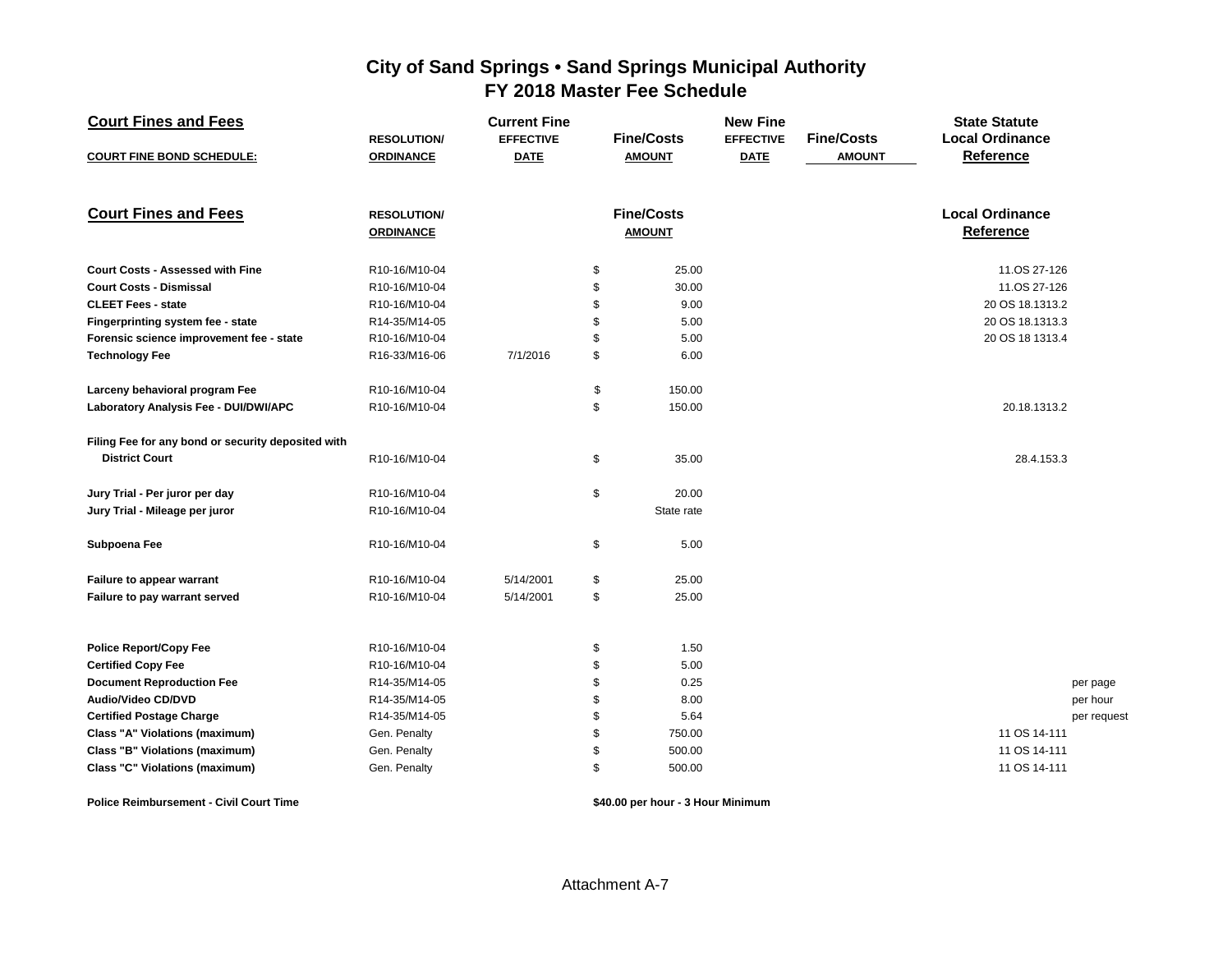| UTILITY RATE FEES                                                                                                                                                     |                                                                  |                                              |                                                        |                                                              | YEAR <sub>1</sub>      |                                |                                              | YEAR <sub>2</sub>     |                                |                                              | YEAR <sub>3</sub>         |                                |                                              | YEAR 4                     |                                |                                              | YEAR 5                 |                                |
|-----------------------------------------------------------------------------------------------------------------------------------------------------------------------|------------------------------------------------------------------|----------------------------------------------|--------------------------------------------------------|--------------------------------------------------------------|------------------------|--------------------------------|----------------------------------------------|-----------------------|--------------------------------|----------------------------------------------|---------------------------|--------------------------------|----------------------------------------------|----------------------------|--------------------------------|----------------------------------------------|------------------------|--------------------------------|
|                                                                                                                                                                       | <b>RESOLUTION/</b>                                               | <b>Current Rate</b><br><b>EFFECTIVE</b>      |                                                        | <b>New Rate</b><br><b>EFFECTIVE</b>                          |                        |                                | <b>New Rate</b><br><b>EFFECTIVE</b>          |                       |                                | <b>New Rate</b><br><b>EFFECTIVE</b>          |                           |                                | <b>New Rate</b><br><b>EFFECTIVE</b>          |                            |                                | <b>New Rate</b><br><b>EFFECTIVE</b>          |                        |                                |
|                                                                                                                                                                       | <b>ORDINANCE</b>                                                 | DATE                                         | <b>AMOUNT</b>                                          | DATE                                                         |                        | <b>AMOUNT</b>                  | <b>DATE</b>                                  |                       | <b>AMOUNT</b>                  | <b>DATE</b>                                  |                           | <b>AMOUNT</b>                  | <b>DATE</b>                                  |                            | <b>AMOUNT</b>                  | DATE                                         |                        | <b>AMOUNT</b>                  |
| Water Rates - Inside City Limits:<br>Residential, Commercial & Industrial Gallons/Month                                                                               |                                                                  |                                              |                                                        |                                                              |                        |                                |                                              |                       |                                |                                              |                           |                                |                                              |                            |                                |                                              |                        |                                |
| 1,000<br>2,000-50,000<br>51,000 & above                                                                                                                               | R 9-21/M09-06<br>R 9-21/M09-06<br>R 9-21/M09-06                  | 3/1/2014<br>3/1/2014<br>3/1/2014             | 10.25<br>\$<br>\$<br>-S<br>6.31                        | 5/1/2015<br>5.30<br>5/1/2015<br>5/1/2015                     | - \$<br>-S<br>-S       | 10.56<br>5.46<br>6.50          | 5/1/2016<br>5/1/2016<br>5/1/2016             | \$<br>\$<br>\$        | 10.87<br>5.62<br>6.69          | 5/1/2017<br>5/1/2017<br>5/1/2017             | \$<br>\$<br><b>S</b>      | 11.20<br>5.79<br>6.90          | 5/1/2018<br>5/1/2018<br>5/1/2018             | -\$<br>\$<br>\$            | 11.54<br>5.97<br>7.10          | 5/1/2019<br>5/1/2019<br>5/1/2019             | \$<br>\$<br>\$         | 11.88<br>6.14<br>7.32          |
| <b>Industrial Only</b><br>201,000-500,000<br>501,000-2,000,000<br>2,001,000 & above                                                                                   | R 9-21/M09-06<br>R 9-21/M09-06<br>R 9-21/M09-06                  | 3/1/2014<br>3/1/2014<br>3/1/2014             | \$<br>\$<br>\$                                         | 5/1/2015<br>4.86<br>4.61<br>5/1/2015<br>4.33<br>5/1/2015     | - \$<br>-S<br>\$       | 5.01<br>4.75<br>4.46           | 5/1/2016<br>5/1/2016<br>5/1/2016             | -\$<br>\$<br>\$       | 5.16<br>4.89<br>4.59           | 5/1/2017<br>5/1/2017<br>5/1/2017             | - \$<br>\$<br>\$          | 5.31<br>5.04<br>4.73           | 5/1/2018<br>5/1/2018<br>5/1/2018             | -\$<br>\$<br>\$            | 5.47<br>5.19<br>4.87           | 5/1/2019<br>5/1/2019<br>5/1/2019             | - \$<br>\$<br>\$       | 5.63<br>5.34<br>5.02           |
| Water Rates - Outside City Limits:                                                                                                                                    |                                                                  |                                              |                                                        |                                                              |                        |                                |                                              |                       |                                |                                              |                           |                                |                                              |                            |                                |                                              |                        |                                |
| 3.000<br>4,000-50,000<br>51,000 & above                                                                                                                               | R 9-21/M09-06<br>R 9-21/M09-06<br>R 9-21/M09-06                  | 3/1/2014<br>3/1/2014<br>3/1/2014             | -S<br>22.00<br>\$<br>10.59<br>\$<br>7.94               | 5/1/2015<br>5/1/2015<br>5/1/2015                             | -S<br>\$<br>\$         | 22.66<br>10.91<br>8.18         | 5/1/2016<br>5/1/2016<br>5/1/2016             | \$.<br>\$<br>\$       | 23.34<br>11.23<br>8.42         | 5/1/2017<br>5/1/2017<br>5/1/2017             | S<br>\$<br>\$             | 24.04<br>11.57<br>8.68         | 5/1/2018<br>5/1/2018<br>5/1/2018             | Ŝ.<br>\$<br>\$             | 24.76<br>11.92<br>8.94         | 5/1/2019<br>5/1/2019<br>5/1/2019             | -\$<br>\$<br>\$        | 25.50<br>12.28<br>9.20         |
| Industrial Only<br>201,000-500,000<br>501,000-2,000,000<br>2,001,000 & above                                                                                          | R 9-21/M09-06<br>R 9-21/M09-06<br>R 9-21/M09-06                  | 3/1/2014<br>3/1/2014<br>3/1/2014             | - \$<br>\$<br>\$                                       | 7.52<br>5/1/2015<br>7.22<br>5/1/2015<br>6.96<br>5/1/2015     | -S<br>\$<br>\$         | 7.75<br>7.44<br>7.17           | 5/1/2016<br>5/1/2016<br>5/1/2016             | \$<br>\$<br>\$        | 7.98<br>7.66<br>7.38           | 5/1/2017<br>5/1/2017<br>5/1/2017             | \$<br>\$<br>-\$           | 8.22<br>7.89<br>7.61           | 5/1/2018<br>5/1/2018<br>5/1/2018             | \$<br>\$<br>\$             | 8.46<br>8.13<br>7.83           | 5/1/2019<br>5/1/2019<br>5/1/2019             | -\$<br>\$<br>\$        | 8.72<br>8.37<br>8.07           |
| Sewer Rates - Inside City Limits:<br>Residential (based on average water bill during months<br>of December, January & February)<br>$0 - 1.000$<br>2,000 & above       | R 9-21/M09-06<br>R 9-21/M09-06                                   | 3/1/2014<br>3/1/2014                         | - \$<br>10.40<br>-\$                                   | 5/1/2015<br>5.46<br>5/1/2015                                 | - \$<br>-\$            | 10.71<br>5.62                  | 5/1/2016<br>5/1/2016                         | \$.<br>-S             | 11.03<br>5.79                  | 5/1/2017<br>5/1/2017                         | - \$<br><b>S</b>          | 11.36<br>5.97                  | 5/1/2018<br>5/1/2018                         | -\$<br>\$                  | 11.71<br>6.15                  | 5/1/2019<br>5/1/2019                         | -\$<br>-\$             | 12.06<br>6.33                  |
| Sewer Rates - Outside City Limits:<br>Residential (based on average water bill during months<br>of December, January & February)                                      |                                                                  |                                              |                                                        |                                                              |                        |                                |                                              |                       |                                |                                              |                           |                                |                                              |                            |                                |                                              |                        |                                |
| $0 - 3,000$<br>4,000 & above                                                                                                                                          | R 9-21/M09-06<br>R 9-21/M09-06                                   | 3/1/2014<br>3/1/2014                         | \$<br>20.80<br>-S<br>10.92                             | 5/1/2015<br>5/1/2015                                         | -S<br>-S               | 21.42<br>11.25                 | 5/1/2016<br>5/1/2016                         | \$<br>-S              | 22.07<br>11.59                 | 5/1/2017<br>5/1/2017                         | \$<br>S                   | 22.73<br>11.93                 | 5/1/2018<br>5/1/2018                         | \$<br>Ŝ.                   | 23.41<br>12.29                 | 5/1/2019<br>5/1/2019                         | \$<br>- \$             | 24.11<br>12.66                 |
| <b>Commercial Sewer Rates - Inside City Limits:</b><br>(If applicable, based upon average water bill during<br>months of December, January & February)<br>$0 - 1.000$ | R 9-21/M09-06                                                    | 3/1/2014                                     | - \$<br>10.40                                          | 5/1/2015                                                     | \$                     | 10.71                          | 5/1/2016                                     | -\$                   | 11.03                          | 5/1/2017                                     | \$                        | 11.36                          | 5/1/2018                                     | -\$                        | 11.71                          | 5/1/2019                                     | - \$                   | 12.06                          |
| 2,000 & above - without winter averaging (per 1,000 gallons) R 9-21/M09-06<br>2,000 & above - with winter averaging (per 1,000 gallons)                               | R 9-21/M09-06                                                    | 3/1/2014<br>3/1/2014                         | \$<br>5.11<br>\$                                       | 5/1/2015<br>5.46<br>5/1/2015                                 | \$<br>-\$              | 5.26<br>5.62                   | 5/1/2016<br>5/1/2016                         | \$<br>\$              | 5.42<br>5.79                   | 5/1/2017<br>5/1/2017                         | \$<br>\$                  | 5.58<br>5.97                   | 5/1/2018<br>5/1/2018                         | \$<br>Ŝ.                   | 5.75<br>6.15                   | 5/1/2019<br>5/1/2019                         | \$<br>\$               | 5.92<br>6.33                   |
| Commerical Sewer Rates - Outside City Limits:<br>(If applicable, based upon average water bill during<br>months of December, January & February)<br>$0 - 3.000$       | R 9-21/M09-06                                                    | 3/1/2014                                     | \$<br>20.80                                            | 5/1/2015                                                     | -S                     | 21.42                          | 5/1/2016                                     | - \$                  | 22.07                          | 5/1/2017                                     | - \$                      | 22.73                          | 5/1/2018                                     | \$                         | 23.41                          | 5/1/2019                                     | - \$                   | 24.11                          |
| 4,000 & above - without winter averaging (per 1,000 gallons) R 9-21/M09-06<br>4,000 & above - with winter averaging (per 1,000 gallons)                               |                                                                  | 3/1/2014<br>3/1/2014                         | \$<br>10.21<br>-S<br>10.92                             | 5/1/2015<br>5/1/2015                                         | \$<br>-S               | 10.52<br>11.25                 | 5/1/2016<br>5/1/2016                         | \$<br>\$              | 10.83<br>11.59                 | 5/1/2017<br>5/1/2017                         | \$<br>- \$                | 11.16<br>11.93                 | 5/1/2018<br>5/1/2018                         | \$<br>Ŝ.                   | 11.49<br>12.29                 | 5/1/2019<br>5/1/2019                         | \$<br>-\$              | 11.84<br>12.66                 |
| Industrial Sewer Rates - Inside City Limits:<br>100%<br>$0 - 1.000$                                                                                                   | R 9-21/M09-06                                                    | 3/1/2014                                     | -\$<br>10.40                                           | 5/1/2015                                                     | - \$                   | 10.71                          | 5/1/2016                                     | -\$                   | 11.03                          | 5/1/2017                                     | - \$                      | 11.36                          | 5/1/2018                                     | -\$                        | 11.70                          | 5/1/2019                                     | - \$                   | 12.05                          |
| 2,000 & above (per 1,000 gallons)<br>90%<br>$0 - 1.000$<br>2,000 & above (per 1,000 gallons)<br>80%<br>$0 - 1,000$                                                    | R 9-21/M09-06<br>R 9-21/M09-06<br>R 9-21/M09-06<br>R 9-21/M09-06 | 3/1/2014<br>3/1/2014<br>3/1/2014<br>3/1/2014 | \$<br>5.11<br>\$<br>10.40<br>\$<br>4.61<br>\$<br>10.40 | 5/1/2015<br>5/1/2015<br>5/1/2015<br>5/1/2015                 | -S<br>-S<br>\$<br>\$   | 5.26<br>10.71<br>4.75<br>10.71 | 5/1/2016<br>5/1/2016<br>5/1/2016<br>5/1/2016 | \$<br>\$.<br>\$<br>\$ | 5.42<br>11.03<br>4.89<br>11.03 | 5/1/2017<br>5/1/2017<br>5/1/2017<br>5/1/2017 | <b>S</b><br>S<br>\$<br>\$ | 5.58<br>11.36<br>5.04<br>11.36 | 5/1/2018<br>5/1/2018<br>5/1/2018<br>5/1/2018 | \$<br><b>S</b><br>\$<br>Ŝ. | 5.75<br>11.70<br>5.19<br>11.70 | 5/1/2019<br>5/1/2019<br>5/1/2019<br>5/1/2019 | \$<br>£.<br>\$<br>-\$  | 5.92<br>12.05<br>5.35<br>12.05 |
| 2,000 & above (per 1,000 gallons)<br>70%<br>$0 - 1,000$<br>2,000 & above (per 1,000 gallons)                                                                          | R 9-21/M09-06<br>R 9-21/M09-06<br>R 9-21/M09-06                  | 3/1/2014<br>3/1/2014<br>3/1/2014             | \$<br>\$<br>10.40<br>\$                                | 4.08<br>5/1/2015<br>5/1/2015<br>3.58<br>5/1/2015             | \$<br>\$<br>-S         | 4.20<br>10.71<br>3.69          | 5/1/2016<br>5/1/2016<br>5/1/2016             | \$<br>\$<br>\$        | 4.33<br>11.03<br>3.80          | 5/1/2017<br>5/1/2017<br>5/1/2017             | - \$<br>\$<br>\$          | 4.46<br>11.36<br>3.91          | 5/1/2018<br>5/1/2018<br>5/1/2018             | -\$<br>\$<br>-S            | 4.59<br>11.70<br>4.03          | 5/1/2019<br>5/1/2019<br>5/1/2019             | - \$<br>\$<br>-\$      | 4.73<br>12.05<br>4.15          |
| 60%<br>$0-1,000$<br>2,000 & above (per 1,000 gallons)<br>50%<br>$0-1,000$<br>2,000 & above (per 1,000 gallons)                                                        | R 9-21/M09-06<br>R 9-21/M09-06<br>R 9-21/M09-06<br>R 9-21/M09-06 | 3/1/2014<br>3/1/2014<br>3/1/2014<br>3/1/2014 | \$<br>10.40<br>\$<br>\$<br>10.40<br>ς.                 | 5/1/2015<br>3.06<br>5/1/2015<br>5/1/2015<br>2.56<br>5/1/2015 | \$<br>S.<br>-S<br>- \$ | 10.71<br>3.15<br>10.71<br>2.64 | 5/1/2016<br>5/1/2016<br>5/1/2016<br>5/1/2016 | \$<br>-S<br>\$<br>\$. | 11.03<br>3.24<br>11.03<br>2.72 | 5/1/2017<br>5/1/2017<br>5/1/2017<br>5/1/2017 | \$<br>\$<br>\$<br>-S      | 11.36<br>3.34<br>11.36<br>2.80 | 5/1/2018<br>5/1/2018<br>5/1/2018<br>5/1/2018 | \$<br><b>S</b><br>\$<br>-S | 11.70<br>3.44<br>11.70<br>2.88 | 5/1/2019<br>5/1/2019<br>5/1/2019<br>5/1/2019 | \$<br>-\$<br>\$<br>-\$ | 12.05<br>3.55<br>12.05<br>2.97 |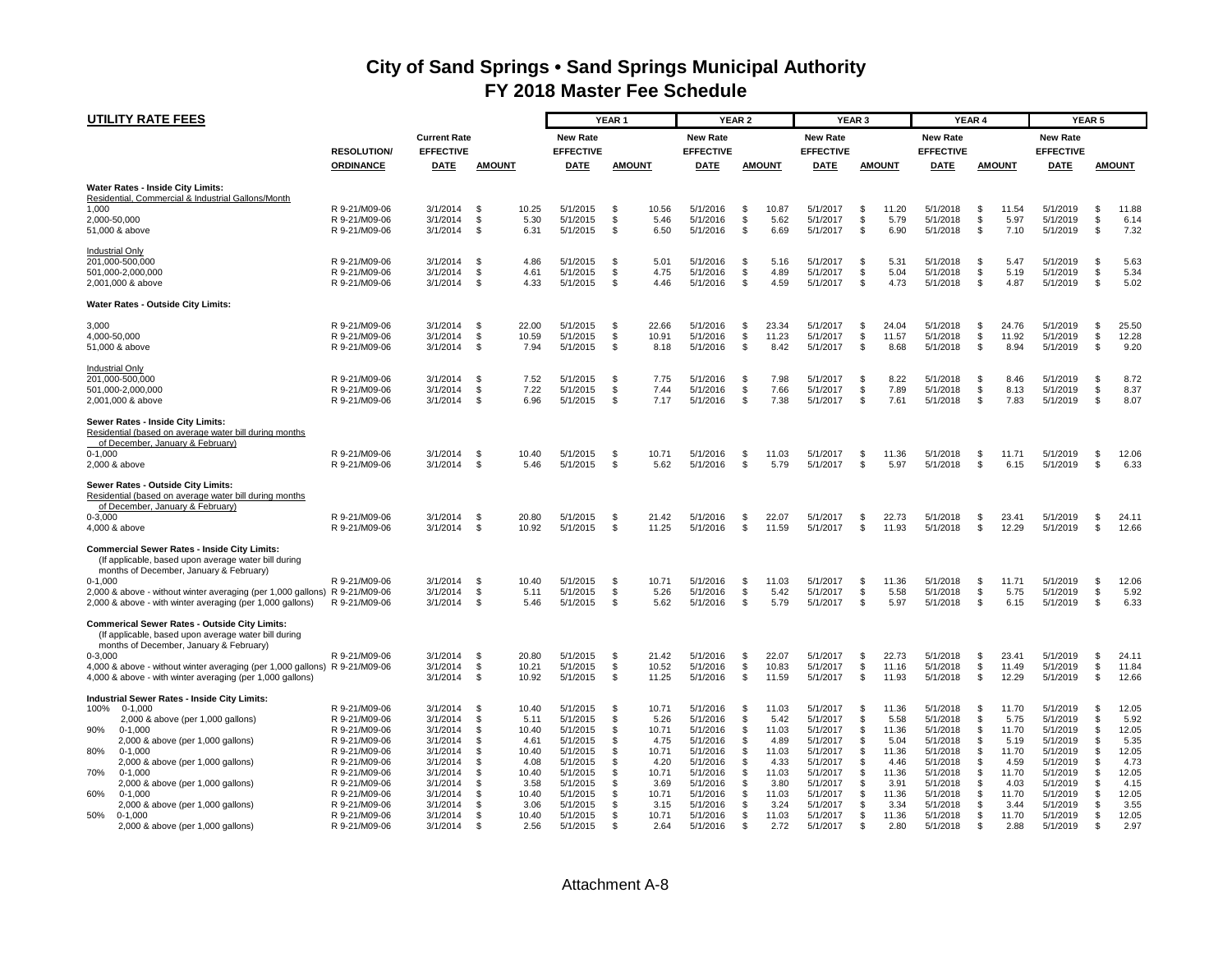| <b>UTILITY RATE FEES</b>                                                                      |                                |                      |               |                  |                      | YEAR <sub>1</sub> |                  |                      | YEAR 2   |                  |                      | YEAR <sub>3</sub> |                  |                      | YEAR 4   |                  |                      | YEAR 5         |                  |
|-----------------------------------------------------------------------------------------------|--------------------------------|----------------------|---------------|------------------|----------------------|-------------------|------------------|----------------------|----------|------------------|----------------------|-------------------|------------------|----------------------|----------|------------------|----------------------|----------------|------------------|
|                                                                                               |                                | <b>Current Rate</b>  |               |                  | <b>New Rate</b>      |                   |                  | <b>New Rate</b>      |          |                  | <b>New Rate</b>      |                   |                  | <b>New Rate</b>      |          |                  | <b>New Rate</b>      |                |                  |
|                                                                                               | <b>RESOLUTION/</b>             | <b>EFFECTIVE</b>     |               |                  | <b>EFFECTIVE</b>     |                   |                  | <b>EFFECTIVE</b>     |          |                  | <b>EFFECTIVE</b>     |                   |                  | <b>EFFECTIVE</b>     |          |                  | <b>EFFECTIVE</b>     |                |                  |
|                                                                                               | ORDINANCE                      | DATE                 | <b>AMOUNT</b> |                  | DATE                 |                   | <b>AMOUNT</b>    | <b>DATE</b>          |          | <b>AMOUNT</b>    | DATE                 |                   | <b>AMOUNT</b>    | <b>DATE</b>          |          | <b>AMOUNT</b>    | DATE                 |                | <b>AMOUNT</b>    |
|                                                                                               |                                |                      |               |                  |                      |                   |                  |                      |          |                  |                      |                   |                  |                      |          |                  |                      |                |                  |
| 40%<br>$0 - 1.000$                                                                            | R 9-21/M09-06                  | 3/1/2014             | -\$           | 10.40            | 5/1/2015             | \$                | 10.71            | 5/1/2016             | \$       | 11.03            | 5/1/2017             | \$                | 11.36            | 5/1/2018             | -\$      | 11.70            | 5/1/2019             | \$             | 12.05            |
| 2,000 & above (per 1,000 gallons)                                                             | R 9-21/M09-06                  | 3/1/2014             | - \$          | 2.04             | 5/1/2015             | \$.               | 2.10             | 5/1/2016             | - \$     | 2.16             | 5/1/2017             | <b>S</b>          | 2.23             | 5/1/2018             | -S       | 2.29             | 5/1/2019             | \$             | 2.36             |
| 30%<br>$0 - 1,000$                                                                            | R 9-21/M09-06                  | 3/1/2014             | \$            | 10.40            | 5/1/2015             | \$                | 10.71            | 5/1/2016             | \$       | 11.03            | 5/1/2017             | <b>S</b>          | 11.36            | 5/1/2018             | <b>S</b> | 11.70            | 5/1/2019             | \$             | 12.05            |
| 2,000 & above (per 1,000 gallons)                                                             | R 9-21/M09-06                  | 3/1/2014             | - \$          | 1.54             | 5/1/2015             | \$                | 1.59             | 5/1/2016             | \$       | 1.64             | 5/1/2017             | - \$              | 1.69             | 5/1/2018             | -S       | 1.74             | 5/1/2019             | \$             | 1.79             |
| 20%<br>$0 - 1.000$                                                                            | R 9-21/M09-06                  | 3/1/2014             | \$            | 10.40            | 5/1/2015             | \$                | 10.71            | 5/1/2016             | \$       | 11.03            | 5/1/2017             | - \$              | 11.36            | 5/1/2018             | -S       | 11.70            | 5/1/2019             | \$.            | 12.05            |
| 2,000 & above (per 1,000 gallons)                                                             | R 9-21/M09-06                  | 3/1/2014             | <b>S</b>      | 1.01             | 5/1/2015             | \$                | 1.04             | 5/1/2016             | \$       | 1.07             | 5/1/2017             | <b>S</b>          | 1.10             | 5/1/2018             | <b>S</b> | 1.14             | 5/1/2019             | \$             | 1.17             |
| 10%<br>$0 - 1.000$                                                                            | R 9-21/M09-06                  | 3/1/2014             | \$            | 10.40            | 5/1/2015             | \$.               | 10.71            | 5/1/2016             | \$       | 11.03            | 5/1/2017             | S.                | 11.36            | 5/1/2018             | -\$      | 11.70            | 5/1/2019             | \$             | 12.05            |
| 2,000 & above (per 1,000 gallons)                                                             | R 9-21/M09-06                  | 3/1/2014             | \$            | 0.51             | 5/1/2015             | \$                | 0.53             | 5/1/2016             | \$       | 0.55             | 5/1/2017             | <b>S</b>          | 0.56             | 5/1/2018             | <b>S</b> | 0.58             | 5/1/2019             | \$             | 0.60             |
| Industrial Rates - Outside City Limits:                                                       |                                |                      |               |                  |                      |                   |                  |                      |          |                  |                      |                   |                  |                      |          |                  |                      |                |                  |
| $0 - 3,000$                                                                                   | R 9-21/M09-06                  | 3/1/2014             | \$            | 20.80            | 5/1/2015             | \$                | 21.42            | 5/1/2016             | \$       | 22.06            | 5/1/2017             | \$                | 22.72            | 5/1/2018             | -\$      | 23.41            | 5/1/2019             | \$             | 24.11            |
| 4,000 & above                                                                                 | R 9-21/M09-06                  | 3/1/2014             | -\$           | 10.92            | 5/1/2015             | \$                | 11.25            | 5/1/2016             | \$       | 11.59            | 5/1/2017             | \$                | 11.94            | 5/1/2018             | - \$     | 12.29            | 5/1/2019             | \$             | 12.66            |
|                                                                                               |                                |                      |               |                  |                      |                   |                  |                      |          |                  |                      |                   |                  |                      |          |                  |                      |                |                  |
| <b>Residential Refuse Rates:</b><br>Polykart serviuce (pickup 1 cart + up to 8 bags per week) | R 9-21/M09-06                  | 3/1/2014             | \$            | 17.75            | 5/1/2015             | \$                | 18.28            | 5/1/2016             | \$       | 18.83            | 5/1/2017             | S.                | 19.39            | 5/1/2018             | - \$     | 19.98            | 5/1/2019             | \$             | 20.57            |
| Extra pickup (polykart service OR 10 bags per charge)                                         | R 9-21/M09-06                  | 3/1/2014             | \$            | 25.00            | 5/1/2015             | \$                | 25.75            | 5/1/2016             | \$       | 26.52            | 5/1/2017             | \$                | 27.32            | 5/1/2018             | \$       | 28.14            | 5/1/2019             | -\$            | 28.98            |
| <b>Commercial Refuse Rates:</b>                                                               |                                |                      |               |                  |                      |                   |                  |                      |          |                  |                      |                   |                  |                      |          |                  |                      |                |                  |
| <b>Commerical Polykart</b>                                                                    | R 9-22/M 9-07                  | 7/1/2009             | -\$           | 16.50            | 5/1/2015             | \$.               | 18.28            | 5/1/2016             | \$       | 18.83            | 5/1/2017             | - \$              | 19.39            | 5/1/2018             | <b>S</b> | 19.98            | 5/1/2019             | -\$            | 20.57            |
| 2-yard dumpster (1xwk pickup)                                                                 | R 9-22/M 9-07                  | 7/1/2009             | \$            | 51.25            | 5/1/2015             | \$                | 52.79            | 5/1/2016             | \$       | 54.37            | 5/1/2017             | \$                | 56.00            | 5/1/2018             | \$       | 57.69            | 5/1/2019             | \$             | 59.42            |
| 2-yard dumpster (2xwk pickup)                                                                 | R 9-22/M 9-07                  | 7/1/2009             | -\$           | 76.70            | 5/1/2015             | \$                | 79.00            | 5/1/2016             | \$       | 81.37            | 5/1/2017             | - \$              | 83.81            | 5/1/2018             | <b>S</b> | 86.33            | 5/1/2019             | \$             | 88.92            |
| 2-yard dumpster (3xwk pickup)                                                                 | R 9-22/M 9-07                  | 7/1/2009             | - \$          | 94.05            | 5/1/2015             | \$.               | 96.87            | 5/1/2016             | \$       | 99.78            | 5/1/2017             | S.                | 102.77           | 5/1/2018             | -S       | 105.85           | 5/1/2019             | \$             | 109.03           |
| 2-yard dumpster (4xwk pickup)                                                                 | R 9-22/M 9-07                  | 7/1/2009             | \$            | 113.70           | 5/1/2015             | \$                | 117.11           | 5/1/2016             | \$       | 120.62           | 5/1/2017             | $\mathfrak{S}$    | 124.24           | 5/1/2018             | <b>S</b> | 127.97           | 5/1/2019             | \$             | 131.81           |
| 2-yard dumpster (5xwk pickup)                                                                 | R 9-22/M 9-07                  | 7/1/2009             | \$            | 132.25           | 5/1/2015             | \$.               | 136.22           | 5/1/2016             | \$       | 140.31           | 5/1/2017             | \$                | 144.52           | 5/1/2018             | <b>S</b> | 148.85           | 5/1/2019             | \$             | 153.32           |
| 2-yard dumpster (6x wk pickup)                                                                | R 9-22/M 9-07                  | 7/1/2009             | \$            | 165.85           | 5/1/2015             | \$                | 170.83           | 5/1/2016             | \$       | 175.95           | 5/1/2017             | \$                | 181.23           | 5/1/2018             | \$       | 186.67           | 5/1/2019             | \$             | 192.27           |
| 3-yard dumpster (1xwk pickup)                                                                 | R 9-22/M 9-07                  | 7/1/2009             | - \$<br>- \$  | 60.45            | 5/1/2015             | \$.<br>\$.        | 62.26            | 5/1/2016             | \$       | 64.13            | 5/1/2017             | <b>S</b>          | 66.05            | 5/1/2018             | -S<br>-S | 68.03            | 5/1/2019             | \$             | 70.07<br>102.37  |
| 3-yard dumpster (2xwk pickup)<br>3-yard dumpster (3xwk pickup)                                | R 9-22/M 9-07<br>R 9-22/M 9-07 | 7/1/2009<br>7/1/2009 | \$            | 88.30<br>123.00  | 5/1/2015<br>5/1/2015 | \$                | 90.95<br>126.69  | 5/1/2016<br>5/1/2016 | \$<br>\$ | 93.68<br>130.49  | 5/1/2017<br>5/1/2017 | S.<br>- \$        | 96.49<br>134.41  | 5/1/2018<br>5/1/2018 | <b>S</b> | 99.38<br>138.44  | 5/1/2019<br>5/1/2019 | \$<br>\$       | 142.59           |
| 3-yard dumpster 4xwk pickup)                                                                  | R 9-22/M 9-07                  | 7/1/2009             | - \$          | 162.35           | 5/1/2015             | \$.               | 167.22           | 5/1/2016             | \$       | 172.24           | 5/1/2017             | S.                | 177.40           | 5/1/2018             | -S       | 182.73           | 5/1/2019             | \$.            | 188.21           |
| 3-yard dumpster (5xwk pickup)                                                                 | R 9-22/M 9-07                  | 7/1/2009             | \$            | 194.75           | 5/1/2015             | \$                | 200.59           | 5/1/2016             | \$       | 206.61           | 5/1/2017             | \$                | 212.81           | 5/1/2018             | <b>S</b> | 219.19           | 5/1/2019             | \$             | 225.77           |
| 3-yard dumpster 6xwk pickup)                                                                  | R 9-22/M 9-07                  | 7/1/2009             | \$            | 237.60           | 5/1/2015             | \$                | 244.73           | 5/1/2016             | \$       | 252.07           | 5/1/2017             | \$                | 259.63           | 5/1/2018             | <b>S</b> | 267.42           | 5/1/2019             | \$             | 275.45           |
| 4-yard dumpster (1xwk pickup)                                                                 | R 9-22/M 9-07                  | 7/1/2009             | - \$          | 73.25            | 5/1/2015             | \$.               | 75.45            | 5/1/2016             | \$       | 77.71            | 5/1/2017             | S.                | 80.04            | 5/1/2018             | ς.       | 82.45            | 5/1/2019             | \$             | 84.92            |
| 4-yard dumpster (2x wk pickup)                                                                | R 9-22/M 9-07                  | 7/1/2009             | \$            | 107.95           | 5/1/2015             | \$                | 111.19           | 5/1/2016             | \$       | 114.53           | 5/1/2017             | \$                | 117.96           | 5/1/2018             | <b>S</b> | 121.50           | 5/1/2019             | \$             | 125.15           |
| 4-yard dumpster 3xwk pickup)                                                                  | R 9-22/M 9-07                  | 7/1/2009             | \$            | 160.00           | 5/1/2015             | \$.               | 164.80           | 5/1/2016             | \$       | 169.74           | 5/1/2017             | S.                | 174.84           | 5/1/2018             | -S       | 180.08           | 5/1/2019             | \$.            | 185.48           |
| 4-yard dumpster (4xwk pickup)                                                                 | R 9-22/M 9-07                  | 7/1/2009             | \$            | 209.75           | 5/1/2015             | \$                | 216.04           | 5/1/2016             | \$       | 222.52           | 5/1/2017             | \$                | 229.20           | 5/1/2018             | <b>S</b> | 236.07           | 5/1/2019             | \$             | 243.15           |
| 4-yard dumpster (5xwk pickup)                                                                 | R 9-22/M 9-07                  | 7/1/2009             | \$            | 267.55           | 5/1/2015             | \$.               | 275.58           | 5/1/2016             | \$       | 283.85           | 5/1/2017             | \$                | 292.36           | 5/1/2018             | <b>S</b> | 301.13           | 5/1/2019             | \$             | 310.17           |
| 4-yard dumpster (6xwk pickup)                                                                 | R 9-22/M 9-07                  | 7/1/2009             | -\$           | 309.30           | 5/1/2015             | \$.               | 318.58           | 5/1/2016             | \$       | 328.14           | 5/1/2017             | S.                | 337.98           | 5/1/2018             | \$       | 348.12           | 5/1/2019             | \$             | 358.56           |
| 6-yard dumpster (1xwk pickup)                                                                 | R 9-22/M 9-07                  | 7/1/2009             | \$            | 83.60            | 5/1/2015             | \$                | 86.11            | 5/1/2016             | \$       | 88.69            | 5/1/2017             | <b>S</b>          | 91.35            | 5/1/2018             | <b>S</b> | 94.09            | 5/1/2019             | \$             | 96.92            |
| 6-yard dumpster (2xwk pickup)                                                                 | R 9-22/M 9-07                  | 7/1/2009             | \$<br>-\$     | 155.40           | 5/1/2015             | \$.               | 160.06           | 5/1/2016             | \$       | 164.86           | 5/1/2017             | <b>S</b>          | 169.81           | 5/1/2018             | -S<br>-S | 174.90           | 5/1/2019             | \$             | 180.15           |
| 6-yard dumpster (3xwk pickup)                                                                 | R 9-22/M 9-07<br>R 9-22/M 9-07 | 7/1/2009<br>7/1/2009 | \$            | 231.80<br>305.90 | 5/1/2015<br>5/1/2015 | \$.<br>\$         | 238.75<br>315.08 | 5/1/2016<br>5/1/2016 | \$<br>\$ | 245.91<br>324.53 | 5/1/2017<br>5/1/2017 | S.<br>\$          | 253.29<br>334.27 | 5/1/2018<br>5/1/2018 | - \$     | 260.89<br>344.30 | 5/1/2019<br>5/1/2019 | \$.<br>\$      | 268.72<br>354.63 |
| 6-yard dumpster (4xwk pickup)<br>6-yard dumpster (5xwk pickup)                                | R 9-22/M 9-07                  | 7/1/2009             | \$            | 382.25           | 5/1/2015             | \$                | 393.72           | 5/1/2016             | \$       | 405.53           | 5/1/2017             | \$                | 417.70           | 5/1/2018             | -S       | 430.23           | 5/1/2019             | \$             | 443.14           |
| 6-yard dumpster (6xwk pickup)                                                                 | R 9-22/M 9-07                  | 7/1/2009             | \$            | 454.00           | 5/1/2015             | \$                | 467.62           | 5/1/2016             | \$       | 481.65           | 5/1/2017             | S.                | 496.10           | 5/1/2018             | <b>S</b> | 510.98           | 5/1/2019             | \$.            | 526.31           |
| 10-yard dumpster rental                                                                       | R 9-22/M 9-07                  | 7/1/2009             | <b>S</b>      | 50.35            | 5/1/2015             | \$                | 51.86            | 5/1/2016             | \$       | 53.42            | 5/1/2017             | \$                | 55.02            | 5/1/2018             | -S       | 56.67            | 5/1/2019             | \$             | 58.37            |
| 10-yard dumpster pickup                                                                       | R 9-22/M 9-07                  | 7/1/2009             | \$            | 138.00           | 5/1/2015             | \$.               | 142.14           | 5/1/2016             | \$       | 146.40           | 5/1/2017             | - \$              | 150.80           | 5/1/2018             | <b>S</b> | 155.32           | 5/1/2019             | \$.            | 159.98           |
| 15-yard dumpster rental                                                                       | R 9-22/M 9-07                  | 7/1/2009             | \$            | 76.05            | 5/1/2015             | \$.               | 78.33            | 5/1/2016             | \$       | 80.68            | 5/1/2017             | \$                | 83.10            | 5/1/2018             | <b>S</b> | 85.59            | 5/1/2019             | \$             | 88.16            |
| 15-yard dumpster pickup                                                                       | R 9-22/M 9-07                  | 7/1/2009             | \$            | 170.00           | 5/1/2015             | \$.               | 175.10           | 5/1/2016             | \$       | 180.35           | 5/1/2017             | \$                | 185.76           | 5/1/2018             | -S       | 191.34           | 5/1/2019             | \$             | 197.08           |
| 20-yard dumpster rental                                                                       | R 9-22/M 9-07                  | 7/1/2009             | \$            | 100.65           | 5/1/2015             | \$                | 103.67           | 5/1/2016             | \$       | 106.78           | 5/1/2017             | \$                | 109.98           | 5/1/2018             | \$       | 113.28           | 5/1/2019             | \$             | 116.68           |
| 20-yard dumpster pickup                                                                       | R 9-22/M 9-07                  | 7/1/2009             | \$            | 226.00           | 5/1/2015             | \$                | 232.78           | 5/1/2016             | \$       | 239.76           | 5/1/2017             | <b>S</b>          | 246.96           | 5/1/2018             | <b>S</b> | 254.36           | 5/1/2019             | \$             | 262.00           |
| 30-yard dumpster rental                                                                       | R 9-22/M 9-07                  | 7/1/2009             | -\$           | 153.25           | 5/1/2015             | \$.               | 157.85           | 5/1/2016             | \$       | 162.59           | 5/1/2017             | S.                | 167.46           | 5/1/2018             | -S       | 172.49           | 5/1/2019             | \$             | 177.66           |
| 30-yard dumpster pickup                                                                       | R 9-22/M 9-07                  | 7/1/2009             | \$            | 290.00           | 5/1/2015             | \$                | 298.70           | 5/1/2016             | \$       | 307.66           | 5/1/2017             | S.                | 316.89           | 5/1/2018             | \$       | 326.40           | 5/1/2019             | \$             | 336.19           |
| Rolloff Dumpster Delivery Charge                                                              | R 9-22/M 9-07                  | 7/1/2009             | \$            | 25.00            | 5/1/2015             | \$                | 25.75            | 5/1/2016             | \$       | 26.52            | 5/1/2017             | \$                | 27.32            | 5/1/2018             | <b>S</b> | 28.14            | 5/1/2019             | \$             | 28.98            |
| Extra pickup-all size dumpsters                                                               | R 9-22/M 9-07                  | 7/1/2009             |               |                  |                      | \$.               | 25.75            | 5/1/2016             | \$       | 26.52            | 5/1/2017             | S.                | 27.32            | 5/1/2018             | -S       | 28.14            | 5/1/2019             | - \$           | 28.98            |
|                                                                                               |                                |                      | -9            |                  |                      | £.                |                  |                      | ς.       |                  |                      | $\mathfrak{R}$    |                  |                      | ς.       |                  |                      | $\mathfrak{R}$ |                  |
| <b>Storm Water utility Fee:</b>                                                               | R 9-21/M09-06                  | 3/1/2014             |               | 5.00             | 5/1/2015             |                   | 5.15             | 5/1/2016             |          | 5.30             | 5/1/2017             |                   | 5.46             | 5/1/2018             |          | 5.63             | 5/1/2019             |                | 5.80             |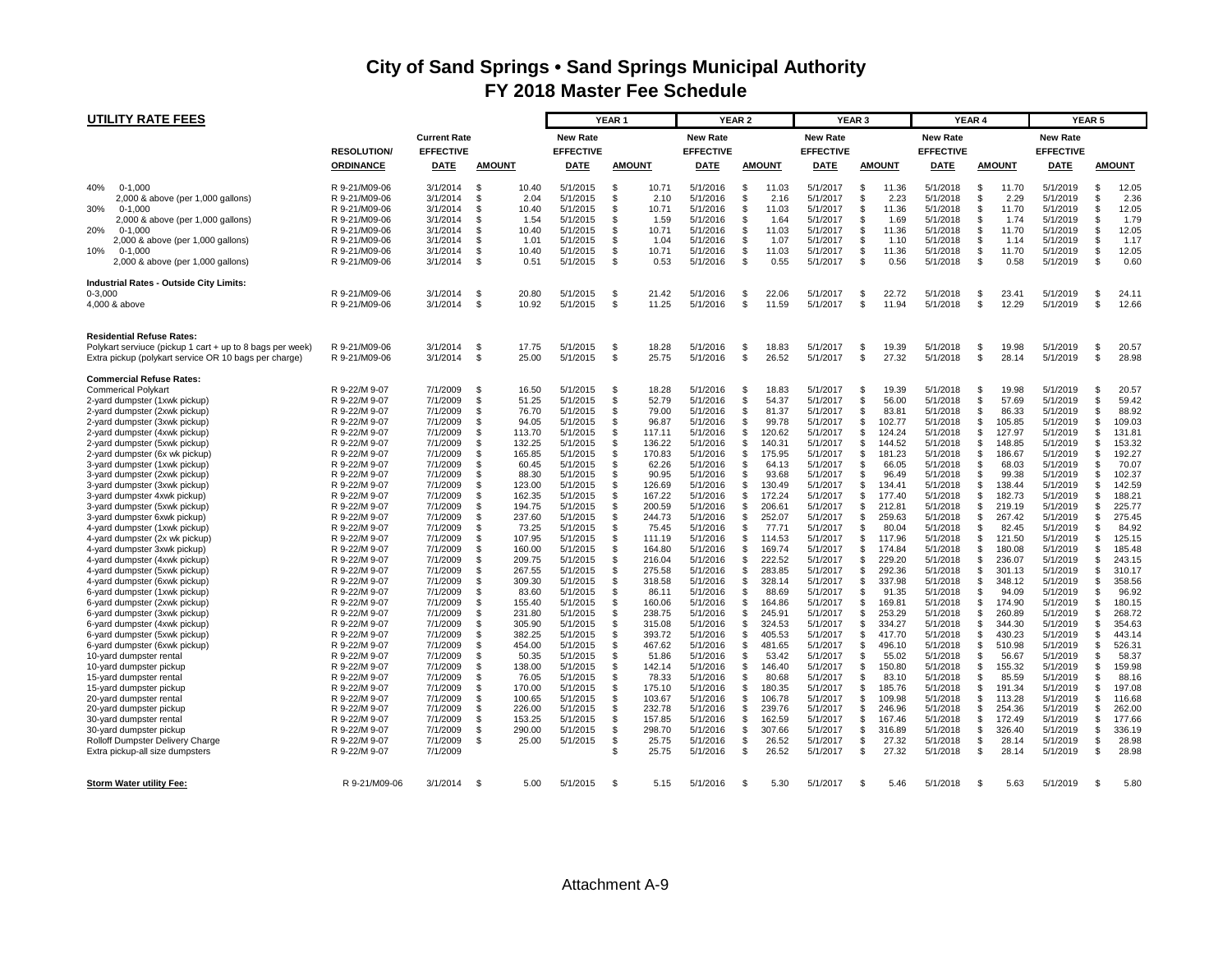| UTILITY RATE FEES                                                                                                                                                                                                                                                                                                                                                                          |                                                                                                                     |                                                                                  |                                                                                |                                     | YEAR <sub>1</sub> |                                     | YEAR 2        |                                     | YEAR <sub>3</sub> |                                     | YEAR 4        |                                     | YEAR <sub>5</sub> |
|--------------------------------------------------------------------------------------------------------------------------------------------------------------------------------------------------------------------------------------------------------------------------------------------------------------------------------------------------------------------------------------------|---------------------------------------------------------------------------------------------------------------------|----------------------------------------------------------------------------------|--------------------------------------------------------------------------------|-------------------------------------|-------------------|-------------------------------------|---------------|-------------------------------------|-------------------|-------------------------------------|---------------|-------------------------------------|-------------------|
|                                                                                                                                                                                                                                                                                                                                                                                            | <b>RESOLUTION/</b>                                                                                                  | <b>Current Rate</b><br><b>EFFECTIVE</b>                                          |                                                                                | <b>New Rate</b><br><b>EFFECTIVE</b> |                   | <b>New Rate</b><br><b>EFFECTIVE</b> |               | <b>New Rate</b><br><b>EFFECTIVE</b> |                   | <b>New Rate</b><br><b>EFFECTIVE</b> |               | <b>New Rate</b><br><b>EFFECTIVE</b> |                   |
|                                                                                                                                                                                                                                                                                                                                                                                            | <b>ORDINANCE</b>                                                                                                    | <b>DATE</b>                                                                      | <b>AMOUNT</b>                                                                  | <b>DATE</b>                         | <b>AMOUNT</b>     | <b>DATE</b>                         | <b>AMOUNT</b> | DATE                                | <b>AMOUNT</b>     | <b>DATE</b>                         | <b>AMOUNT</b> | <b>DATE</b>                         | <b>AMOUNT</b>     |
|                                                                                                                                                                                                                                                                                                                                                                                            |                                                                                                                     |                                                                                  |                                                                                |                                     |                   |                                     |               |                                     |                   |                                     |               |                                     |                   |
| Tap Fees Inside:                                                                                                                                                                                                                                                                                                                                                                           |                                                                                                                     |                                                                                  |                                                                                |                                     |                   |                                     |               |                                     |                   |                                     |               |                                     |                   |
| Water 5/8" meter (plus contractor charges)<br>Water 1" meter (plus contractor charges)<br>Water 2" turbine meter (plus contractor charges)<br>Water 2" compound meter (plus contractor charges)<br>Water 3" compound meter (plus contractor charges)<br>Water 4" compound meter (plus contractor charges)<br>Water 6" compound meter (plus contractor charges)<br><u>Tap Fees Outside:</u> | R16-33/M16-06<br>R16-33/M16-06<br>R16-33/M16-06<br>R16-33/M16-06<br>R16-33/M16-06<br>R16-33/M16-06<br>R16-33/M16-06 | 7/1/2016<br>7/1/2016<br>7/1/2016<br>7/1/2016<br>7/1/2016<br>7/1/2016<br>7/1/2016 | 750.00<br>1,000.00<br>1,700.00<br>2,100.00<br>2,400.00<br>3,700.00<br>4,700.00 |                                     |                   |                                     |               |                                     |                   |                                     |               |                                     |                   |
| Water 5/8" meter (plus contractor charges)<br>Water 1" meter (plus contractor charges)<br>Water 2" meters and above -- same fees as inside<br><b>Sewer Connection Fee</b>                                                                                                                                                                                                                  | R16-33/M16-06<br>R16-33/M16-06<br>R16-33/M16-06<br>R 9-21/M09-06                                                    | 7/1/2016<br>7/1/2016<br>7/1/2016<br>7/1/2009                                     | 1.250.00<br>- \$<br>1,500.00<br>200.00<br>- \$                                 |                                     |                   |                                     |               |                                     |                   |                                     |               |                                     |                   |
| Sewer Winter Quarter Average -- New Customer                                                                                                                                                                                                                                                                                                                                               |                                                                                                                     | 7/1/2016                                                                         | $3,000$ gal.                                                                   |                                     |                   |                                     |               |                                     |                   |                                     |               |                                     |                   |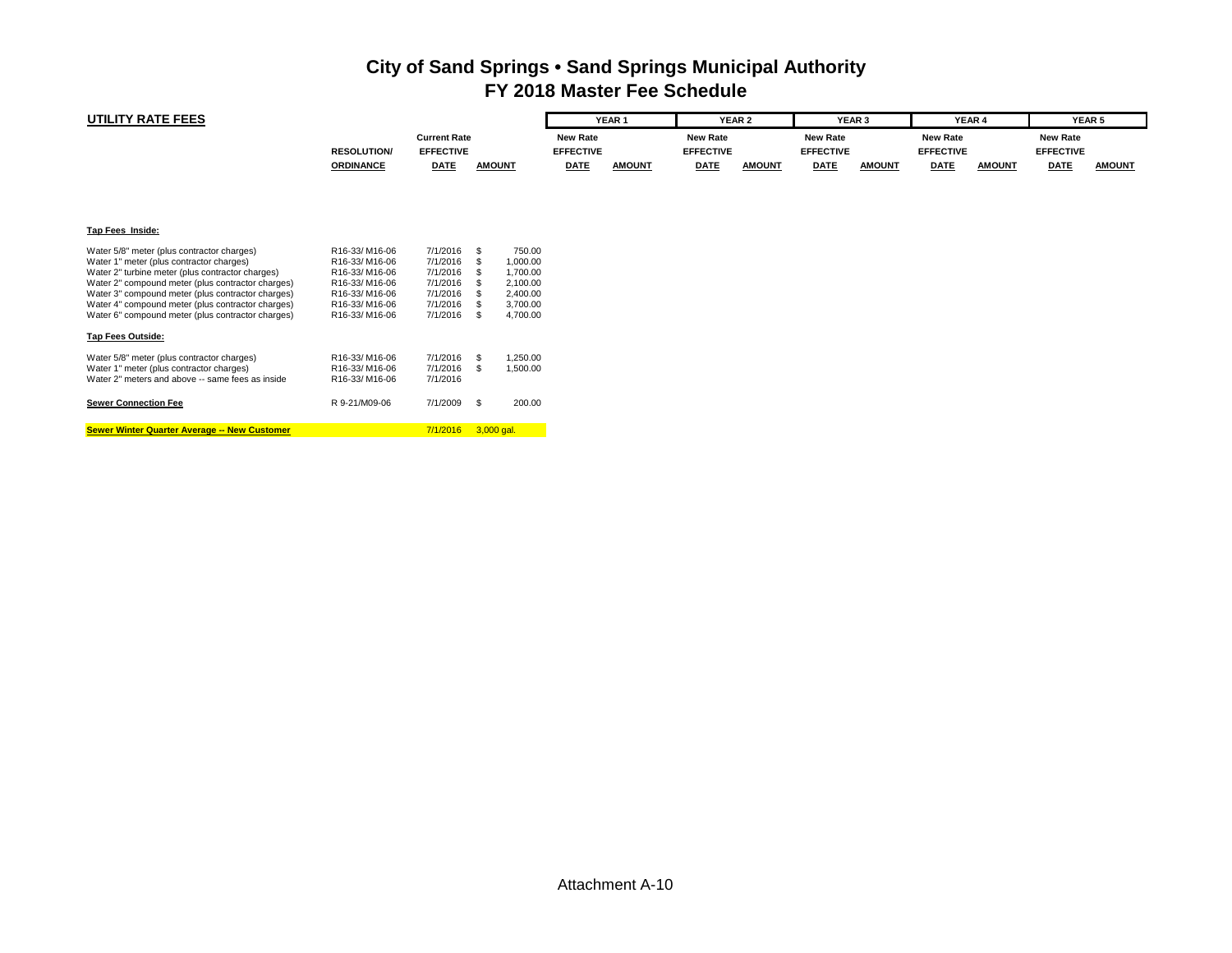## **CUSTOMER SERVICE FEES**

|                                                                                                                                                                                                                                                                                                                                                                                                                                                                                                                                                                                   | <b>RESOLUTION/ EFFECTIVE</b><br><b>ORDINANCE</b>                                                                                                                                                                                                                                                         | <b>Current Rate</b><br><b>DATE</b>                                                                                                                                    | <b>AMOUNT</b>                                                                                                                                                                                          | <b>New Rate</b><br><b>EFFECTIVE</b><br><b>DATE</b> | <b>AMOUNT</b> |
|-----------------------------------------------------------------------------------------------------------------------------------------------------------------------------------------------------------------------------------------------------------------------------------------------------------------------------------------------------------------------------------------------------------------------------------------------------------------------------------------------------------------------------------------------------------------------------------|----------------------------------------------------------------------------------------------------------------------------------------------------------------------------------------------------------------------------------------------------------------------------------------------------------|-----------------------------------------------------------------------------------------------------------------------------------------------------------------------|--------------------------------------------------------------------------------------------------------------------------------------------------------------------------------------------------------|----------------------------------------------------|---------------|
| <b>SERVICE FEES:</b>                                                                                                                                                                                                                                                                                                                                                                                                                                                                                                                                                              | Res. 07-15                                                                                                                                                                                                                                                                                               | 1/1/2007                                                                                                                                                              |                                                                                                                                                                                                        |                                                    |               |
| Utility Connect Fee (initiate, reinsate or transfer service)<br><b>Return Check Fee</b><br>Utility Collection Fee<br>Utility Call-out Fee (after hours)<br>Damage or Removal of Meter Lock or Clamp<br>Meter Pull & Test (only if meter is NOT defective)<br>Destruction of Meter Equipment (per device)<br>Destruction of Meter Can<br>Unauthorized Water Usage<br><b>Destroy Polykart</b><br>Hydrant Meter Rental (per day, plus total water usage)<br>Credit Card Convenience Fee<br>Inspection Connection Fee (temporary water activation)<br>Collection service recovery fee | Res.07-15<br>R 9-21/M09-06<br>Res.07-15<br>R 9-21/M09-06<br>R10-38/M11-03<br>R10-38/M11-03<br>R <sub>10</sub> -38/M <sub>11</sub> -03<br>R <sub>10</sub> -38/M <sub>11</sub> -03<br>R10-38/M11-03<br>R 9-21/M09-06<br>Res.07-15<br>R 9-21/M09-06<br>R <sub>10</sub> -16/M <sub>10</sub> -04<br>Res 09-25 | 1/1/2007<br>7/1/2009<br>1/1/2007<br>7/1/2009<br>5/1/2011<br>5/1/2011<br>5/1/2011<br>5/1/2011<br>5/1/2011<br>7/1/2009<br>1/1/2007<br>7/1/2009<br>7/1/2010<br>6/22/2009 | 25.00<br>S<br>\$<br>35.00<br>\$<br>35.00<br>\$<br>50.00<br>\$<br>50.00<br>\$<br>50.00<br>Rep'l Cost<br>Rep'l Cost<br>200.00<br>S<br>\$<br>100.00<br>\$<br>5.00<br>\$<br>2.00<br>\$<br>50.00<br>max 35% |                                                    |               |
| UTITITY DEPOSITS:                                                                                                                                                                                                                                                                                                                                                                                                                                                                                                                                                                 |                                                                                                                                                                                                                                                                                                          |                                                                                                                                                                       |                                                                                                                                                                                                        |                                                    |               |
| Residential - homeowners/renters (with cap of \$200)<br>Commercial (with cap of \$200)<br>Industry (with cap of \$300)<br><b>Hydrant Meter</b>                                                                                                                                                                                                                                                                                                                                                                                                                                    | Res 07-12<br>Res.07-12<br>Res.07-12<br>Res.07-12                                                                                                                                                                                                                                                         | 1/1/2007<br>1/1/2007<br>1/1/2007<br>1/1/2007                                                                                                                          | 100.00<br>S<br>\$<br>100.00<br>\$<br>200.00<br>1,000.00<br>\$                                                                                                                                          |                                                    |               |
| <b>Effluent Cischarge Permit:</b>                                                                                                                                                                                                                                                                                                                                                                                                                                                                                                                                                 | R 9-21/M09-06                                                                                                                                                                                                                                                                                            | 7/1/2009                                                                                                                                                              | \$<br>250.00                                                                                                                                                                                           |                                                    |               |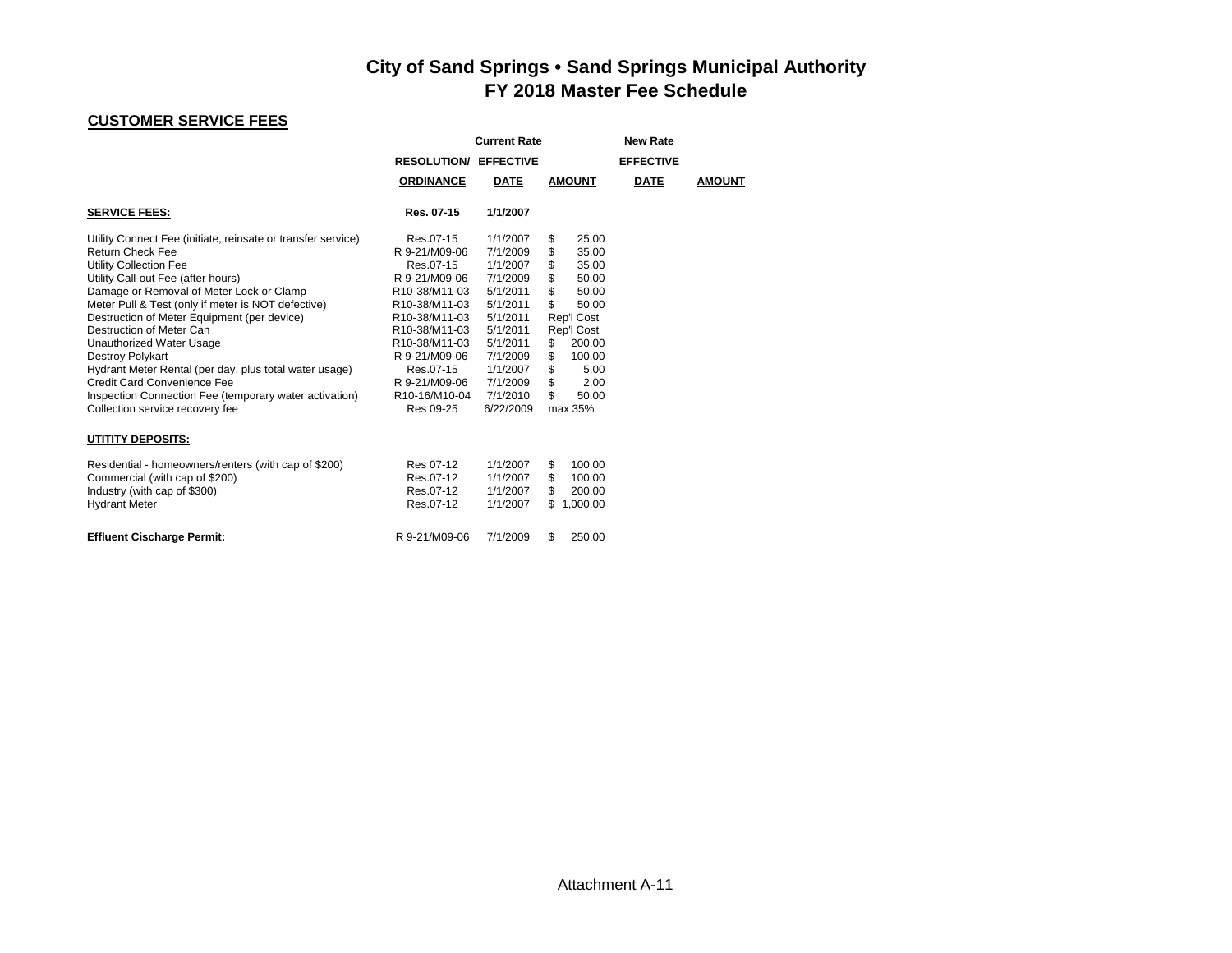| <b>ORDINANCE</b><br><b>DATE</b><br><b>DATE</b><br><b>AMOUNT</b><br><b>AMOUNT</b><br><b>BUILDING PERMIT FEES:</b><br>\$<br>25.00<br><b>Zoning Clearance Permit</b><br>R10-16/M10-04<br>6/9/2008<br>Residential Permit Fee-New or Addition:<br>7/1/2010<br>0-600 Square Feet<br>R10-16/M10-04<br>\$<br>83.00<br>\$<br>601-1,000 Square Feet<br>7/1/2010<br>165.00<br>R10-16/M10-04<br>\$<br>220.00<br>1,001-2,000 Square Feet<br>R10-16/M10-04<br>7/1/2010<br>\$<br>2,001-3,000 Square Feet<br>R10-16/M10-04<br>7/1/2010<br>275.00<br>\$<br>3,001-4,000 Square Feet<br>7/1/2010<br>330.00<br>R10-16/M10-04<br>\$<br>4,001-5,000 Square Feet<br>7/1/2010<br>385.00<br>R10-16/M10-04<br>\$<br>5,001 Square Feet & Up (per 1,000 sq ft or part thereof)<br>7/1/2010<br>110.00<br>R10-16/M10-04<br><b>Commerical Permit Fee:</b><br>\$<br>0-1,000 Square Feet<br>R10-16/M10-04<br>7/1/2010<br>330.00<br>\$<br>7/1/2010<br>660.00<br>1,001-5,000 Square Feet<br>R10-16/M10-04<br>\$<br>5,001-10,000 Square Feet<br>880.00<br>R10-16/M10-04<br>7/1/2010<br>\$<br>7/1/2010<br>10,001 Sqare Feet & Up (per 5,000 sq ft or part thereof)<br>R10-16/M10-04<br>330.00<br>\$<br><b>Residential Remodel Permit</b><br>83.00<br>R10-16/M10-04<br>7/1/2010<br><b>Commerical Remodel Permit:</b><br>7/1/2010<br>\$<br>165.00<br>First 1,000 Square Feet<br>R10-16/M10-04<br>\$<br>7/1/2010<br>330.00<br>1,001-5,000 Square Feet<br>R10-16/M10-04<br>\$<br>5,001 Square Feet & Up (per 1,000 sq ft or part thereof)<br>7/1/2010<br>83.00<br>R10-16/M10-04<br><b>Residential Park Fee:</b><br>\$<br>Single-family dwelling<br>R10-16/M10-04<br>3/1/2005<br>75.00<br>\$<br>3/1/2005<br>25.00<br>Plus each bedroom<br>R10-16/M10-04<br>\$<br>Duplex dwelling<br>3/1/2005<br>150.00<br>R10-16/M10-04<br>\$<br>3/1/2005<br>25.00<br>Plus each bedroom<br>R10-16/M10-04<br>\$<br>250.00<br>Multi-family dwelling (each unit)<br>R10-16/M10-04<br>3/1/2005<br>\$<br>R10-16/M10-04<br>3/1/2005<br>250.00<br>Mobile home (each lot or space)<br>\$<br>Carport, Porch, Patio Roof Permit<br>R10-16/M10-04<br>7/1/2010<br>55.00<br>\$<br>Pool<br>7/1/2010<br>55.00<br>R10-16/M10-04<br>\$<br>Permit Withdrawal Fee-Residential<br>7/1/2010<br>28.00<br>R10-16/M10-04<br>\$<br>Permit Withdrawal Fee-Commercial<br>7/1/2010<br>55.00<br>R10-16/M10-04<br>\$<br>Beginning Work Without Permit Penalty<br>7/1/2010<br>110.00<br>R10-16/M10-04<br>\$<br>Plan Resubmittal Fee (each occurrence)<br>R10-16/M10-04<br>7/1/2010<br>28.00<br>\$<br><b>Conditional Building Permit</b><br>R10-16/M10-04<br>7/1/2010<br>55.00<br>\$<br>Uniform Building Code Commission Fee (59 OS 1000-23 and 1000-25)<br>4.00<br>R10-16/M10-04<br>6/1/2010<br>\$<br>Administrative Fee - UBCC (59 OS 1000-23 and 1000-25)<br>6/1/2010<br>0.50<br>R10-16/M10-04 | <b>RESOLUTION/</b> | <b>EFFECTIVE</b> | <b>CURRENT</b><br><b>FEE</b> |  | <b>NEW FEE</b><br><b>FEE</b> |  |
|---------------------------------------------------------------------------------------------------------------------------------------------------------------------------------------------------------------------------------------------------------------------------------------------------------------------------------------------------------------------------------------------------------------------------------------------------------------------------------------------------------------------------------------------------------------------------------------------------------------------------------------------------------------------------------------------------------------------------------------------------------------------------------------------------------------------------------------------------------------------------------------------------------------------------------------------------------------------------------------------------------------------------------------------------------------------------------------------------------------------------------------------------------------------------------------------------------------------------------------------------------------------------------------------------------------------------------------------------------------------------------------------------------------------------------------------------------------------------------------------------------------------------------------------------------------------------------------------------------------------------------------------------------------------------------------------------------------------------------------------------------------------------------------------------------------------------------------------------------------------------------------------------------------------------------------------------------------------------------------------------------------------------------------------------------------------------------------------------------------------------------------------------------------------------------------------------------------------------------------------------------------------------------------------------------------------------------------------------------------------------------------------------------------------------------------------------------------------------------------------------------------------------------------------------------------------------------------------------------------------------------------------------------------------------------------------------------------------------------------------------------------------------------------------------------|--------------------|------------------|------------------------------|--|------------------------------|--|
|                                                                                                                                                                                                                                                                                                                                                                                                                                                                                                                                                                                                                                                                                                                                                                                                                                                                                                                                                                                                                                                                                                                                                                                                                                                                                                                                                                                                                                                                                                                                                                                                                                                                                                                                                                                                                                                                                                                                                                                                                                                                                                                                                                                                                                                                                                                                                                                                                                                                                                                                                                                                                                                                                                                                                                                                         |                    |                  |                              |  |                              |  |
|                                                                                                                                                                                                                                                                                                                                                                                                                                                                                                                                                                                                                                                                                                                                                                                                                                                                                                                                                                                                                                                                                                                                                                                                                                                                                                                                                                                                                                                                                                                                                                                                                                                                                                                                                                                                                                                                                                                                                                                                                                                                                                                                                                                                                                                                                                                                                                                                                                                                                                                                                                                                                                                                                                                                                                                                         |                    |                  |                              |  |                              |  |
|                                                                                                                                                                                                                                                                                                                                                                                                                                                                                                                                                                                                                                                                                                                                                                                                                                                                                                                                                                                                                                                                                                                                                                                                                                                                                                                                                                                                                                                                                                                                                                                                                                                                                                                                                                                                                                                                                                                                                                                                                                                                                                                                                                                                                                                                                                                                                                                                                                                                                                                                                                                                                                                                                                                                                                                                         |                    |                  |                              |  |                              |  |
|                                                                                                                                                                                                                                                                                                                                                                                                                                                                                                                                                                                                                                                                                                                                                                                                                                                                                                                                                                                                                                                                                                                                                                                                                                                                                                                                                                                                                                                                                                                                                                                                                                                                                                                                                                                                                                                                                                                                                                                                                                                                                                                                                                                                                                                                                                                                                                                                                                                                                                                                                                                                                                                                                                                                                                                                         |                    |                  |                              |  |                              |  |
|                                                                                                                                                                                                                                                                                                                                                                                                                                                                                                                                                                                                                                                                                                                                                                                                                                                                                                                                                                                                                                                                                                                                                                                                                                                                                                                                                                                                                                                                                                                                                                                                                                                                                                                                                                                                                                                                                                                                                                                                                                                                                                                                                                                                                                                                                                                                                                                                                                                                                                                                                                                                                                                                                                                                                                                                         |                    |                  |                              |  |                              |  |
|                                                                                                                                                                                                                                                                                                                                                                                                                                                                                                                                                                                                                                                                                                                                                                                                                                                                                                                                                                                                                                                                                                                                                                                                                                                                                                                                                                                                                                                                                                                                                                                                                                                                                                                                                                                                                                                                                                                                                                                                                                                                                                                                                                                                                                                                                                                                                                                                                                                                                                                                                                                                                                                                                                                                                                                                         |                    |                  |                              |  |                              |  |
|                                                                                                                                                                                                                                                                                                                                                                                                                                                                                                                                                                                                                                                                                                                                                                                                                                                                                                                                                                                                                                                                                                                                                                                                                                                                                                                                                                                                                                                                                                                                                                                                                                                                                                                                                                                                                                                                                                                                                                                                                                                                                                                                                                                                                                                                                                                                                                                                                                                                                                                                                                                                                                                                                                                                                                                                         |                    |                  |                              |  |                              |  |
|                                                                                                                                                                                                                                                                                                                                                                                                                                                                                                                                                                                                                                                                                                                                                                                                                                                                                                                                                                                                                                                                                                                                                                                                                                                                                                                                                                                                                                                                                                                                                                                                                                                                                                                                                                                                                                                                                                                                                                                                                                                                                                                                                                                                                                                                                                                                                                                                                                                                                                                                                                                                                                                                                                                                                                                                         |                    |                  |                              |  |                              |  |
|                                                                                                                                                                                                                                                                                                                                                                                                                                                                                                                                                                                                                                                                                                                                                                                                                                                                                                                                                                                                                                                                                                                                                                                                                                                                                                                                                                                                                                                                                                                                                                                                                                                                                                                                                                                                                                                                                                                                                                                                                                                                                                                                                                                                                                                                                                                                                                                                                                                                                                                                                                                                                                                                                                                                                                                                         |                    |                  |                              |  |                              |  |
|                                                                                                                                                                                                                                                                                                                                                                                                                                                                                                                                                                                                                                                                                                                                                                                                                                                                                                                                                                                                                                                                                                                                                                                                                                                                                                                                                                                                                                                                                                                                                                                                                                                                                                                                                                                                                                                                                                                                                                                                                                                                                                                                                                                                                                                                                                                                                                                                                                                                                                                                                                                                                                                                                                                                                                                                         |                    |                  |                              |  |                              |  |
|                                                                                                                                                                                                                                                                                                                                                                                                                                                                                                                                                                                                                                                                                                                                                                                                                                                                                                                                                                                                                                                                                                                                                                                                                                                                                                                                                                                                                                                                                                                                                                                                                                                                                                                                                                                                                                                                                                                                                                                                                                                                                                                                                                                                                                                                                                                                                                                                                                                                                                                                                                                                                                                                                                                                                                                                         |                    |                  |                              |  |                              |  |
|                                                                                                                                                                                                                                                                                                                                                                                                                                                                                                                                                                                                                                                                                                                                                                                                                                                                                                                                                                                                                                                                                                                                                                                                                                                                                                                                                                                                                                                                                                                                                                                                                                                                                                                                                                                                                                                                                                                                                                                                                                                                                                                                                                                                                                                                                                                                                                                                                                                                                                                                                                                                                                                                                                                                                                                                         |                    |                  |                              |  |                              |  |
|                                                                                                                                                                                                                                                                                                                                                                                                                                                                                                                                                                                                                                                                                                                                                                                                                                                                                                                                                                                                                                                                                                                                                                                                                                                                                                                                                                                                                                                                                                                                                                                                                                                                                                                                                                                                                                                                                                                                                                                                                                                                                                                                                                                                                                                                                                                                                                                                                                                                                                                                                                                                                                                                                                                                                                                                         |                    |                  |                              |  |                              |  |
|                                                                                                                                                                                                                                                                                                                                                                                                                                                                                                                                                                                                                                                                                                                                                                                                                                                                                                                                                                                                                                                                                                                                                                                                                                                                                                                                                                                                                                                                                                                                                                                                                                                                                                                                                                                                                                                                                                                                                                                                                                                                                                                                                                                                                                                                                                                                                                                                                                                                                                                                                                                                                                                                                                                                                                                                         |                    |                  |                              |  |                              |  |
|                                                                                                                                                                                                                                                                                                                                                                                                                                                                                                                                                                                                                                                                                                                                                                                                                                                                                                                                                                                                                                                                                                                                                                                                                                                                                                                                                                                                                                                                                                                                                                                                                                                                                                                                                                                                                                                                                                                                                                                                                                                                                                                                                                                                                                                                                                                                                                                                                                                                                                                                                                                                                                                                                                                                                                                                         |                    |                  |                              |  |                              |  |
|                                                                                                                                                                                                                                                                                                                                                                                                                                                                                                                                                                                                                                                                                                                                                                                                                                                                                                                                                                                                                                                                                                                                                                                                                                                                                                                                                                                                                                                                                                                                                                                                                                                                                                                                                                                                                                                                                                                                                                                                                                                                                                                                                                                                                                                                                                                                                                                                                                                                                                                                                                                                                                                                                                                                                                                                         |                    |                  |                              |  |                              |  |
|                                                                                                                                                                                                                                                                                                                                                                                                                                                                                                                                                                                                                                                                                                                                                                                                                                                                                                                                                                                                                                                                                                                                                                                                                                                                                                                                                                                                                                                                                                                                                                                                                                                                                                                                                                                                                                                                                                                                                                                                                                                                                                                                                                                                                                                                                                                                                                                                                                                                                                                                                                                                                                                                                                                                                                                                         |                    |                  |                              |  |                              |  |
|                                                                                                                                                                                                                                                                                                                                                                                                                                                                                                                                                                                                                                                                                                                                                                                                                                                                                                                                                                                                                                                                                                                                                                                                                                                                                                                                                                                                                                                                                                                                                                                                                                                                                                                                                                                                                                                                                                                                                                                                                                                                                                                                                                                                                                                                                                                                                                                                                                                                                                                                                                                                                                                                                                                                                                                                         |                    |                  |                              |  |                              |  |
|                                                                                                                                                                                                                                                                                                                                                                                                                                                                                                                                                                                                                                                                                                                                                                                                                                                                                                                                                                                                                                                                                                                                                                                                                                                                                                                                                                                                                                                                                                                                                                                                                                                                                                                                                                                                                                                                                                                                                                                                                                                                                                                                                                                                                                                                                                                                                                                                                                                                                                                                                                                                                                                                                                                                                                                                         |                    |                  |                              |  |                              |  |
|                                                                                                                                                                                                                                                                                                                                                                                                                                                                                                                                                                                                                                                                                                                                                                                                                                                                                                                                                                                                                                                                                                                                                                                                                                                                                                                                                                                                                                                                                                                                                                                                                                                                                                                                                                                                                                                                                                                                                                                                                                                                                                                                                                                                                                                                                                                                                                                                                                                                                                                                                                                                                                                                                                                                                                                                         |                    |                  |                              |  |                              |  |
|                                                                                                                                                                                                                                                                                                                                                                                                                                                                                                                                                                                                                                                                                                                                                                                                                                                                                                                                                                                                                                                                                                                                                                                                                                                                                                                                                                                                                                                                                                                                                                                                                                                                                                                                                                                                                                                                                                                                                                                                                                                                                                                                                                                                                                                                                                                                                                                                                                                                                                                                                                                                                                                                                                                                                                                                         |                    |                  |                              |  |                              |  |
|                                                                                                                                                                                                                                                                                                                                                                                                                                                                                                                                                                                                                                                                                                                                                                                                                                                                                                                                                                                                                                                                                                                                                                                                                                                                                                                                                                                                                                                                                                                                                                                                                                                                                                                                                                                                                                                                                                                                                                                                                                                                                                                                                                                                                                                                                                                                                                                                                                                                                                                                                                                                                                                                                                                                                                                                         |                    |                  |                              |  |                              |  |
|                                                                                                                                                                                                                                                                                                                                                                                                                                                                                                                                                                                                                                                                                                                                                                                                                                                                                                                                                                                                                                                                                                                                                                                                                                                                                                                                                                                                                                                                                                                                                                                                                                                                                                                                                                                                                                                                                                                                                                                                                                                                                                                                                                                                                                                                                                                                                                                                                                                                                                                                                                                                                                                                                                                                                                                                         |                    |                  |                              |  |                              |  |
|                                                                                                                                                                                                                                                                                                                                                                                                                                                                                                                                                                                                                                                                                                                                                                                                                                                                                                                                                                                                                                                                                                                                                                                                                                                                                                                                                                                                                                                                                                                                                                                                                                                                                                                                                                                                                                                                                                                                                                                                                                                                                                                                                                                                                                                                                                                                                                                                                                                                                                                                                                                                                                                                                                                                                                                                         |                    |                  |                              |  |                              |  |
|                                                                                                                                                                                                                                                                                                                                                                                                                                                                                                                                                                                                                                                                                                                                                                                                                                                                                                                                                                                                                                                                                                                                                                                                                                                                                                                                                                                                                                                                                                                                                                                                                                                                                                                                                                                                                                                                                                                                                                                                                                                                                                                                                                                                                                                                                                                                                                                                                                                                                                                                                                                                                                                                                                                                                                                                         |                    |                  |                              |  |                              |  |
|                                                                                                                                                                                                                                                                                                                                                                                                                                                                                                                                                                                                                                                                                                                                                                                                                                                                                                                                                                                                                                                                                                                                                                                                                                                                                                                                                                                                                                                                                                                                                                                                                                                                                                                                                                                                                                                                                                                                                                                                                                                                                                                                                                                                                                                                                                                                                                                                                                                                                                                                                                                                                                                                                                                                                                                                         |                    |                  |                              |  |                              |  |
|                                                                                                                                                                                                                                                                                                                                                                                                                                                                                                                                                                                                                                                                                                                                                                                                                                                                                                                                                                                                                                                                                                                                                                                                                                                                                                                                                                                                                                                                                                                                                                                                                                                                                                                                                                                                                                                                                                                                                                                                                                                                                                                                                                                                                                                                                                                                                                                                                                                                                                                                                                                                                                                                                                                                                                                                         |                    |                  |                              |  |                              |  |
|                                                                                                                                                                                                                                                                                                                                                                                                                                                                                                                                                                                                                                                                                                                                                                                                                                                                                                                                                                                                                                                                                                                                                                                                                                                                                                                                                                                                                                                                                                                                                                                                                                                                                                                                                                                                                                                                                                                                                                                                                                                                                                                                                                                                                                                                                                                                                                                                                                                                                                                                                                                                                                                                                                                                                                                                         |                    |                  |                              |  |                              |  |
|                                                                                                                                                                                                                                                                                                                                                                                                                                                                                                                                                                                                                                                                                                                                                                                                                                                                                                                                                                                                                                                                                                                                                                                                                                                                                                                                                                                                                                                                                                                                                                                                                                                                                                                                                                                                                                                                                                                                                                                                                                                                                                                                                                                                                                                                                                                                                                                                                                                                                                                                                                                                                                                                                                                                                                                                         |                    |                  |                              |  |                              |  |
|                                                                                                                                                                                                                                                                                                                                                                                                                                                                                                                                                                                                                                                                                                                                                                                                                                                                                                                                                                                                                                                                                                                                                                                                                                                                                                                                                                                                                                                                                                                                                                                                                                                                                                                                                                                                                                                                                                                                                                                                                                                                                                                                                                                                                                                                                                                                                                                                                                                                                                                                                                                                                                                                                                                                                                                                         |                    |                  |                              |  |                              |  |
|                                                                                                                                                                                                                                                                                                                                                                                                                                                                                                                                                                                                                                                                                                                                                                                                                                                                                                                                                                                                                                                                                                                                                                                                                                                                                                                                                                                                                                                                                                                                                                                                                                                                                                                                                                                                                                                                                                                                                                                                                                                                                                                                                                                                                                                                                                                                                                                                                                                                                                                                                                                                                                                                                                                                                                                                         |                    |                  |                              |  |                              |  |
|                                                                                                                                                                                                                                                                                                                                                                                                                                                                                                                                                                                                                                                                                                                                                                                                                                                                                                                                                                                                                                                                                                                                                                                                                                                                                                                                                                                                                                                                                                                                                                                                                                                                                                                                                                                                                                                                                                                                                                                                                                                                                                                                                                                                                                                                                                                                                                                                                                                                                                                                                                                                                                                                                                                                                                                                         |                    |                  |                              |  |                              |  |
|                                                                                                                                                                                                                                                                                                                                                                                                                                                                                                                                                                                                                                                                                                                                                                                                                                                                                                                                                                                                                                                                                                                                                                                                                                                                                                                                                                                                                                                                                                                                                                                                                                                                                                                                                                                                                                                                                                                                                                                                                                                                                                                                                                                                                                                                                                                                                                                                                                                                                                                                                                                                                                                                                                                                                                                                         |                    |                  |                              |  |                              |  |
|                                                                                                                                                                                                                                                                                                                                                                                                                                                                                                                                                                                                                                                                                                                                                                                                                                                                                                                                                                                                                                                                                                                                                                                                                                                                                                                                                                                                                                                                                                                                                                                                                                                                                                                                                                                                                                                                                                                                                                                                                                                                                                                                                                                                                                                                                                                                                                                                                                                                                                                                                                                                                                                                                                                                                                                                         |                    |                  |                              |  |                              |  |
|                                                                                                                                                                                                                                                                                                                                                                                                                                                                                                                                                                                                                                                                                                                                                                                                                                                                                                                                                                                                                                                                                                                                                                                                                                                                                                                                                                                                                                                                                                                                                                                                                                                                                                                                                                                                                                                                                                                                                                                                                                                                                                                                                                                                                                                                                                                                                                                                                                                                                                                                                                                                                                                                                                                                                                                                         |                    |                  |                              |  |                              |  |
|                                                                                                                                                                                                                                                                                                                                                                                                                                                                                                                                                                                                                                                                                                                                                                                                                                                                                                                                                                                                                                                                                                                                                                                                                                                                                                                                                                                                                                                                                                                                                                                                                                                                                                                                                                                                                                                                                                                                                                                                                                                                                                                                                                                                                                                                                                                                                                                                                                                                                                                                                                                                                                                                                                                                                                                                         |                    |                  |                              |  |                              |  |
|                                                                                                                                                                                                                                                                                                                                                                                                                                                                                                                                                                                                                                                                                                                                                                                                                                                                                                                                                                                                                                                                                                                                                                                                                                                                                                                                                                                                                                                                                                                                                                                                                                                                                                                                                                                                                                                                                                                                                                                                                                                                                                                                                                                                                                                                                                                                                                                                                                                                                                                                                                                                                                                                                                                                                                                                         |                    |                  |                              |  |                              |  |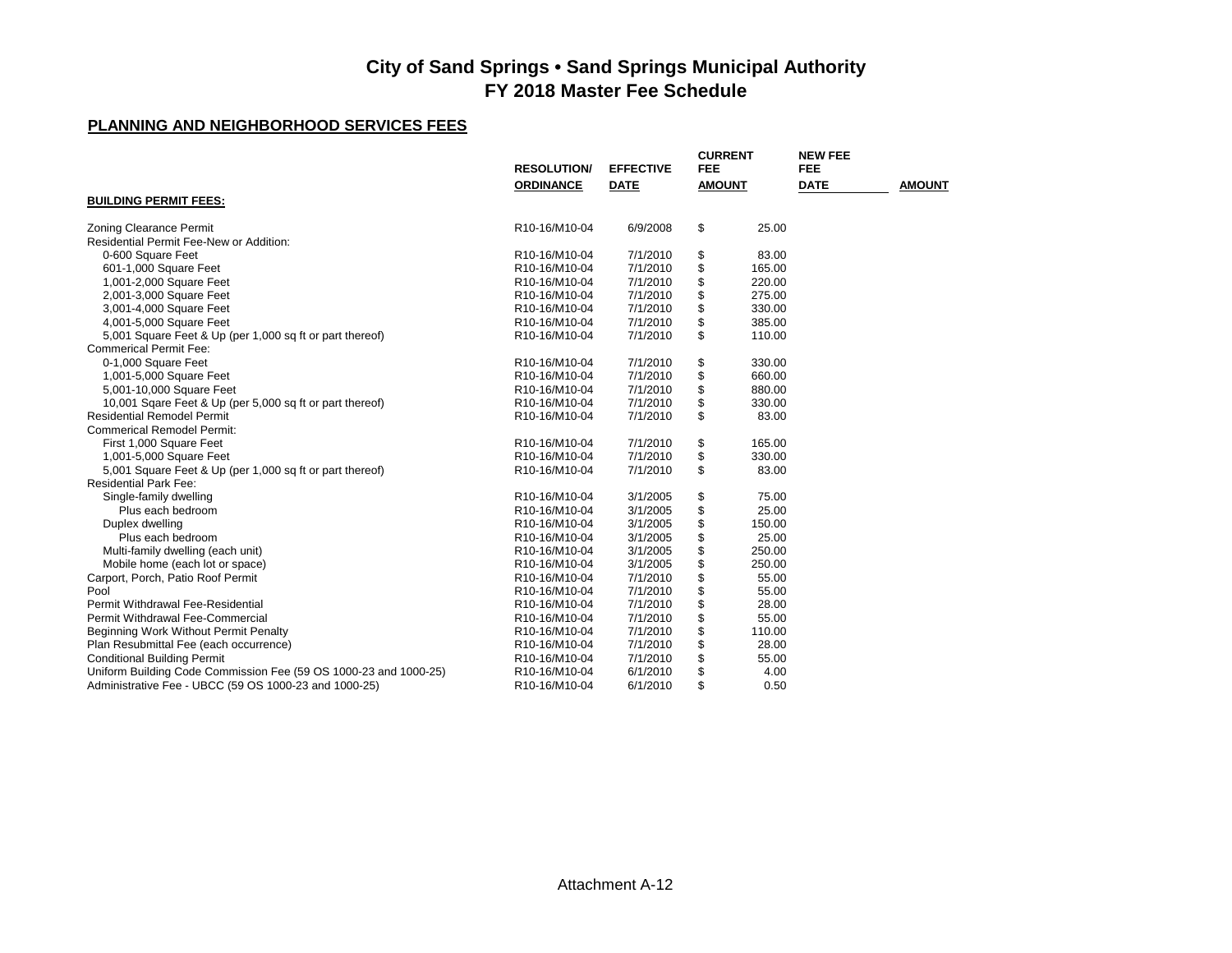|                                                                      | <b>RESOLUTION/</b>                      | <b>EFFECTIVE</b> | <b>CURRENT</b><br><b>FEE</b> | <b>NEW FEE</b><br><b>FEE</b> |               |
|----------------------------------------------------------------------|-----------------------------------------|------------------|------------------------------|------------------------------|---------------|
|                                                                      | <b>ORDINANCE</b>                        | <b>DATE</b>      | <b>AMOUNT</b>                | <b>DATE</b>                  | <b>AMOUNT</b> |
| <b>OTHER PERMIT FEES:</b>                                            |                                         |                  |                              |                              |               |
|                                                                      |                                         |                  |                              |                              |               |
| Demolition                                                           | R10-16/M10-04                           | 3/1/2005         | \$<br>25.00                  |                              |               |
| Certificate of Occupancy-New Construction                            | R10-16/M10-04                           | 7/1/2010         | \$<br>50.00                  |                              |               |
| Certificate of Occupance-Change in Use/Occupancy                     | R10-16/M10-04                           | 3/1/2005         | \$<br>50.00                  |                              |               |
| <b>Blasting Permit</b>                                               | R <sub>10</sub> -16/M <sub>10</sub> -04 | 3/1/2005         | \$<br>100.00                 |                              |               |
| Plus per blast charge                                                | R10-16/M10-04                           | 3/1/2005         | \$<br>25.00                  |                              |               |
| Earth Change Permit                                                  | R10-16/M10-04                           | 3/1/2005         | \$<br>25.00                  |                              |               |
| Curb Cut/Sidewalk/Pavement Cut/Boring Permit                         | R <sub>10</sub> -16/M <sub>10</sub> -04 | 3/1/2005         | \$<br>25.00                  |                              |               |
| Special Assessment Letter                                            | R10-16/M10-04                           | 7/1/2010         | \$<br>25.00                  |                              |               |
| <b>Flood Map Determination</b>                                       | R <sub>10</sub> -16/M <sub>10</sub> -04 | 6/9/2008         | \$<br>25.00                  |                              |               |
| Oil/Gas Well Permit                                                  | R10-16/M10-04                           | 3/1/2005         | \$<br>600.00                 |                              |               |
| <b>Annual Renewal</b>                                                | R10-16/M10-04                           | 3/1/2005         | \$<br>250.00                 |                              |               |
| Fiber Optic Cable-per lineal foot (annual)                           | R10-16/M10-04                           | 3/1/2005         | \$<br>1.00                   |                              |               |
| Fiber Optic Cable-per lineal foot (inspection)                       | R10-16/M10-04                           | 3/1/2005         | \$<br>1.00                   |                              |               |
| <b>Moving Permit</b>                                                 | R10-16/M10-04                           | 3/1/2005         | \$<br>100.00                 |                              |               |
| Zoning Charge                                                        | R10-16/M10-04                           | 7/1/2010         | \$<br>25.00                  |                              |               |
| Public Nuisance Abatement Administrative fee                         | R <sub>10</sub> -16/M <sub>10</sub> -04 | 7/1/2010         | \$<br>200.00                 |                              |               |
| Public Nuisance Abatement Administrative fee -- Dilapidated Building | R <sub>13</sub> -04                     | 9/2/2012         | \$<br>400.00                 |                              |               |
| Sign - 100 sq ft. or less (one side)                                 | R10-16/M10-04                           | 7/1/2010         | \$<br>55.00                  |                              |               |
| Sign - 101 or more sq. ft. (one side)                                | R10-16/M10-04                           | 7/1/2010         | \$<br>110.00                 |                              |               |
| Sign - Outdoor Advertising 250 sq. ft. or less (per side)            | R10-16/M10-04                           | 7/1/2010         | \$<br>165.00                 |                              |               |
| Sign - Outdoor Advertising over 250 sq. ft. (per side)               | R10-16/M10-04                           | 7/1/2010         | \$<br>330.00                 |                              |               |
| Sign - Portable/Promotional (30 day limit)                           | R10-16/M10-04                           | 3/1/2005         | \$<br>50.00                  |                              |               |
| Temporary Use Permit - 30 day limit                                  | R <sub>10</sub> -16/M <sub>10</sub> -04 | 7/1/2010         | \$<br>100.00                 |                              |               |
| Zoning Code Book                                                     | R10-16/M10-04                           | 6/9/2008         | \$<br>25.00                  |                              |               |
| Plan Review (per sheet)                                              | R <sub>10</sub> -16/M <sub>10</sub> -04 | 3/1/2005         | \$<br>50.00                  |                              |               |
| Record Drawing (per sheet)                                           | R10-16/M10-04                           | 3/1/2005         | \$<br>200.00                 |                              |               |
|                                                                      |                                         |                  |                              |                              |               |
| <b>INSPECTION FEES:</b>                                              |                                         |                  |                              |                              |               |
| <b>Residential Building</b>                                          | R10-16/M10-04                           | 7/1/2010         | \$<br>55.00                  |                              |               |
| <b>Commercial Building</b>                                           | R10-16/M10-04                           | 7/1/2010         | \$<br>110.00                 |                              |               |
| Reinspection/Miscellaneous Inspection Fee                            | R10-16/M10-04                           | 7/1/2010         | \$<br>28.00                  |                              |               |
| <b>Electrical Inspections</b>                                        |                                         |                  |                              |                              |               |
| Single-phase, 100-270 volt, 100 amp service                          | R10-16/M10-04                           | 7/1/2010         | \$<br>83.00                  |                              |               |
| Plus per 100 amps or part thereof                                    | R10-16/M10-04                           | 7/1/2010         | \$<br>28.00                  |                              |               |
| Three-plase, 100 amp service                                         | R10-16/M10-04                           | 7/1/2010         | \$<br>138.00                 |                              |               |
| Plus per 100 amps or part thereof                                    | R <sub>10</sub> -16/M <sub>10</sub> -04 | 7/1/2010         | \$<br>28.00                  |                              |               |
| <b>Temporary Pole</b>                                                | R10-16/M10-04                           | 7/1/2010         | \$<br>28.00                  |                              |               |
| Temp-to-Building Meter Service                                       | R10-16/M10-04                           | 7/1/2010         | \$<br>28.00                  |                              |               |
| <b>Electrical Service Change-out</b>                                 | R10-16/M10-04                           | 7/1/2010         | \$<br>55.00                  |                              |               |
| Miscellaneous Electrical                                             | R10-16/M10-04                           | 7/1/2010         | \$<br>28.00                  |                              |               |
| <b>Plumbing Inspections</b>                                          |                                         |                  |                              |                              |               |
| First five fixtures                                                  | R10-16/M10-04                           | 7/1/2010         | \$<br>55.00                  |                              |               |
| Next seven fixtures                                                  | R <sub>10</sub> -16/M <sub>10</sub> -04 | 7/1/2010         | \$<br>55.00                  |                              |               |
| Any additional fixtures (per fixture)                                | R10-16/M10-04                           | 7/1/2010         | \$<br>11.00                  |                              |               |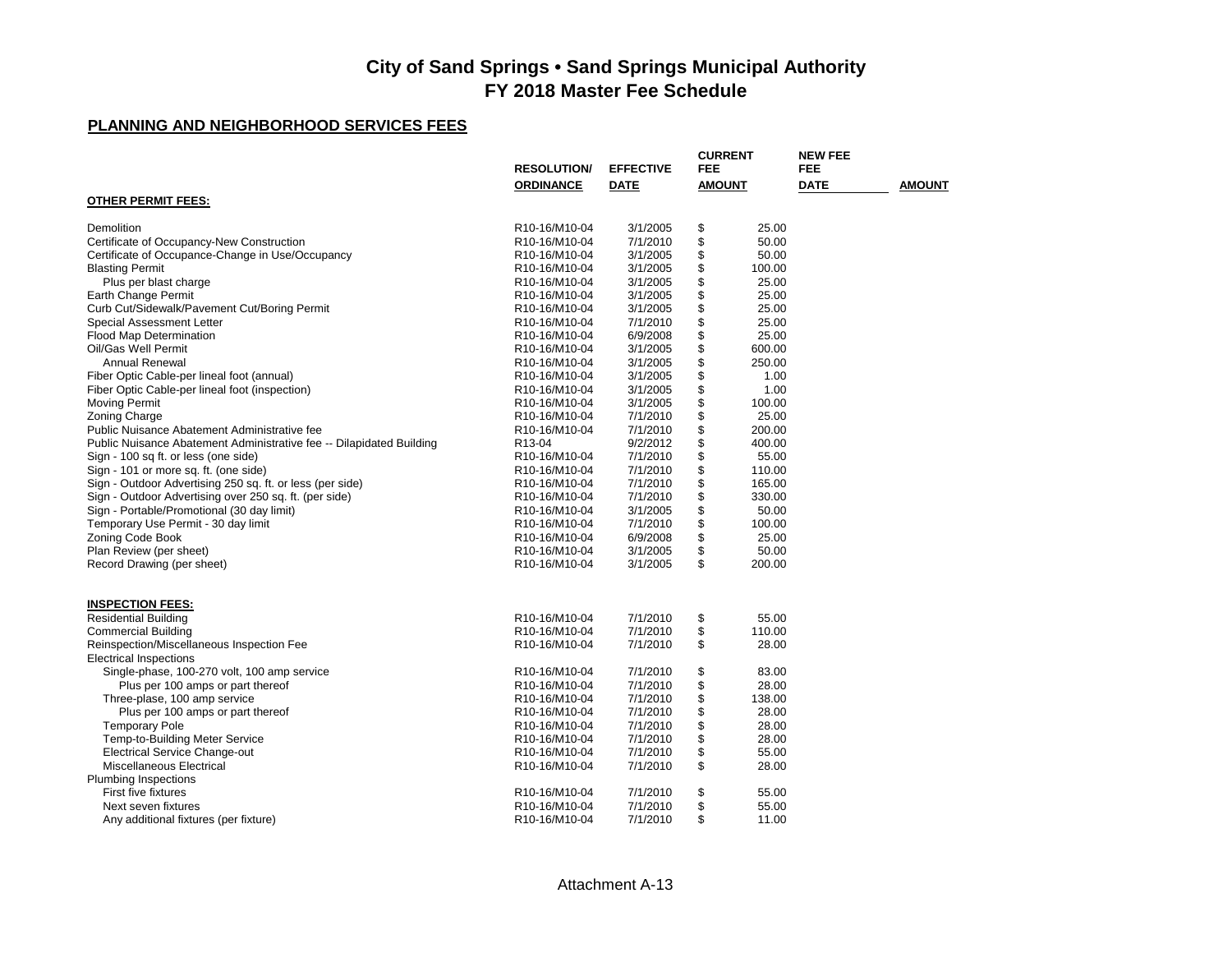|                                         |                                                                                                                         |                                                                                                         |                                                                                                            | <b>NEW FEE</b>                                                                                                                                                |                    |
|-----------------------------------------|-------------------------------------------------------------------------------------------------------------------------|---------------------------------------------------------------------------------------------------------|------------------------------------------------------------------------------------------------------------|---------------------------------------------------------------------------------------------------------------------------------------------------------------|--------------------|
|                                         |                                                                                                                         |                                                                                                         |                                                                                                            |                                                                                                                                                               | <b>AMOUNT</b>      |
|                                         |                                                                                                                         |                                                                                                         |                                                                                                            |                                                                                                                                                               |                    |
|                                         |                                                                                                                         |                                                                                                         |                                                                                                            |                                                                                                                                                               |                    |
| R <sub>10</sub> -16/M <sub>10</sub> -04 | 7/1/2010                                                                                                                |                                                                                                         | 28.00                                                                                                      |                                                                                                                                                               |                    |
|                                         | 7/1/2010                                                                                                                |                                                                                                         |                                                                                                            |                                                                                                                                                               |                    |
|                                         |                                                                                                                         |                                                                                                         |                                                                                                            |                                                                                                                                                               |                    |
| R10-16/M10-04                           | 7/1/2010                                                                                                                |                                                                                                         | 28.00                                                                                                      |                                                                                                                                                               |                    |
| R10-16/M10-04                           | 7/1/2010                                                                                                                | \$                                                                                                      | 28.00                                                                                                      |                                                                                                                                                               |                    |
|                                         |                                                                                                                         |                                                                                                         |                                                                                                            |                                                                                                                                                               |                    |
| R10-16/M10-04                           | 7/1/2010                                                                                                                |                                                                                                         | 55.00                                                                                                      |                                                                                                                                                               |                    |
| R10-16/M10-04                           | 7/1/2010                                                                                                                |                                                                                                         | 83.00                                                                                                      |                                                                                                                                                               |                    |
| R <sub>10</sub> -16/M <sub>10</sub> -04 | 7/1/2010                                                                                                                | \$                                                                                                      | 110.00                                                                                                     |                                                                                                                                                               |                    |
| R <sub>10</sub> -16/M <sub>10</sub> -04 | 7/1/2010                                                                                                                | \$                                                                                                      | 55.00                                                                                                      |                                                                                                                                                               |                    |
| R10-16/M10-04                           | 7/1/2010                                                                                                                | \$                                                                                                      | 83.00                                                                                                      |                                                                                                                                                               |                    |
| R10-16/M10-04                           | 7/1/2010                                                                                                                |                                                                                                         | 110.00                                                                                                     |                                                                                                                                                               |                    |
| R <sub>10</sub> -16/M <sub>10</sub> -04 | 7/1/2010                                                                                                                | \$                                                                                                      | 165.00                                                                                                     |                                                                                                                                                               |                    |
| R10-16/M10-04                           | 7/1/2010                                                                                                                | \$                                                                                                      | 3.00                                                                                                       |                                                                                                                                                               |                    |
| R10-16/M10-04                           | 7/1/2010                                                                                                                | \$                                                                                                      | 28.00                                                                                                      |                                                                                                                                                               |                    |
| R10-16/M10-04                           | 7/1/2010                                                                                                                | \$                                                                                                      | 28.00                                                                                                      |                                                                                                                                                               |                    |
|                                         |                                                                                                                         |                                                                                                         |                                                                                                            |                                                                                                                                                               |                    |
| Ord. 1078                               | 6/2/2004                                                                                                                |                                                                                                         | 700.00                                                                                                     |                                                                                                                                                               |                    |
| Ord. 1078                               | 6/2/2004                                                                                                                | \$                                                                                                      |                                                                                                            |                                                                                                                                                               |                    |
| Ord. 1078                               | 6/2/2004                                                                                                                | \$                                                                                                      | 900.00                                                                                                     |                                                                                                                                                               |                    |
|                                         |                                                                                                                         |                                                                                                         |                                                                                                            |                                                                                                                                                               |                    |
| Ord. 1078                               |                                                                                                                         |                                                                                                         | 450.00                                                                                                     |                                                                                                                                                               |                    |
| Ord. 1078                               |                                                                                                                         |                                                                                                         |                                                                                                            |                                                                                                                                                               |                    |
| Ord. 1078                               | 6/2/2004                                                                                                                |                                                                                                         | 900.00                                                                                                     |                                                                                                                                                               |                    |
| Ord. 1078                               | 6/2/2004                                                                                                                | \$                                                                                                      | 20.00                                                                                                      |                                                                                                                                                               |                    |
| Ord. 1078                               | 6/2/2004                                                                                                                |                                                                                                         | 50.00                                                                                                      |                                                                                                                                                               |                    |
| Ord. 1078                               | 6/2/2004                                                                                                                | \$                                                                                                      |                                                                                                            |                                                                                                                                                               |                    |
| Ord. 1078                               | 6/2/2004                                                                                                                | \$                                                                                                      |                                                                                                            |                                                                                                                                                               |                    |
| Ord. 1078                               | 6/2/2004                                                                                                                | \$                                                                                                      | 625.00                                                                                                     |                                                                                                                                                               |                    |
| Ord. 1078                               | 6/2/2004                                                                                                                | \$                                                                                                      |                                                                                                            |                                                                                                                                                               |                    |
| Ord. 1078                               | 6/2/2004                                                                                                                | \$                                                                                                      |                                                                                                            |                                                                                                                                                               |                    |
| Ord. 1078                               | 6/2/2004                                                                                                                | \$                                                                                                      | 625.00                                                                                                     |                                                                                                                                                               |                    |
| R10-16/M10-04                           | 3/1/2005                                                                                                                | \$                                                                                                      | 15.00                                                                                                      |                                                                                                                                                               |                    |
| R13-04                                  | 9/1/2012                                                                                                                | \$                                                                                                      | 75.00                                                                                                      |                                                                                                                                                               |                    |
| R10-16/M10-04                           | 3/1/2005                                                                                                                | \$                                                                                                      | 100.00                                                                                                     |                                                                                                                                                               |                    |
| R10-16/M10-04                           | 3/1/2005                                                                                                                | \$                                                                                                      | 50.00                                                                                                      |                                                                                                                                                               |                    |
| R10-16/M10-04                           | 10/9/2006                                                                                                               |                                                                                                         |                                                                                                            |                                                                                                                                                               |                    |
|                                         | <b>RESOLUTION/</b><br><b>ORDINANCE</b><br>R10-16/M10-04<br>R10-16/M10-04<br>R10-16/M10-04<br>R10-16/M10-04<br>Ord. 1078 | <b>EFFECTIVE</b><br><b>DATE</b><br>7/1/2010<br>7/1/2010<br>7/1/2010<br>6/2/2004<br>6/2/2004<br>6/2/2004 | <b>FEE</b><br>\$<br>\$<br>\$<br>\$<br>\$<br>\$<br>\$<br>\$<br>\$<br>\$<br>\$<br>\$<br>\$<br>\$<br>\$<br>\$ | <b>CURRENT</b><br><b>AMOUNT</b><br>28.00<br>28.00<br>55.00<br>55.00<br>1,000.00<br>500.00<br>1,000.00<br>1,250.00<br>3,125.00<br>3,125.00<br>3,500.00<br>5.00 | FEE<br><b>DATE</b> |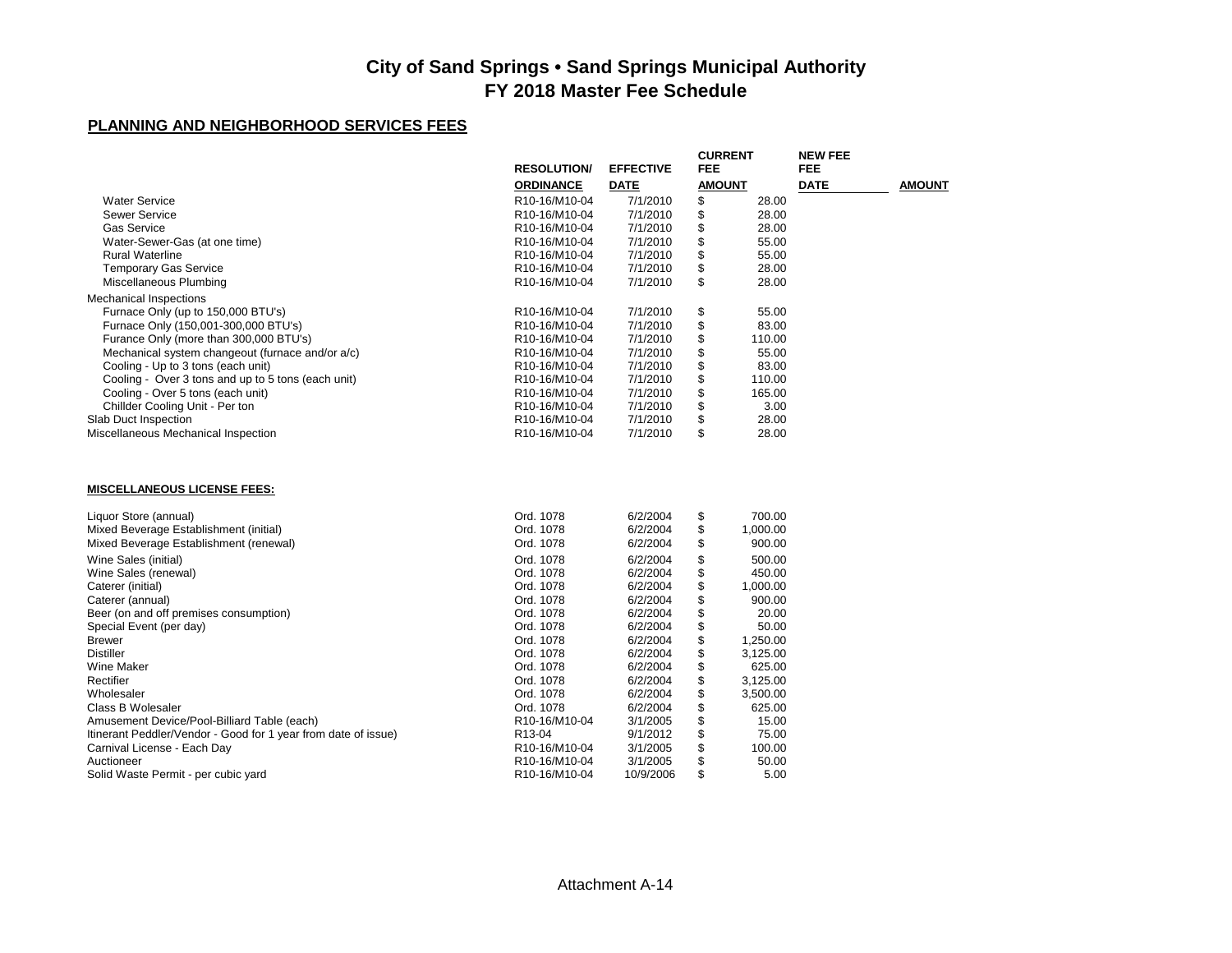|                                                           | <b>RESOLUTION/</b>                      | <b>EFFECTIVE</b> | <b>CURRENT</b><br><b>FEE</b> | <b>NEW FEE</b><br><b>FEE</b> |               |
|-----------------------------------------------------------|-----------------------------------------|------------------|------------------------------|------------------------------|---------------|
|                                                           | <b>ORDINANCE</b>                        | <b>DATE</b>      | <b>AMOUNT</b>                | <b>DATE</b>                  | <b>AMOUNT</b> |
| <b>PLANNING FEES:</b>                                     |                                         |                  |                              |                              |               |
| Plan Review Fee (per plan sheet)                          | R10-16/M10-04                           | 2/1/2005         | \$<br>50.00                  |                              |               |
| Record Drawing Fee (per utility)                          | R10-16/M10-04                           | 2/1/2005         | \$<br>200.00                 |                              |               |
| Lot Split                                                 | R <sub>10</sub> -16/M <sub>10</sub> -04 | 7/1/2010         | \$<br>100.00                 |                              |               |
| Lot Combo                                                 | R10-16/M10-04                           | 6/9/2008         | \$<br>100.00                 |                              |               |
| Alternative compliance to Landscaping Requirement         | R10-16/M10-04                           | 7/1/2010         | \$<br>25.00                  |                              |               |
| Right-of-Way Encroachment                                 | R10-16/M10-04                           | 7/1/2010         | \$<br>10.00                  |                              |               |
| <b>Sketch Plat</b>                                        | R10-16/M10-04                           | 7/1/2010         | \$<br>75.00                  |                              |               |
| <b>Prelimanary Plat</b>                                   | R10-16/M10-04                           | 7/1/2010         | \$<br>200.00                 |                              |               |
| <b>PUD Sketch</b>                                         | R10-16/M10-04                           | 7/1/2010         | \$<br>75.00                  |                              |               |
| PUD Preliminary Plat                                      | R10-16/M10-04                           | 7/1/2010         | \$<br>250.00                 |                              |               |
| <b>PUD Final Plat</b>                                     | R10-16/M10-04                           | 7/1/2010         | \$<br>200.00                 |                              |               |
| <b>PUD Amendment</b>                                      | R12-35/M12-03                           | 7/1/2012         | \$<br>200.00                 |                              |               |
| Final Plat                                                | R <sub>10</sub> -16/M <sub>10</sub> -04 | 7/1/2010         | \$<br>250.00                 |                              |               |
| <b>Plat Waiver</b>                                        | R10-16/M10-04                           | 6/9/2008         | \$<br>25.00                  |                              |               |
| Plat Amendment                                            | R12-35/M12-03                           | 7/1/2012         | \$<br>200.00                 |                              |               |
| <b>Access Change</b>                                      | R10-16/M10-04                           | 4/7/1997         | \$<br>50.00                  |                              |               |
| <b>Reinstate Preliminary</b>                              | R10-16/M10-04                           | 6/9/2008         | \$<br>100.00                 |                              |               |
| <b>Reinstate Final</b>                                    | R10-16/M10-04                           | 6/9/2008         | \$<br>100.00                 |                              |               |
| Variance Res                                              | R10-16/M10-04                           | 6/9/2008         | \$<br>100.00                 |                              |               |
| Abandon PUD                                               | R10-16/M10-04                           | 6/9/2008         | \$<br>100.00                 |                              |               |
| <b>Special Exception</b>                                  | R10-16/M10-04                           | 6/9/2008         | \$<br>100.00                 |                              |               |
| Specific Use Permit                                       | R10-16/M10-04                           | 7/1/2010         | \$<br>200.00                 |                              |               |
| Appeals                                                   | R10-16/M10-04                           | 4/7/1997         | \$<br>75.00                  |                              |               |
| <b>Zoning Letters</b>                                     | R10-16/M10-04                           | 4/7/1997         | \$<br>50.00                  |                              |               |
| Agenda Item                                               | R10-16/M10-04                           | 6/9/2008         | \$<br>25.00                  |                              |               |
| Certified Mailing Fee Per Letter                          | R10-16/M10-04                           | 7/1/2010         | \$<br>4.00                   |                              |               |
| Regular Mailing Fee Per Letter                            |                                         | 7/1/2010         | 0.55                         |                              |               |
| <b>Check Fees</b>                                         | R10-16/M10-04                           |                  | \$                           |                              |               |
|                                                           | R10-16/M10-04                           | 7/1/2010         | \$<br>25.00                  |                              |               |
| Miscellaneous Fees                                        | R10-16/M10-04                           | 7/1/2010         | \$<br>20.00                  |                              |               |
| Housing Tax Credit Program Fee                            | R <sub>14</sub> -32                     | 4/28/2014        | \$<br>200.00                 |                              |               |
| Zoning Request-High Intensity (IL, IM, IH, CH)            | R10-16/M10-04                           | 7/1/2010         | \$<br>200.00                 |                              |               |
| Zoning Request- Medium Intensity (RD, RM, OL, OM, CS, CG) | R10-16/M10-04                           | 7/1/2010         | \$<br>150.00                 |                              |               |
| Zoning Request- Low Intensity (RS zones)                  | R10-16/M10-04                           | 7/1/2010         | \$<br>100.00                 |                              |               |
| Zoning Request- PUD                                       | R10-16/M10-04                           | 7/1/2010         | \$<br>200.00                 |                              |               |
| Board of Adjustment Variance                              | R10-16/M10-04                           | 7/1/2010         | \$<br>100.00                 |                              |               |
| Board of Adjustment Special Exception                     | R10-16/M10-04                           | 7/1/2010         | \$<br>100.00                 |                              |               |
| <b>TRADE LICENSE FEES:</b>                                |                                         |                  |                              |                              |               |
|                                                           |                                         |                  |                              |                              |               |
| <b>Electrical Contractor License</b>                      | R10-16/M10-04                           | 3/1/2005         | \$<br>125.00                 |                              |               |
| <b>Michanical Contractor License</b>                      | R <sub>10</sub> -16/M <sub>10</sub> -04 | 3/1/2005         | \$<br>125.00                 |                              |               |
| <b>Plumbing Contractor License</b>                        | R10-16/M10-04                           | 3/1/2005         | \$<br>125.00                 |                              |               |
| Water Tap Installer License                               | R10-16/M10-04                           | 7/1/2010         | \$<br>125.00                 |                              |               |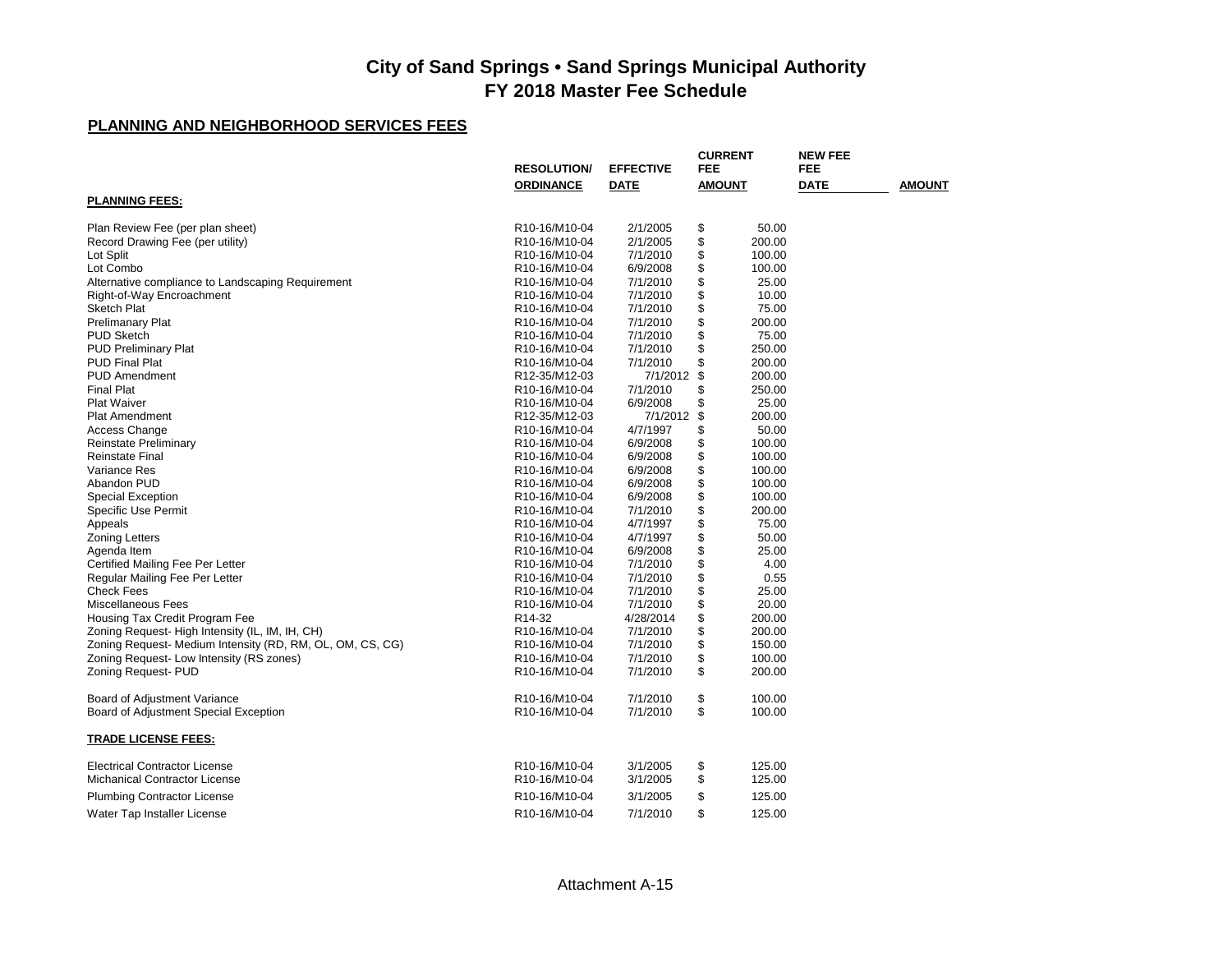|                    |                  | <b>CURRENT</b> | <b>NEW FEE</b> |               |
|--------------------|------------------|----------------|----------------|---------------|
| <b>RESOLUTION/</b> | <b>EFFECTIVE</b> | FEE            | FEE            |               |
| <b>ORDINANCE</b>   | <b>DATE</b>      | <b>AMOUNT</b>  | <b>DATE</b>    | <b>AMOUNT</b> |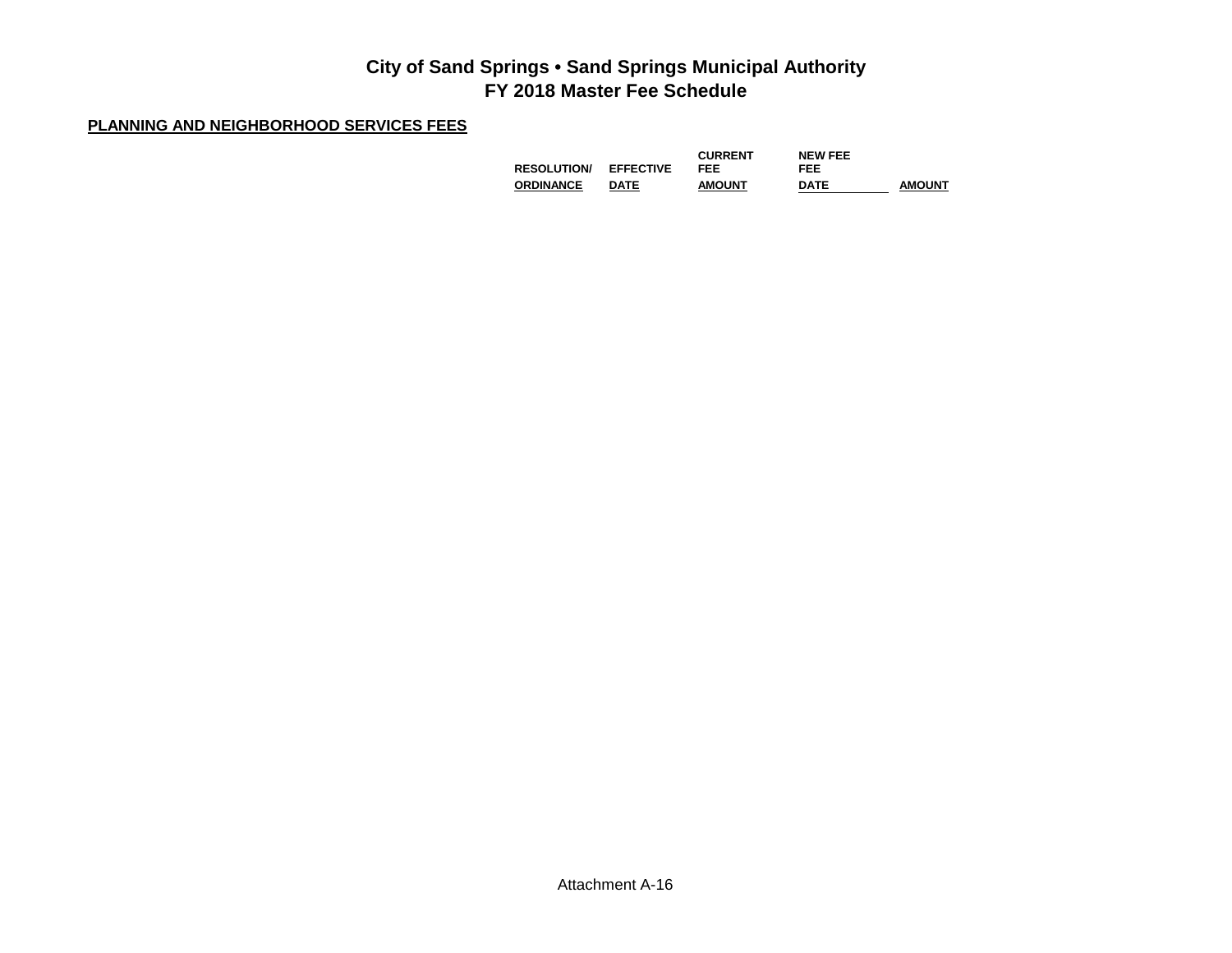#### **Case Community Center Fee Schedule - Effective 7/1/2010**

**All rates dependent upon availability of space and changes to operations of Center.**

| Time                                           | Gym<br>$9,100$ s.f. |                | Track<br>2,300 s.f. |                | Aerobics<br>940 s.f. |                | Conf. Rm. A<br>554 s.f. |                | Conf. Rm. B<br>554 s.f. |                | Conf. Rm. C<br>554 s.f. |                |           | Sports<br>1,150 s.f. | Kitchen<br>450 s.f. |                | <b>Entire Bldg</b><br>26,000 s.f. |                  |
|------------------------------------------------|---------------------|----------------|---------------------|----------------|----------------------|----------------|-------------------------|----------------|-------------------------|----------------|-------------------------|----------------|-----------|----------------------|---------------------|----------------|-----------------------------------|------------------|
| Occupancy:                                     | 600 people          |                | 50 people           |                | 50 people            |                | 50 people               |                | 50 people               |                | 50 people               |                |           | 50 people            | 15 people           |                | app. 900 people                   |                  |
| <b>AREA USER:</b>                              |                     |                |                     |                |                      |                |                         |                |                         |                |                         |                |           |                      |                     |                |                                   |                  |
| Monday-Friday<br>Saturday-Sunday               | \$<br>\$            | 60.00<br>65.00 | \$<br>\$            | 35.00<br>40.00 | - \$<br>\$           | 35.00<br>40.00 | \$.<br>\$               | 30.00<br>35.00 | \$<br>\$                | 30.00<br>35.00 | -\$<br>\$.              | 30.00<br>35.00 | \$<br>\$  | 25.00<br>25.00       | -S<br>\$            | 10.00<br>10.00 | - \$<br>-\$                       | 255.00<br>285.00 |
| <b>RESIDENT OR SHORT-TERM USER:</b>            |                     |                |                     |                |                      |                |                         |                |                         |                |                         |                |           |                      |                     |                |                                   |                  |
| Monday-Friday<br>Saturday-Sunday               | \$<br>\$            | 50.00<br>50.00 | \$<br>\$            | 30.00<br>30.00 | - \$<br>\$           | 30.00<br>30.00 | \$.<br>\$               | 25.00<br>25.00 | \$<br>\$                | 25.00<br>25.00 | \$<br>\$.               | 25.00<br>25.00 | \$.<br>\$ | 20.00<br>20.00       | - \$<br>\$.         | 10.00<br>10.00 | - \$<br>-\$                       | 215.00<br>215.00 |
| HEAVY USER, NON-PROFIT GROUP OR CITY EMPLOYEE: |                     |                |                     |                |                      |                |                         |                |                         |                |                         |                |           |                      |                     |                |                                   |                  |
| Monday-Friday<br>Saturday-Sunday               | \$<br>\$            | 35.00<br>40.00 | -\$<br>\$           | 20.00<br>25.00 | - \$<br>\$           | 20.00<br>25.00 | \$.<br>\$               | 15.00<br>20.00 | \$.<br>\$               | 15.00<br>20.00 | - \$<br>\$              | 15.00<br>20.00 | \$<br>\$  | 15.00<br>15.00       | -S<br>\$            | 10.00<br>10.00 | - \$<br>-\$                       | 145.00<br>175.00 |
| <b>EXTREME USER:</b>                           |                     |                |                     |                |                      |                |                         |                |                         |                |                         |                |           |                      |                     |                |                                   |                  |
| Monday-Friday<br>Saturday-Sunday               | \$<br>\$            | 25.00<br>30.00 | \$<br>\$            | 15.00<br>20.00 | \$<br>S              | 15.00<br>20.00 | \$.                     | 10.00<br>15.00 | \$                      | 10.00<br>15.00 | \$.<br>\$               | 10.00<br>15.00 | \$.<br>\$ | 10.00<br>10.00       | - \$                | 10.00<br>10.00 | \$<br>\$                          | 105.00<br>135.00 |

#### **CASE Card Fee (Case Community Center) - Effective July 1, 2010**

|                                                                |                | Area User:              | <b>Resident User</b>                 | <b>City Employee</b><br>User         |
|----------------------------------------------------------------|----------------|-------------------------|--------------------------------------|--------------------------------------|
| Individual card<br>Family - 1st card<br>(Each additional card) | \$<br>\$<br>\$ | 25.00<br>25.00<br>10.00 | \$<br>No charge<br>No charge<br>5.00 | \$<br>No charge<br>No charge<br>5.00 |
| Sr. Citizen User:                                              | \$             | 5.00                    |                                      |                                      |

|  |  | <b>Park Shelter/Stage Rental Fees</b> |  |  |
|--|--|---------------------------------------|--|--|
|--|--|---------------------------------------|--|--|

| Facility with electricity    | 35.00 |
|------------------------------|-------|
| Facility without electricity | 25.00 |

**Replacement Cards:** \$ 5.00

#### **Skatepark Rental**

| Rent per Hr./2 hr. min. | 50.00 |
|-------------------------|-------|
| Electricity/per day     | 25.00 |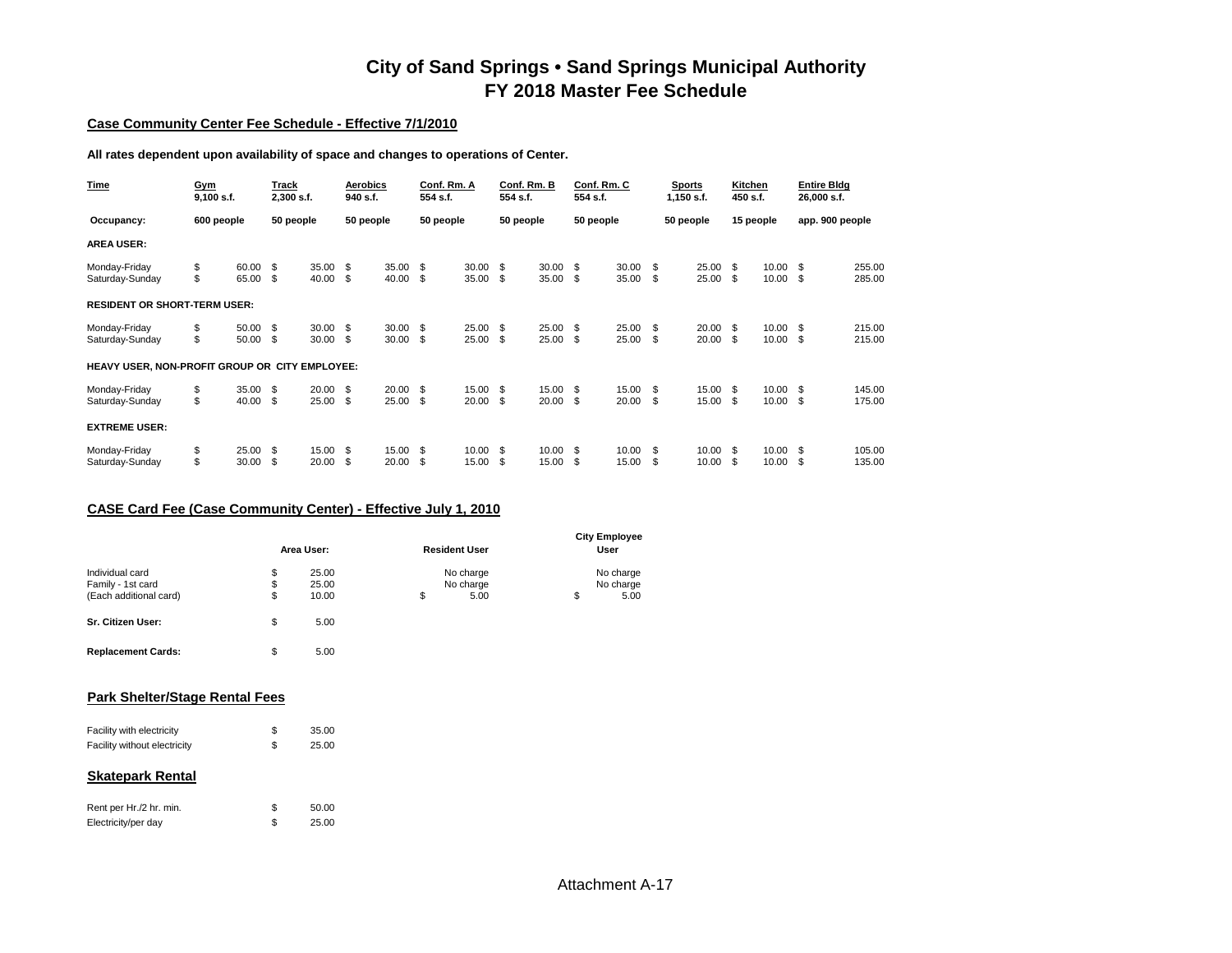#### **FIRE DEPARTMENT FEES**

|                                                                                   | <b>SYSTEM</b><br><b>CODE</b> | <b>RESOLUTION</b><br><b>ORDINANCE</b> | <b>EFFECTIVE</b><br><b>DATE</b> | <b>CURRENT</b><br><b>FEE</b><br><b>AMOUNT</b> | <b>NEW FEE</b><br><b>EFFECTIVE</b><br><b>DATE</b> | <b>NEW</b><br><b>FEE</b><br><b>AMOUNT</b> |
|-----------------------------------------------------------------------------------|------------------------------|---------------------------------------|---------------------------------|-----------------------------------------------|---------------------------------------------------|-------------------------------------------|
| <b>FIRE RUN FEES:</b>                                                             |                              |                                       |                                 |                                               |                                                   |                                           |
| <b>Structure Fire</b> (including mobile homes & outbuildings)                     |                              |                                       |                                 |                                               |                                                   |                                           |
| (Minimum charge for first hour, first alarms assignment                           |                              |                                       |                                 |                                               |                                                   |                                           |
| three apparatus typical with staff vehicle)                                       |                              | Res.06-05                             | 101/2005                        | \$<br>800.00                                  |                                                   |                                           |
| Each additional appartus for the first hour                                       |                              | Res.06-05                             | 10/1/2005                       | \$<br>250.00                                  |                                                   |                                           |
| Each apparatus for each add'l hour or portion thereof                             |                              | Res.06-05                             | 10/1/2005                       | \$<br>250.00                                  |                                                   |                                           |
| Hazardous Materials Response (minimum charge for first                            |                              |                                       |                                 |                                               |                                                   |                                           |
| hour, first alarm assingment, two apparatus typical                               |                              |                                       |                                 |                                               |                                                   |                                           |
| with staff vehicle)                                                               |                              | Res.06-05                             | 10/1/2005                       | \$<br>800.00                                  |                                                   |                                           |
| Each additional appartus for the first hour                                       |                              | Res.06-05                             | 10/1/2005                       | \$<br>250.00                                  |                                                   |                                           |
| Each apparatus for each add'l hour or portion thereof                             |                              | Res.06-05                             | 10/1/2005                       | \$<br>250.00                                  |                                                   |                                           |
| Vehicle Fire (minimum charge for first hour, first alarm                          |                              | Res.06-05                             | 10/1/2005                       | 200.00                                        |                                                   |                                           |
| assignment, one apparatus typical)<br>Each additional appartus for the first hour |                              | Res.06-05                             | 10/1/2005                       | \$<br>\$<br>250.00                            |                                                   |                                           |
| Each apparatus for each add'I hour or portion thereof                             |                              | Res.06-05                             | 10/1/2005                       | \$<br>250.00                                  |                                                   |                                           |
| Wildland and Urban Interface Fire (minimum charge                                 |                              |                                       |                                 |                                               |                                                   |                                           |
| for first hour, first alarm assignment, 2 apparatus                               |                              |                                       |                                 |                                               |                                                   |                                           |
| typical)                                                                          |                              | Res.06-05                             | 10/1/2005                       | \$<br>300.00                                  |                                                   |                                           |
| Each additional appartus for the first hour                                       |                              | Res.06-05                             | 10/1/2005                       | \$<br>250.00                                  |                                                   |                                           |
| Each apparatus for each add'l hour or portion thereof                             |                              | Res.06-05                             | 10/1/2005                       | \$<br>250.00                                  |                                                   |                                           |
| Trash Fire (minimum charge for first hour, first alarm                            |                              |                                       |                                 |                                               |                                                   |                                           |
| assignment, one apparatus typical)                                                |                              | Res.06-05                             | 10/1/2005                       | \$<br>200.00                                  |                                                   |                                           |
| Each additional appartus for the first hour                                       |                              | Res.06-05                             | 10/1/2005                       | \$<br>250.00                                  |                                                   |                                           |
| Each apparatus for each add'I hour or portion thereof                             |                              | Res.06-05                             | 10/1/2005                       | \$<br>250.00                                  |                                                   |                                           |
| Motor Vehicle Collision (minimum charge for first hour                            |                              |                                       |                                 |                                               |                                                   |                                           |
| first alarm assignment, two apparatus typical with                                |                              |                                       |                                 |                                               |                                                   |                                           |
| staff vehicle)                                                                    |                              | Res.06-05                             | 10/1/2005                       | \$<br>500.00                                  |                                                   |                                           |
| Each additional appartus for the first hour                                       |                              | Res.06-05                             | 10/1/2005                       | \$<br>250.00                                  |                                                   |                                           |
| Each apparatus for each add'l hour or portion thereof                             |                              | Res.06-05                             | 10/1/2005                       | \$<br>250.00                                  |                                                   |                                           |
| <b>Medical Emergencies</b> for the first hour or portion thereof                  |                              | Res.06-05                             | 10/1/2005                       | \$<br>200.00                                  |                                                   |                                           |
| <b>Other Charges and Fees:</b>                                                    |                              |                                       |                                 |                                               |                                                   |                                           |
| False Alarm Calls (after two documented false alarm calls                         |                              |                                       |                                 |                                               |                                                   |                                           |
| per year)                                                                         |                              | Res.06-05                             | 10/1/2005                       | \$<br>100.00                                  |                                                   |                                           |
| Firefighter Standby (per hour)                                                    |                              | Res.06-05                             | 10/1/2005                       | \$<br>50.00                                   |                                                   |                                           |
| Fire Crew (2) Standby, no apparatus (per hour)                                    |                              | Res.06-05                             | 10/1/2005                       | 100.00<br>\$                                  |                                                   |                                           |
| Brush Truck Standby (per hour)                                                    |                              | Res.06-05                             | 10/1/2005                       | \$<br>250.00                                  |                                                   |                                           |
| Engine Company Standby (per hour)                                                 |                              | Res.06-05                             | 10/1/2005                       | \$<br>300.00                                  |                                                   |                                           |
|                                                                                   |                              |                                       |                                 |                                               |                                                   |                                           |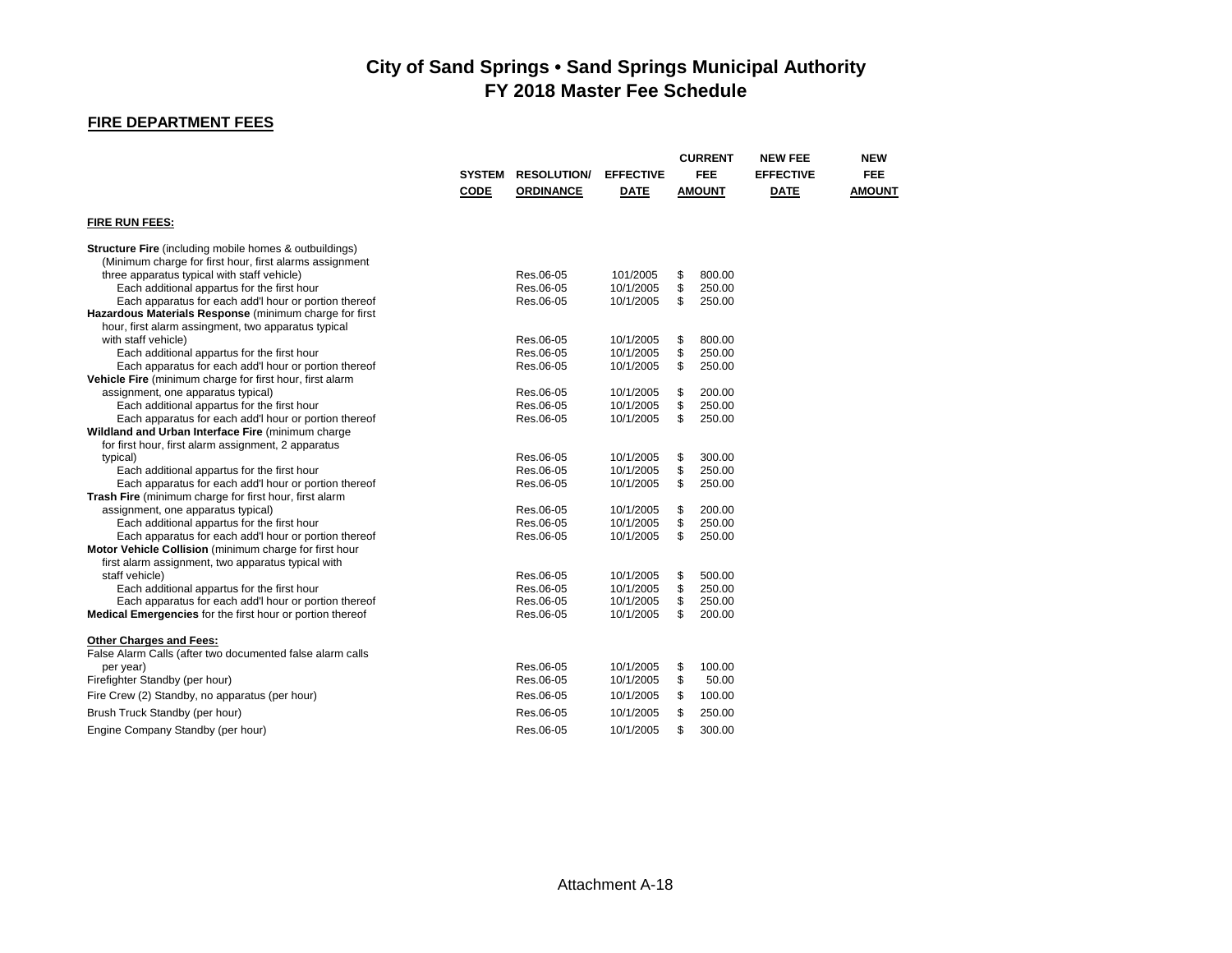#### **FIRE DEPARTMENT FEES**

|                                                                | <b>SYSTEM</b><br><b>CODE</b> | <b>RESOLUTION</b><br><b>ORDINANCE</b> | <b>EFFECTIVE</b><br><b>DATE</b> |           | <b>CURRENT</b><br><b>FEE</b><br><b>AMOUNT</b> | <b>NEW FEE</b><br><b>EFFECTIVE</b><br><b>DATE</b> | <b>NEW</b><br><b>FEE</b><br><b>AMOUNT</b> |
|----------------------------------------------------------------|------------------------------|---------------------------------------|---------------------------------|-----------|-----------------------------------------------|---------------------------------------------------|-------------------------------------------|
| <b>EMS FEE, EMSA TOTAL CARE FEE AND FIRE SUBSCRIPTION FEE:</b> |                              |                                       |                                 |           |                                               |                                                   |                                           |
| Emergency Medical Service Fee - Inside City                    |                              | R10-16/M10-04                         | 7/1/2010                        | S         | 2.25                                          |                                                   |                                           |
| Emergency Medical Service Fee - Outside City                   |                              | R10-16/M10-04                         | 7/1/2013                        | \$        | 5.00                                          |                                                   |                                           |
| <b>EMSA Total Care - Inside City</b>                           |                              | R10-16/M10-04                         | 7/1/2010                        |           | 1.00                                          |                                                   |                                           |
| <b>EMSA Total Care- Outside City</b>                           |                              | R10-16/M10-04                         | 7/1/2010                        | \$        | 1.00                                          |                                                   |                                           |
| Fire Subscription - Outside City                               |                              | R10-16/M10-04                         | 7/1/2013                        | \$        | 5.00                                          |                                                   |                                           |
| <b>FIREWORKS:</b>                                              |                              |                                       |                                 |           |                                               |                                                   |                                           |
| Permit to discharge Class 1.4G (common fireworks)              |                              | R10-16/M10-04                         | 7/1/2010                        | \$        | 20.00                                         |                                                   |                                           |
| Permit to discharge Class 1.3.G (special fireworks)            |                              | R10-16/M10-04                         | 7/1/2010                        | \$        | 100.00                                        |                                                   |                                           |
| <b>PERMIT FEES:</b>                                            |                              |                                       |                                 |           |                                               |                                                   |                                           |
| Fire Supression System<br>Fire Alarm System                    |                              | R <sub>04</sub> -20<br>R12-35/M12-03  | 5/24/2004<br>7/1/2012           | \$.<br>\$ | 50.00<br>50.00                                |                                                   |                                           |
|                                                                |                              |                                       |                                 |           |                                               |                                                   |                                           |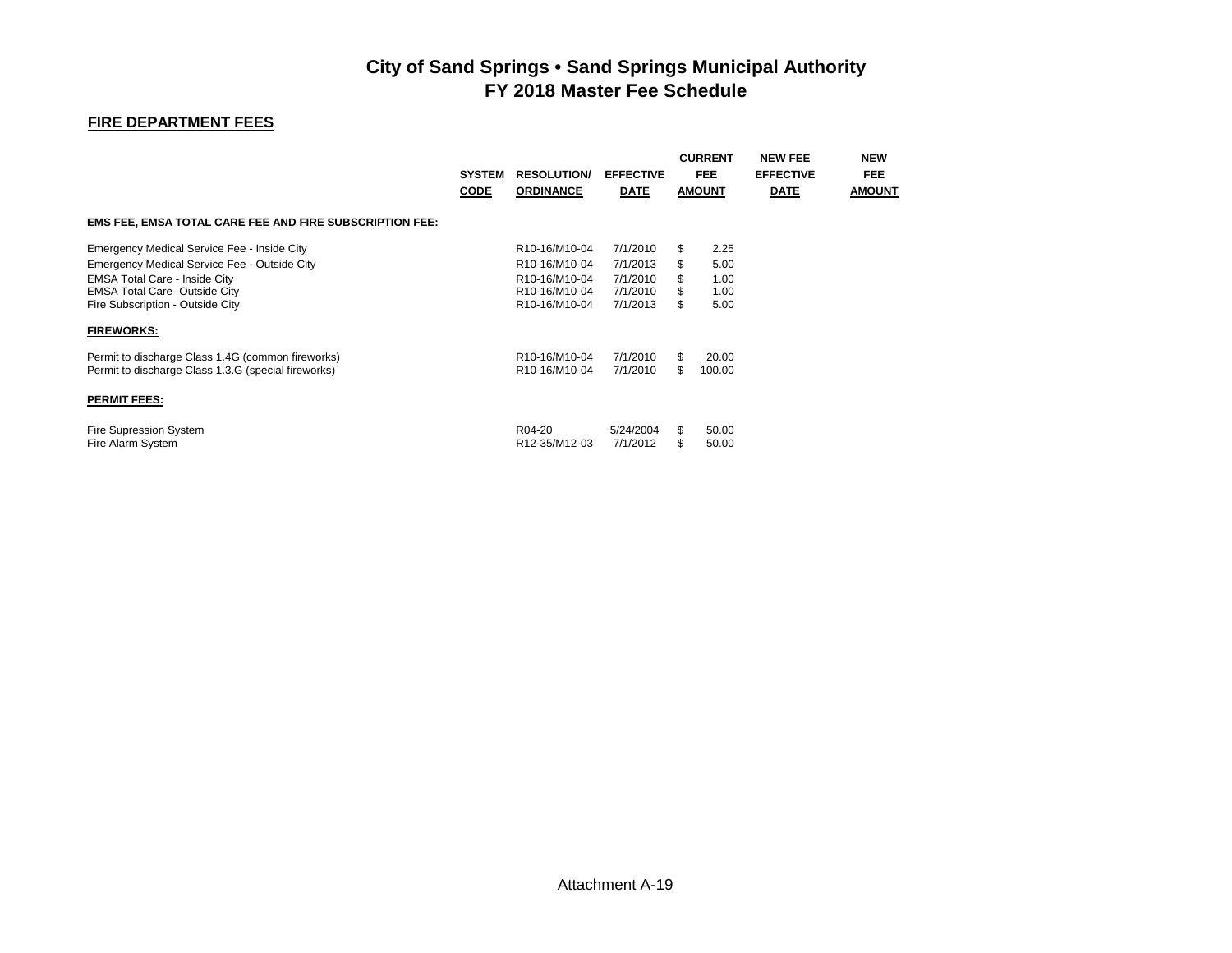| <b>SHELL LAKE FEES</b>                                                                                 |                  | <b>RESOLUTION/ EFFECTIVE</b> |  |               |  |  |
|--------------------------------------------------------------------------------------------------------|------------------|------------------------------|--|---------------|--|--|
|                                                                                                        | <b>ORDINANCE</b> | <b>DATE</b>                  |  | <b>AMOUNT</b> |  |  |
| Daily Permit Fee for fishing and use of boat launching area<br>(not more than \$6.00 boat) per person: | Res.97-M02       | 11/20/1987 \$                |  | 2.00          |  |  |
| <b>Annual Use Permit</b>                                                                               | Res.97-M02       | 11/20/1997 \$                |  | 25.00         |  |  |

 **(Daily or annual permit fees will be charged for anyone between the age of 16 and 65)**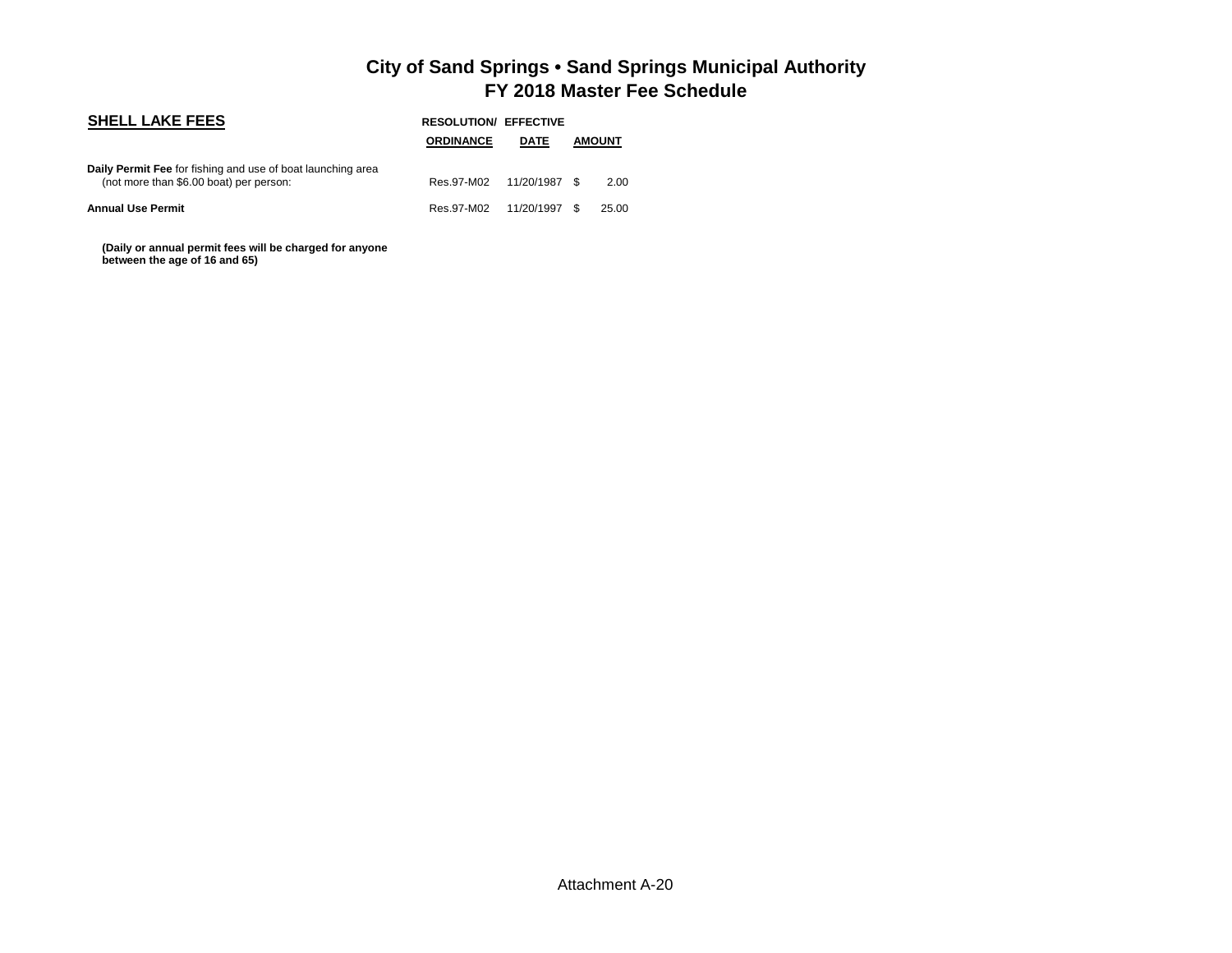#### **POGUE AIRPORT HANGAR RENTAL FEES**

|                                                        |                                        |                  | New Fee       |                  |               |
|--------------------------------------------------------|----------------------------------------|------------------|---------------|------------------|---------------|
|                                                        | <b>RESOLUTION/</b>                     | <b>EFFECTIVE</b> |               | <b>EFFECTIVE</b> |               |
|                                                        | <b>ORDINANCE</b>                       | <b>DATE</b>      | <b>AMOUNT</b> | <b>DATE</b>      | <b>AMOUNT</b> |
| Terminal Area - Hangars 1-26 (monthly)                 | R <sub>16</sub> -33/M <sub>16-06</sub> | 7/1/2016         | S<br>176.00   |                  |               |
| Northeast Area - Hangars B1E-B9E; B1W-B9W (monthly)    | R <sub>16</sub> -33/M <sub>16-06</sub> | 7/1/2014         | 212.00<br>S   |                  |               |
| Port. Exec. - Hangars 17-24 (monthly)                  | R <sub>16</sub> -33/M <sub>16-06</sub> | 7/1/2014         | 139.00<br>S   |                  |               |
| Port Exec. I - Hangars 15-26 (monthly)                 | R <sub>16</sub> -33/M <sub>16-06</sub> | 7/1/2014         | S<br>187.00   |                  |               |
| Port Exec. II - Hangars 27-29 (monthly)                | R <sub>16</sub> -33/M <sub>16-06</sub> | 7/1/2014         | 248.00<br>S   |                  |               |
| Four (4) storage rooms (monthly)                       | R <sub>16</sub> -33/M <sub>16-06</sub> | 7/1/2014         | 106.00<br>S   |                  |               |
| Tiedown (monthly)                                      | R <sub>16</sub> -33/M <sub>16-06</sub> | 7/1/2014         | S<br>40.00    |                  |               |
| Tiedown (daily)                                        | R <sub>16</sub> -33/M <sub>16-06</sub> | 7/1/2010         | no charge     |                  |               |
| Annual Fee for Limited Flight Instruction and Training | R <sub>16</sub> -33/M <sub>16-06</sub> | 6/9/2008         | no charge     |                  |               |

#### **\* Rate increase approved 5/19/2014**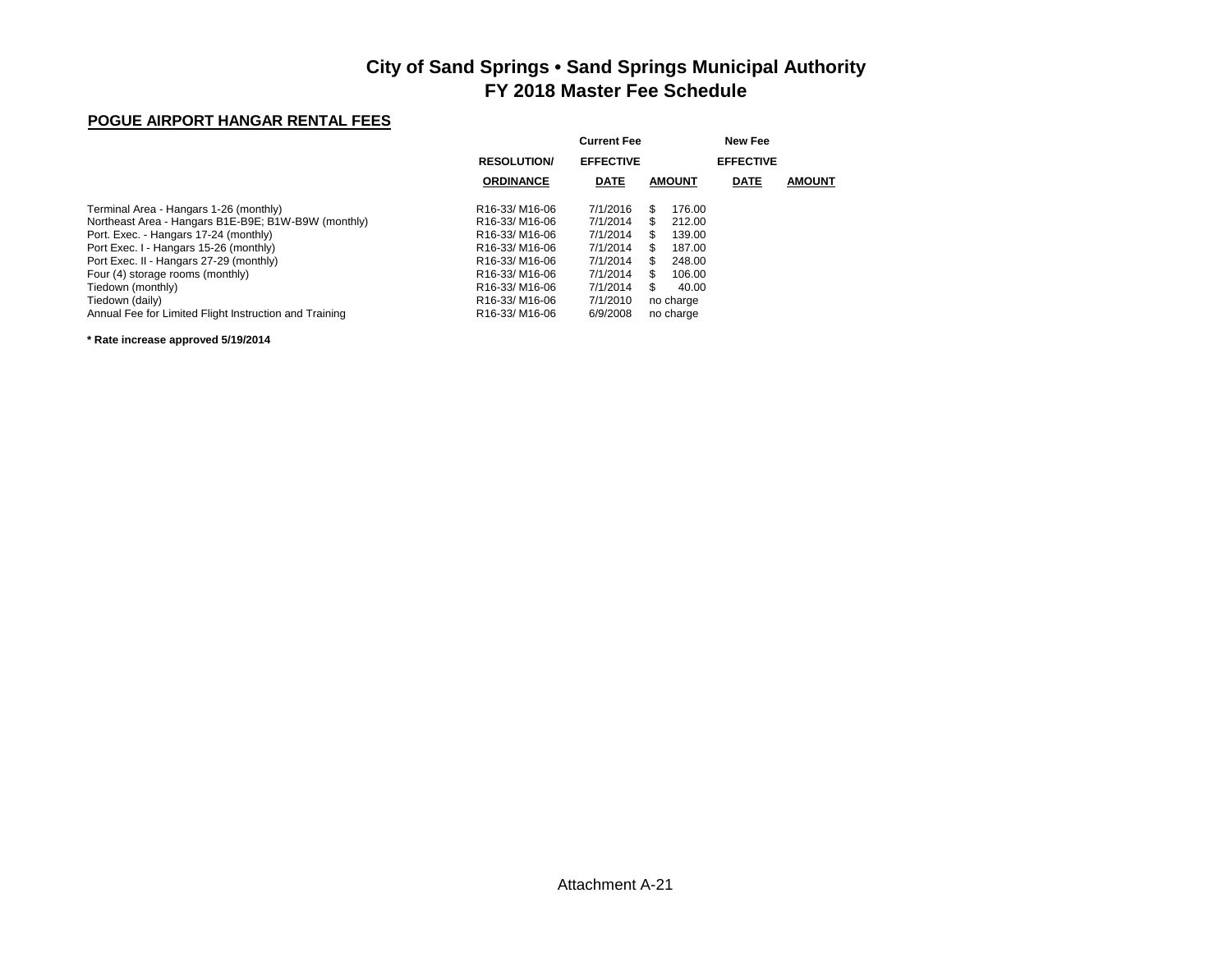## **ANIMAL CONTROL FEES**

|                                                                                          | <b>RESOLUTION/ EFFECTIVE</b><br><b>ORDINANCE</b>                  | <b>Current Fee</b><br><b>DATE</b>            | <b>AMOUNT</b>           | New Fee<br><b>EFFECTIVE</b><br><b>DATE</b> | <b>AMOUNT</b> |
|------------------------------------------------------------------------------------------|-------------------------------------------------------------------|----------------------------------------------|-------------------------|--------------------------------------------|---------------|
| <b>ANIMAL ADOPTION FEES:</b>                                                             |                                                                   |                                              |                         |                                            |               |
| <b>Adoption Fee</b><br>License Fee<br>Boarding Fee (per day after 24 hrs of impoundment) | R <sub>17</sub> -18<br>R <sub>17</sub> -18<br>R <sub>17</sub> -18 | 2/27/2017 \$<br>2/27/2017 \$<br>2/27/2017 \$ | 65.00<br>10.00<br>20.00 |                                            |               |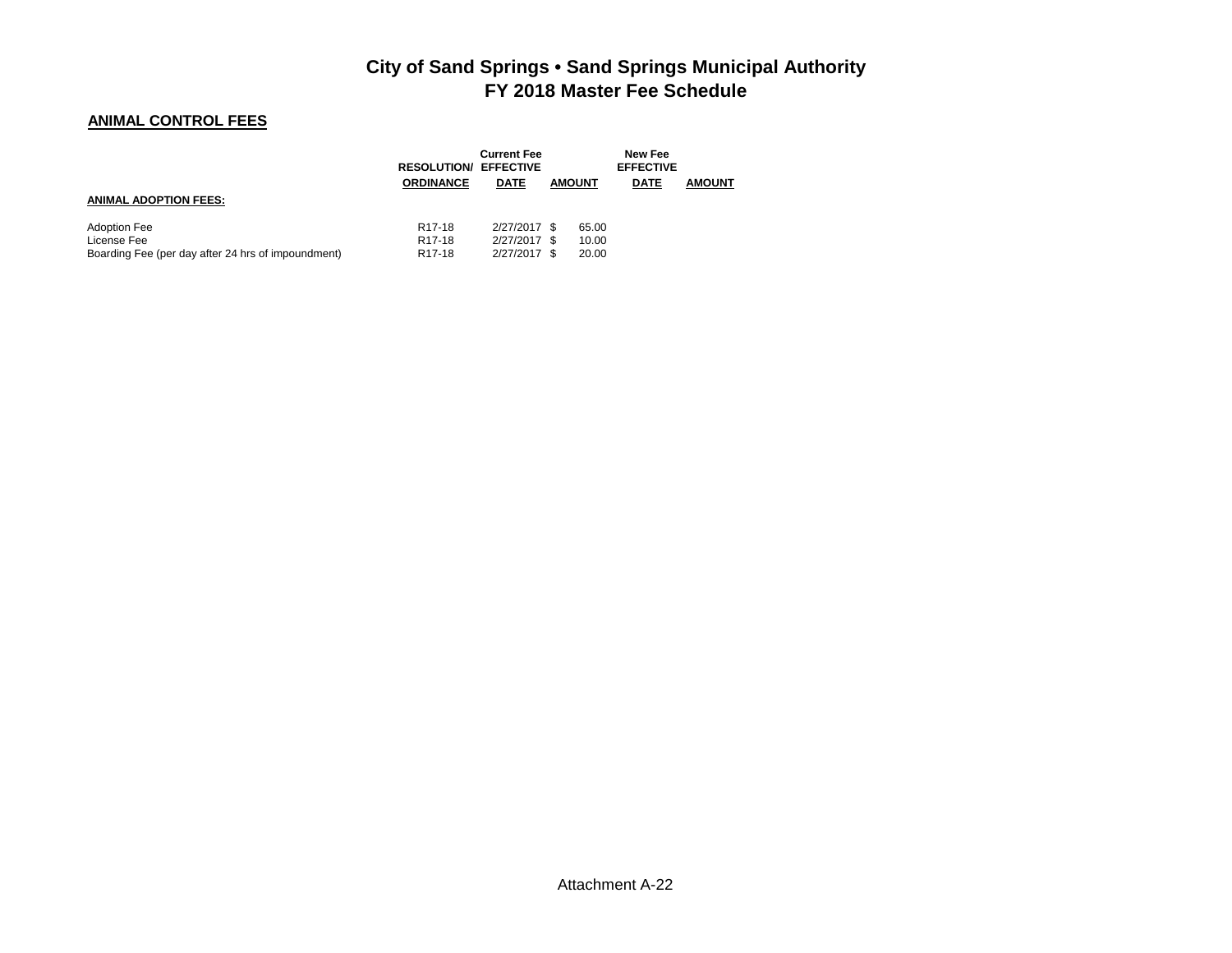## **GOLF FEES**

|                             |                                                  | <b>Current Fee</b> |                           | New Fee                         |               |                        |                       |
|-----------------------------|--------------------------------------------------|--------------------|---------------------------|---------------------------------|---------------|------------------------|-----------------------|
|                             | <b>RESOLUTION/ EFFECTIVE</b><br><b>ORDINANCE</b> | <b>DATE</b>        | <b>AMOUNT</b>             | <b>EFFECTIVE</b><br><b>DATE</b> | <b>AMOUNT</b> |                        |                       |
| <b>Green Fees:</b>          |                                                  |                    |                           |                                 |               |                        |                       |
| Daily                       | Res.M12-01                                       | 1/23/2012 \$       | 20.00                     | 1/1/2016 \$                     | 21.00         |                        |                       |
| Weekends & Holidays         | Res.M12-01                                       | 1/23/2012 \$       | 25.00                     | 1/1/2016 \$                     | 26.00         |                        |                       |
| Junior (weekdays only,      | Res.M12-01                                       | 1/23/2012          |                           |                                 |               |                        |                       |
| excluding holidays)         |                                                  | \$                 | 10.00                     | 1/1/2016 \$                     | 10.00         |                        |                       |
| Senior (weekdays only,      |                                                  |                    |                           |                                 |               |                        |                       |
| excluding holidays)         | Res.M12-01                                       | 1/23/2012 \$       | 11.00                     | $1/1/2016$ \$                   | 16.00         |                        |                       |
| Group (weekdays only,       |                                                  |                    |                           |                                 |               |                        |                       |
| excluding holidays,         |                                                  |                    |                           |                                 |               |                        |                       |
| 50 players or more)         | Res.M12-01                                       | 1/23/2012 \$       | 14.00                     | $1/1/2016$ \$                   | 14.00         |                        |                       |
| Marketing rounds fee        | Res.M12-01                                       | 1/23/2012 \$       | 20.00                     | 1/1/2016                        | N/A           |                        |                       |
| Twilight - 1 p.m.           | Res.M12-01                                       | 1/23/2012 \$       | 14.00                     | $1/1/2016$ \$                   | 15.00         |                        |                       |
| Super Twilight - 3 p.m.     | Res.M12-01                                       | 1/23/2012 \$       | 12.00                     | 1/1/2016                        | N/A           |                        |                       |
| <b>Annual Memberships</b>   |                                                  |                    |                           |                                 |               |                        |                       |
| (with 1/2 price cart)       |                                                  |                    |                           |                                 |               |                        |                       |
| <b>Weekday Senior</b>       | Res.M12-01                                       | 1/23/2012 \$       | 325.00                    | 1/1/2016 \$                     | 350.00        |                        |                       |
| Weekday Regular             | Res.M12-01                                       | 1/23/2012 \$       | 425.00                    | 1/1/2016 \$                     | 450.00        |                        |                       |
| 7-Day Senior                | Res.M12-01                                       | 1/23/2012 \$       | 575.00                    | 1/1/2016 \$                     | 600.00        |                        |                       |
| 7-Day Regular               | Res.M12-01                                       | 1/23/2012 \$       | 675.00                    | 1/1/2016 \$                     | 700.00        |                        |                       |
| Family Household M-F        | Res M12-01                                       | 1/23/2012 \$       | 750.00                    | 1/1/2016 \$                     | 800.00        | <b>CORPERATE M-F</b>   | 800 (2) + 350EACH ADD |
| Family Household 7-Day      | Res M12-01                                       | 1/23/2012 \$       | 1,150.00                  | $1/1/2016$ \$                   | 1,200.00      | <b>CORPERATE 7-DAY</b> | 1200(2) + 400EACH ADD |
| <b>Discount Cards/Other</b> |                                                  |                    |                           |                                 |               |                        |                       |
| Senior - 30 rds. w/cart     | Res.M12-01                                       | 1/23/2012 \$       | 500.00                    | $1/1/2016$ \$                   | 500.00        |                        |                       |
| City Employee - 20% off     | Res.M12-01                                       | 1/23/2012 \$       | 5.00                      | $1/1/2016$ \$                   | 5.00          |                        |                       |
| Patron - 20% off rates      | Res.M12-01                                       | 1/23/2012 \$       | 49.95                     | 1/1/2016                        | N/A           |                        |                       |
| <b>Promotional Rounds</b>   | Res.M12-01                                       | 1/23/2012          | See Resolution            | 1/1/2016                        | N/A           |                        |                       |
| <b>Birthday Promotion</b>   | Res.M12-01                                       |                    | 1/23/2012 Free W/Paid Rd. | 1/1/2016                        | N/A           |                        |                       |
| <b>Cart Rental Fees:</b>    |                                                  |                    |                           |                                 |               |                        |                       |
| 18 holes per person         | Res.M12-01                                       | 1/23/2012 \$       | 14.00                     | 1/1/2016 \$                     | 14.00         |                        |                       |
| 9 holes per person          | Res.M12-01                                       | 1/23/2012 \$       | 7.50                      | 1/1/2016 \$                     | 7.50          |                        |                       |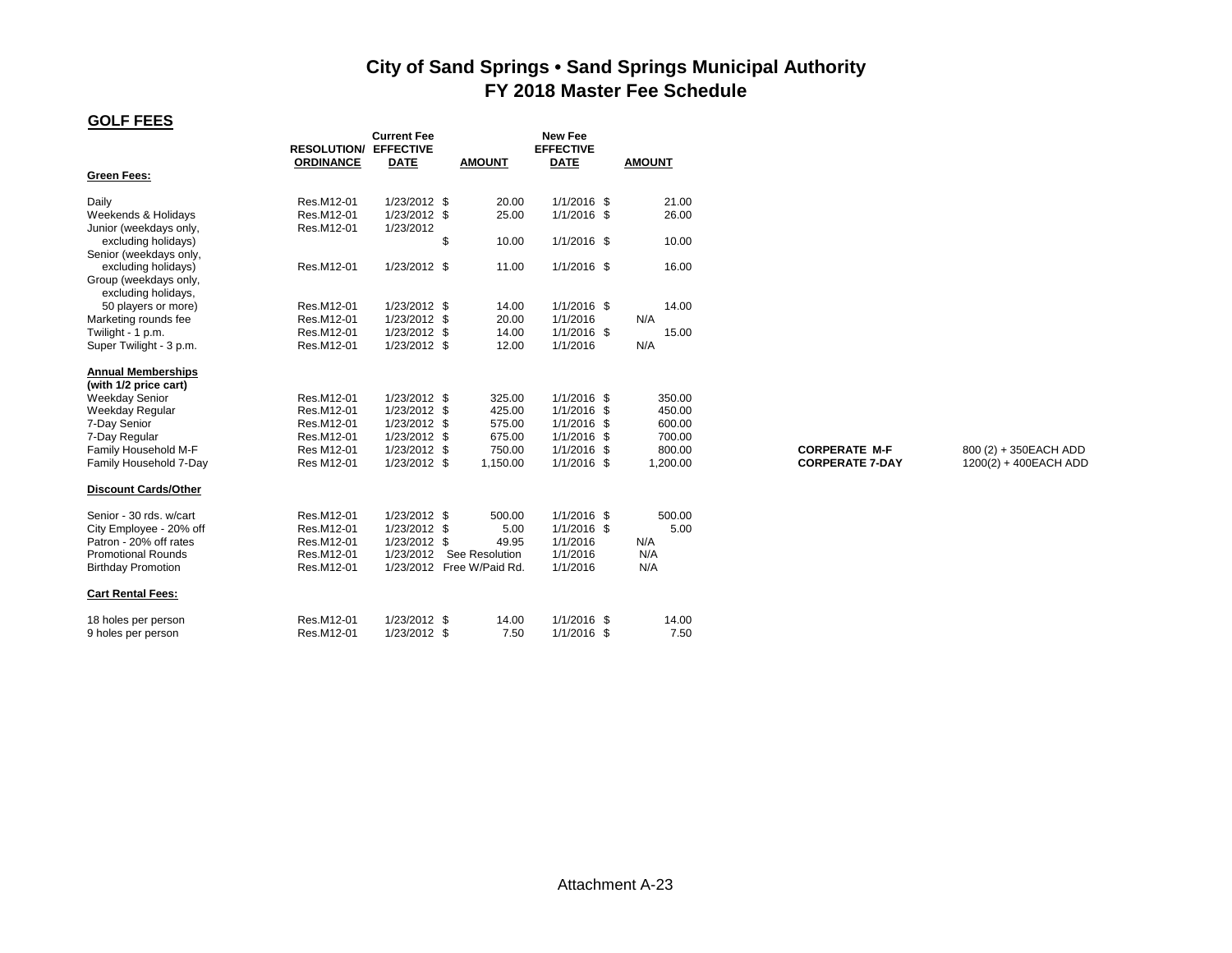| <b>SPECIAL EVENTS FEES</b>                                                                                                                                                                                                                                                                                                                                                                                                                                                                                                                                                                                                                                             | <b>RESOLUTION/ EFFECTIVE</b><br><b>ORDINANCE</b>                                                                                                                                                                                                                                                        | <b>Current Fee</b><br><b>DATE</b>                                                                                                                                                                       | AMOUNT                                                                                                     | <b>New Fee</b><br><b>EFFECTIVE</b><br>DATE | <b>AMOUNT</b> |  |
|------------------------------------------------------------------------------------------------------------------------------------------------------------------------------------------------------------------------------------------------------------------------------------------------------------------------------------------------------------------------------------------------------------------------------------------------------------------------------------------------------------------------------------------------------------------------------------------------------------------------------------------------------------------------|---------------------------------------------------------------------------------------------------------------------------------------------------------------------------------------------------------------------------------------------------------------------------------------------------------|---------------------------------------------------------------------------------------------------------------------------------------------------------------------------------------------------------|------------------------------------------------------------------------------------------------------------|--------------------------------------------|---------------|--|
|                                                                                                                                                                                                                                                                                                                                                                                                                                                                                                                                                                                                                                                                        |                                                                                                                                                                                                                                                                                                         |                                                                                                                                                                                                         |                                                                                                            |                                            |               |  |
| <b>CITY FEES:</b>                                                                                                                                                                                                                                                                                                                                                                                                                                                                                                                                                                                                                                                      |                                                                                                                                                                                                                                                                                                         |                                                                                                                                                                                                         |                                                                                                            |                                            |               |  |
| Special Event Application Fee (Non-Refundable)                                                                                                                                                                                                                                                                                                                                                                                                                                                                                                                                                                                                                         | R13-19/M13-02                                                                                                                                                                                                                                                                                           | $1/1/2013$ \$                                                                                                                                                                                           | 25.00                                                                                                      |                                            |               |  |
| <b>FIRE/ MEDICAL FEES:</b>                                                                                                                                                                                                                                                                                                                                                                                                                                                                                                                                                                                                                                             |                                                                                                                                                                                                                                                                                                         |                                                                                                                                                                                                         |                                                                                                            |                                            |               |  |
| Firefighter Standby - Per Hour<br>Fire Crew (2) Standby, No Apparatus - Per Hour<br>Brush Truck Standby - Per Hour<br>Engine Company Standby (Not Rescue 1) - Per Hour<br>Permit to Discharge Fireworks Class 1.3G (special fireworks)                                                                                                                                                                                                                                                                                                                                                                                                                                 | R <sub>13</sub> -19/M <sub>13</sub> -02<br>R13-19/M13-02<br>R13-19/M13-02<br>R13-19/M13-02<br>R13-19/M13-02                                                                                                                                                                                             | $1/1/2013$ \$<br>1/1/2013 \$<br>$1/1/2013$ \$<br>1/1/2013 \$<br>1/1/2013 \$                                                                                                                             | 50.00<br>100.00<br>250.00<br>300.00<br>100.00                                                              |                                            |               |  |
| POLICE/ SECURITY FEES:                                                                                                                                                                                                                                                                                                                                                                                                                                                                                                                                                                                                                                                 |                                                                                                                                                                                                                                                                                                         |                                                                                                                                                                                                         |                                                                                                            |                                            |               |  |
| Per Officer (Per Hour - 3 Hour Minimum)                                                                                                                                                                                                                                                                                                                                                                                                                                                                                                                                                                                                                                | R17-36/M17-04                                                                                                                                                                                                                                                                                           | $1/1/2013$ \$                                                                                                                                                                                           | 33.00                                                                                                      | $7/1/2017$ \$                              | 35.00         |  |
| <b>SOLID WASTE FEES:</b><br>Labor/ Per Individual - Per Hour<br>PolyKarts/ Recycling - Each<br>Dumpster 4 yd - Each<br>3 yd - Each                                                                                                                                                                                                                                                                                                                                                                                                                                                                                                                                     | R <sub>13</sub> -19/M <sub>13</sub> -02<br>R13-19/M13-02<br>R13-19/M13-02<br>R13-19/M13-02                                                                                                                                                                                                              | 1/1/2013 \$<br>1/1/2013 \$<br>$1/1/2013$ \$<br>1/1/2013 \$                                                                                                                                              | 18.00<br>17.00<br>73.00<br>60.00                                                                           |                                            |               |  |
| <b>STREETS FEES:</b><br>Type III Barricades (Each - Per Day)<br>Type II Barricades W/Lights (Each - Per Day)<br>28" Reflective Cones (Each - Per Day)<br>42" Delineator (Each - Per Day)<br>Type II Barricades (Each - Per Day)<br>Any Type Sign (Each - Per Day)<br>Type I Barricade (Each - Per Day)<br>Type I Barricade W/Light (Each - Per Day)<br>Street Sweeping (Per hour - 2 Hour Minimum)<br><b>PARKS FEES:</b><br>Parks Personnel Labor (Per hour - 2 Hour Minimum)<br><b>Reservation Without Electric</b><br>Reservation with Electric Service (110 Volt)<br>Non-Standard Electric Service (Per Hour)<br>*Case Community Center Requires Separate Agreement | R13-19/M13-02<br>R13-19/M13-02<br>R <sub>13</sub> -19/M <sub>13</sub> -02<br>R13-19/M13-02<br>R13-19/M13-02<br>R13-19/M13-02<br>R13-19/M13-02<br>R13-19/M13-02<br>R13-19/M13-02<br>R <sub>13</sub> -19/M <sub>13</sub> -02<br>R <sub>13</sub> -19/M <sub>13</sub> -02<br>R13-19/M13-02<br>R13-19/M13-02 | 1/1/2013 \$<br>$1/1/2013$ \$<br>$1/1/2013$ \$<br>1/1/2013 \$<br>1/1/2013 \$<br>1/1/2013 \$<br>1/1/2013 \$<br>$1/1/2013$ \$<br>1/1/2013 \$<br>1/1/2013 \$<br>1/1/2013 \$<br>$1/1/2013$ \$<br>1/1/2013 \$ | 1.30<br>1.90<br>0.45<br>1.60<br>1.30<br>1.00<br>0.40<br>0.70<br>175.00<br>18.00<br>25.00<br>35.00<br>39.45 |                                            |               |  |
| <b>NEIGHBORHOOD SERVICES FEES:</b>                                                                                                                                                                                                                                                                                                                                                                                                                                                                                                                                                                                                                                     |                                                                                                                                                                                                                                                                                                         |                                                                                                                                                                                                         |                                                                                                            |                                            |               |  |
| Special Event Itinerant Peddler's License - Each Event up to 5 Days R13-19/M13-02<br>Itinerant Peddler's License - Multiple Events (Good for One Year)                                                                                                                                                                                                                                                                                                                                                                                                                                                                                                                 | R13-19/ M13-02                                                                                                                                                                                                                                                                                          | 1/1/2013 \$<br>1/1/2013 \$                                                                                                                                                                              | 25.00<br>75.00                                                                                             |                                            |               |  |
| <b>WATER SERVICE FEES:</b>                                                                                                                                                                                                                                                                                                                                                                                                                                                                                                                                                                                                                                             |                                                                                                                                                                                                                                                                                                         |                                                                                                                                                                                                         |                                                                                                            |                                            |               |  |
| Water Tree (each - per event plus water fee for multi-day events)<br>Water Fee (per day)<br>Fire Hydrant Meter (Deposit with water usage deducted)                                                                                                                                                                                                                                                                                                                                                                                                                                                                                                                     | R13-19/M13-02<br>R13-19/M13-02<br>R13-19/M13-02                                                                                                                                                                                                                                                         | 1/1/2013 \$<br>1/1/2013 \$                                                                                                                                                                              | 25.00<br>5.00<br>1/1/2013 \$ 1,000.00                                                                      |                                            |               |  |